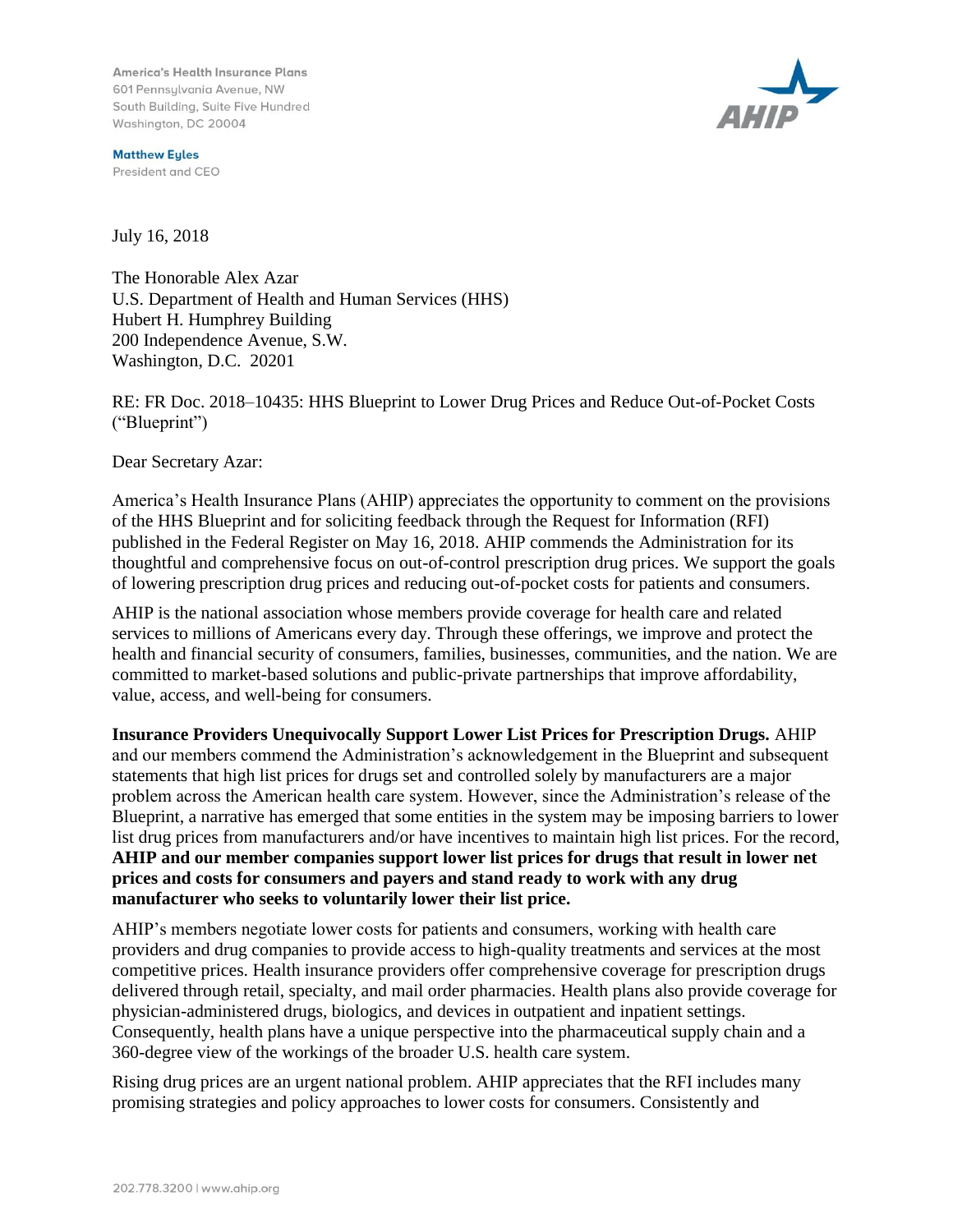persistently rising drug prices place a heavy burden on all Americans – especially for patients who rely on them, and taxpayers who fund public programs such as Medicare and Medicaid. We fully support the HHS goals of reducing drug prices and lowering patient out-of-pocket costs. We stand ready to work with HHS and Congress to advance market-oriented solutions that address the root of the problem of soaring prices for prescription medicines.<sup>1</sup>

**Recently-Announced Price Increases Demonstrate Manufacturers Control Drug Prices.** In recent weeks, numerous drug manufacturers announced significant price increases across hundreds of different pharmaceutical products.<sup>2</sup> During June and the first two days of July alone, drug companies announced over 100 separate price increases for prescription drugs with an average increase of 31.5 percent and median percentage increase of 9.4 percent.<sup>3</sup> These mid-year, across-the-board price increases for drugs, including extremely expensive treatments for cancer and blood disorders, far exceed recent inflation rates and present access and affordability challenges for all Americans. While one manufacturer has now announced it will delay the changes, this latest round of price increases is part of a pattern that clearly and unambiguously proves the root cause of the pharmaceutical cost

Other research findings clearly demonstrate the size and scope of the affordability problem created by pharmaceutical manufacturers. For example:

crisis: high drug prices and price increases are driven entirely by drug manufacturers.

- A May 2018 AHIP analysis concluded that 23.2 cents out of every premium dollar goes to pay for prescription drugs—making this the largest component of health care spending—with prescription drug spending outpacing the amount spent on physician services, office and clinic visits, or hospital stays.<sup>4</sup> This is a conservative estimate because it excludes drugs used in hospital inpatient settings.
- Launch prices for new treatments and specialty drugs can be staggering. According to the National Cancer Institute, most cancer drugs launched between 2009 and 2014 were priced at more than \$100,000 per patient per year, with more recent drugs featuring prices that exceed \$400,000.<sup>5</sup>
- Many drug companies increase these prices year over year, even multiple times a year, sometimes for decades. One study shows that the price of insulin has increased by more than

<sup>&</sup>lt;sup>1</sup> AHIP Statement for the Record Submitted to the Senate Finance Committee "Prescription Drug Affordability and Innovation: Addressing Challenges in Today's Market" June 26, 2018 [https://www.ahip.org/wp-content/uploads/2018/06/ahip\\_statement\\_for\\_sfc\\_rx\\_hearing\\_06-26-18.pdf](https://www.ahip.org/wp-content/uploads/2018/06/ahip_statement_for_sfc_rx_hearing_06-26-18.pdf)

<sup>2</sup> *Drugmakers defy Trump's call to drop prices.* Politico. July 3, 2018. <https://www.politico.com/story/2018/07/03/drugmakers-trump-drug-prices-668260>

<sup>3</sup> See footnote 2.

<sup>4</sup> *Where Does Your Health Care Dollar Go?,* AHIP, May 22, 2018. https://www.ahip.org/health-care-dollar/

<sup>5</sup> National Cancer Institute—President's Cancer Panel: Promoting Value, Affordability and Innovation in Cancer Drug Treatment. March 2018 [https://www.cancer.gov/news-events/cancer-currents-blog/2018/presidents-cancer](https://www.cancer.gov/news-events/cancer-currents-blog/2018/presidents-cancer-panel-drug-prices)[panel-drug-prices](https://www.cancer.gov/news-events/cancer-currents-blog/2018/presidents-cancer-panel-drug-prices)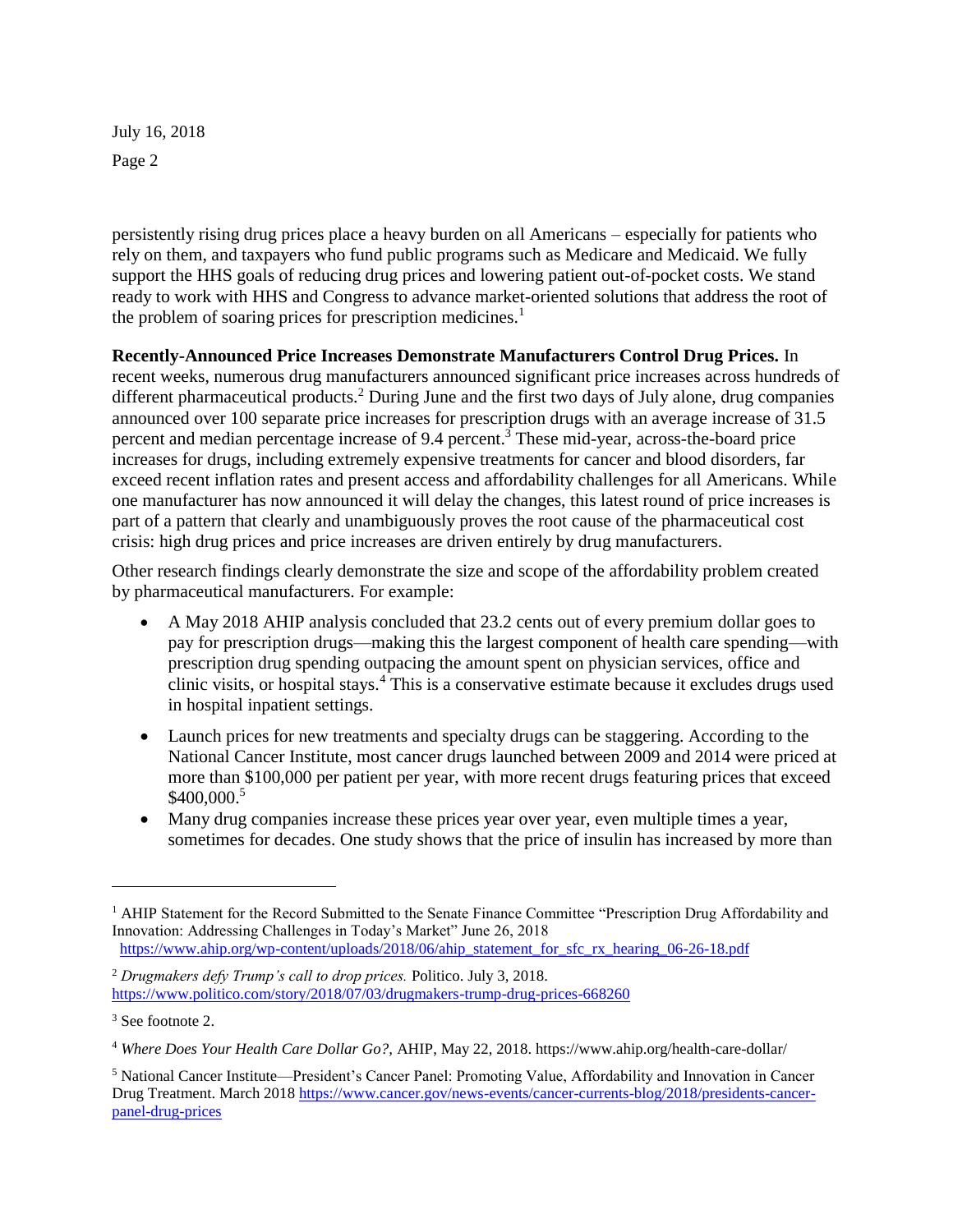July 16, 2018

Page 3

l

240 percent over the past decade. The price of Lantus increased from \$88.20 per vial in 2007 to \$307.20 per vial in late 2017, while the price of Levemir increased from \$90.30 per vial to \$322.80 per vial during the same time period.<sup>6</sup>

- A June 2018 report from the HHS Office of Inspector General (OIG) found that unit costs for brand-name drugs in the Medicare Part D program rose nearly six times faster than inflation from 2011 to 2015. The average Part D unit cost increased 29 percent over this time frame. Six drugs had unit cost increases of more than 4,000 percent and four other drugs had unit cost increases exceeding 2,000 percent.<sup>7</sup>
- An independent analysis by a prominent consulting firm estimates that prescription drug spending for employer-sponsored plans will increase by 10.3 percent in 2018, with a 17.7 percent cost increase in specialty drugs and biologics. These spending increases are driven by rising prices rather than by increased utilization. This estimate was done before the latest round of manufacturer-announced price increases.<sup>8</sup>

The lack of competition, transparency, and accountability in the prescription drug market has created extended, price-dictating monopolies with economic power unrivaled in the U.S. economy. While this problem primarily relates to brand name drugs, certain generic drugs with limited or no competition also exhibit similar behaviors and impacts. Moreover, the problem may get worse given the drugs in the pipeline that will also enjoy protection from competition and likely carry extraordinarily expensive price tags.<sup>9</sup> The simple truth is that everyone except for drug companies pays more.

#### **KEY AREAS OF SUPPORT**

We strongly support several legislative and regulatory steps that have the potential for providing consumers relief from high prescription drug costs through lower drug prices. We urge HHS to focus on market-based solutions that deliver real competition, remove barriers to full and fair negotiation, create more consumer choice, and ensure open and honest drug prices. Only these approaches will give consumers access to affordable medications, while also protecting and supporting innovations to deliver new treatments and cures for patients.

We therefore recommend implementing the following policies from the Blueprint that offer significant promise for putting downward pressure on prescription drug prices.

<sup>6</sup> *Several Probes Target Insulin Drug Pricing,* Kaiser Health News, October 28, 2017. <https://www.nbcnews.com/health/health-news/several-probes-target-insulin-drug-pricing-n815141>

<sup>7</sup> *Increases in Reimbursement for Brand-Name Drugs in Part D*, Department of Health and Human Services' Office of Inspector General (OIG), June 2018.<https://oig.hhs.gov/oei/reports/oei-03-15-00080.pdf>

<sup>8</sup> High Rx Cost Trends Projected to Be Lower for 2018, Segal Consulting, Fall 2017

<sup>&</sup>lt;sup>9</sup> "A new wave of gene therapies ready to hit US shores" June 12, 2017 [https://www.biopharmadive.com/news/new](https://www.biopharmadive.com/news/new-wave-gene-therapy-us-market-pipeline/444360/)[wave-gene-therapy-us-market-pipeline/444360/](https://www.biopharmadive.com/news/new-wave-gene-therapy-us-market-pipeline/444360/)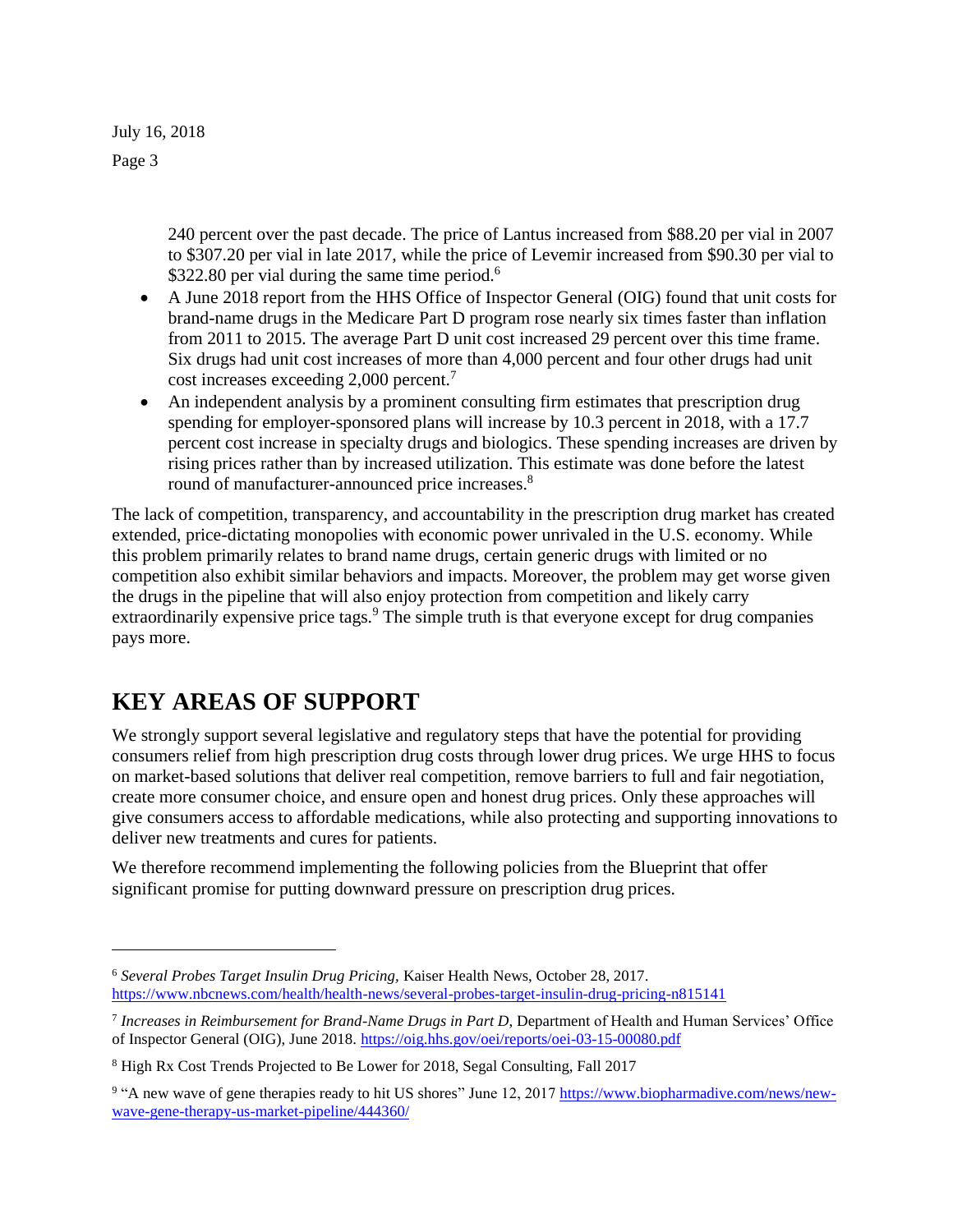**Promoting Generic Competition.** HHS should prevent brand-name drug manufacturers from using risk evaluation and mitigation strategies (REMS) to block competition from generic drug makers.

- The Food and Drug Administration (FDA) recently issued two draft guidance documents addressing this priority. To build on these efforts, we encourage HHS to take additional action to curb REMS abuses, such as requiring brand name drug manufacturers to assure availability of adequate samples for generic manufacturers by making it a condition of approval.
- We also support legislative efforts to grant FDA the authority to address egregious drug company practices such as product hopping, evergreening, REMS abuses, and "pay-fordelay" settlements that bar or delay generic drug availability.

**Creating a Robust and Competitive Marketplace for Biosimilars.** HHS should improve the availability, competitiveness, and adoption of biosimilars as affordable alternatives to expensive branded biologics. We appreciate that these efforts will include steps to educate clinicians, patients, and payors about biosimilar products to increase awareness about these treatments.

We also recommend that HHS further promote a competitive biosimilars marketplace by:

- Releasing the Biosimilar Innovation Plan to facilitate approval and adoption of biosimilars;
- Improving the efficiency of the biosimilar product development and approval processes;
- Finalizing guidance related to the interchangeability of biosimilars; and
- Reversing the previous administration's policy on biosimilar product naming.

**Enhancing Benefit Flexibility.** HHS should allow Medicare Part D plans to address price increases for a sole source generic drug through changes to their formulary or benefit design during the coverage year. This flexibility would allow plan sponsors to quickly respond to price increases imposed by the only manufacturer of a generic drug.

**Expanding Private-Sector Negotiation Tools.** HHS should provide Medicare Part D plans with "full flexibility" in using formulary management tools for high-cost drugs for which rebates are often limited or unavailable (e.g., protected class drugs and drugs with no therapeutic competition). These tools, which are widely used in the commercial sector but currently limited in Medicare Part D would allow plan sponsors to have the leverage needed to negotiate better drug prices for Medicare beneficiaries.

For example, we support allowing protected class drugs with recent large price increases to be subject to additional formulary and utilization management tools.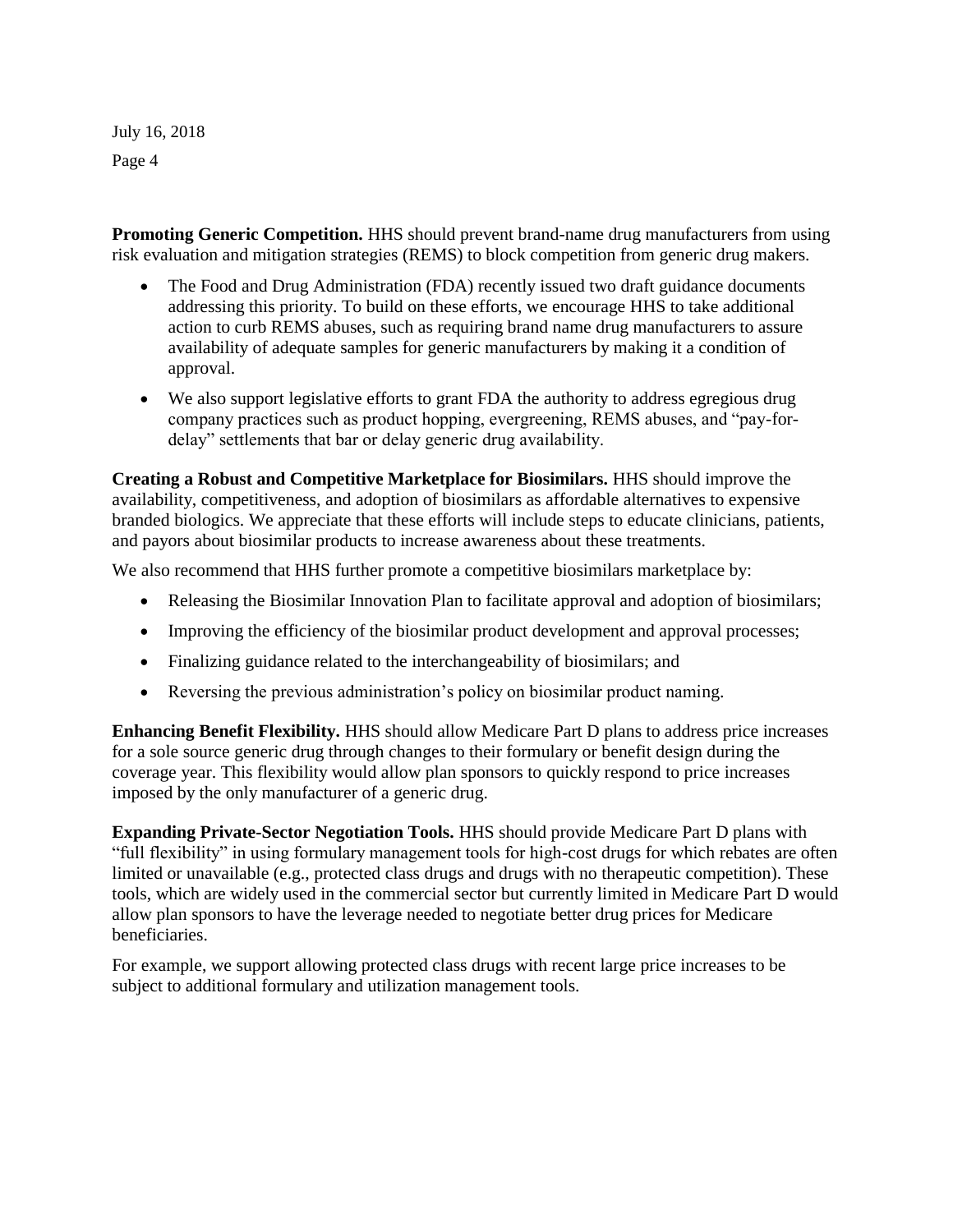- The attached Milliman report<sup>10</sup> found that among 124 protected class brand drugs, only 16 drugs had rebates. The Milliman report also found that, in an analysis of drugs with rebates by level of and type of market competition, protected class drugs had the lowest average rebates as a percentage of gross cost.
- AHIP believes that enhancing negotiation tools for the 108 protected class brand drugs with no rebates, which account for \$16.3 billion in Part D spending, suggest an opportunity for significant savings.

We also support leveraging negotiation techniques for Medicare Part B-covered physician administered drugs. As demonstrated in Part D, combining market-based tools with negotiating flexibility represents a superior approach compared to government-administered pricing.

**Increasing Transparency.** We commend the release of the enhanced CMS Drug Pricing Dashboards for Medicare Part B, Medicare Part D, and Medicaid. We believe the updated dashboards will help provide consumers with additional information to make informed decisions, showcase price hikes by drug companies, highlight drugs that have not increased in price, and recognize when competition is working.

We also support requiring the disclosure of list prices in direct-to-consumer ads and other appropriate mediums. We believe such a disclosure could help mitigate anticompetitive pricing practices.

**Updating Star Rating Methodology.** HHS should update the methodology used to calculate Drug Plan Customer Service Star Ratings for Medicare Part D plans, especially when appropriately managing the utilization of high-cost drugs. This would be an important step toward ensuring that Star Rating measures are aligned with the goal of reducing unnecessary use of high-cost drugs.

#### **KEY AREAS OF CONCERN**

l

While we strongly support many ideas and potential solutions in the RFI, as highlighted above, we have some concerns with several ideas and proposals. In some cases, we believe the proposals are based on incorrect assumptions; are not supported by data; and would create higher prices and/or more complexity in the drug pricing and distribution system. For those items, we offer the following perspectives.

 $10$  AHIP commissioned Milliman actuaries to study prescription drug rebates in the Part D market, in particular (1) prevalence of drugs with rebates; (2) rebate levels as a percentage of gross cost by level and type of market competition; and (3) cost and cost trends for drugs with and without rebates. The attached report provides the results of Milliman's analysis. Note that throughout the report and AHIP's comments, rebate refers only to manufacturer rebates and excludes pharmacy rebates. Gross drug cost refers to the cost of a drug at point-of-sale, prior to the impact of any post-point-of-sale price concessions such as manufacturer or pharmacy rebates. Finally, note that rebate percentage refers to rebates as a percentage of gross drug cost.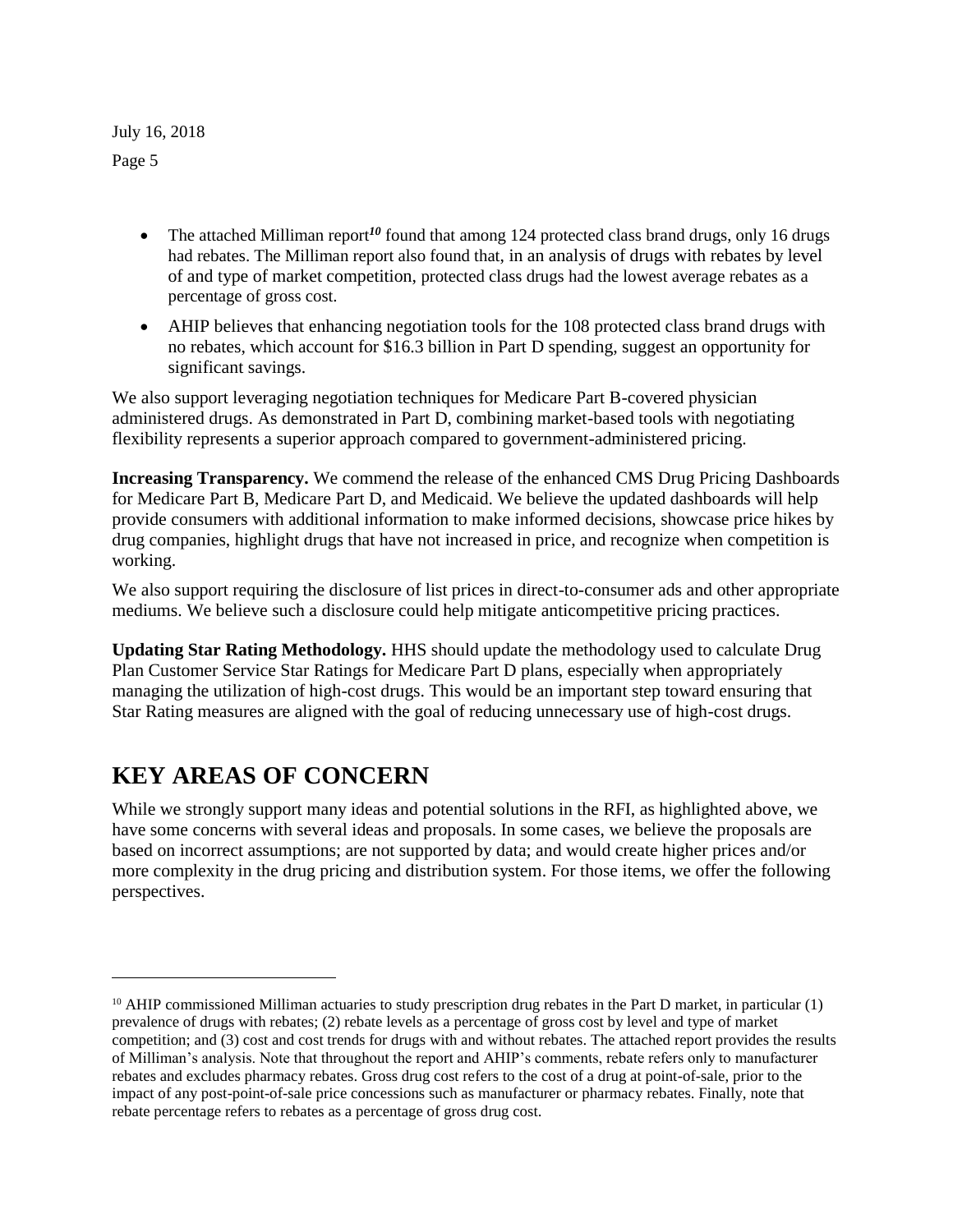l

**Plans Strongly Support Lower List Prices and Lower Net Costs for Consumers.** Health insurance providers aggressively negotiate, either directly or through a contracted pharmacy benefit manager (PBM), with drug companies for lower costs for consumers, employers, government agencies, and other customers. Health plans pass savings directly to these parties in the form of both lower out-of-pocket costs and reduced premiums. However, the RFI appears to suggest that health insurance providers may instead favor drugs with high list prices and high rebates at the expense of lower costs.

Simply, health insurers have no such interest in higher prices.

- Health insurance providers operate in a competitive environment, attracting new customers through plans that deliver compelling value. They are strongly incentivized to negotiate low costs to offer more robust benefits and/or lower premiums and thereby attract more customers and enrollees. A plan's success in lowering costs can determine its market share, competitiveness, and overall success.
- AHIP members unequivocally support policies that would lower drug prices versus current levels. We also support policies to limit price increases and thereby reduce costs for consumers and other stakeholders. Given the history of inflated list prices and price increases, including for products on the market well past their original market exclusivity period, and other questionable marketing and legal practices, we are highly skeptical that they will voluntarily change their industry culture and other business practices in a way that would lower prices in a true and sustained way.<sup>11</sup> Assessments of the drug pipeline suggests prices will be an even bigger problem in the future.<sup>12</sup>
- Notwithstanding, if lower net costs ultimately can be achieved through lower list prices, AHIP would welcome a reduction in rebates. However, in the absence of substantially lower list prices for all pharmaceutical products, it is critical that payers continue to have access to all necessary market-based tools to reduce drug prices and costs such as negotiations for rebate payments.

**Negotiated Discounts are Primarily a Function of Competition – Except when Policies Limit the Leverage Plans Have to Negotiate Discounts.** As stated in the RFI, HHS has previously suggested that increasing the percentage of costs imposed on plans in the catastrophic phase would incentivize plans to negotiate more concessions from manufacturers and lower costs for high-priced drugs. AHIP strongly disagrees with the basic premise of this proposal – that incentives alone will produce such cost reductions. Instead, plans obtain deep discounts in exchange for preferred formulary placement and lower patient cost-sharing that result in greater market share for drugmakers' products, but only if plans can leverage competition between manufacturers.

<sup>11</sup> "Humira's Best-Selling Drug Formula: Start at a High Price. Go Higher." January 6, 2018. <https://www.nytimes.com/2018/01/06/business/humira-drug-prices.html>

<sup>&</sup>lt;sup>12</sup> Gene Therapy: Pipeline of Possibilities but Challenges for Pricing, January 25, 2018. <https://www.lexology.com/library/detail.aspx?g=7f317d05-abbb-4919-b601-001b4cbc106d>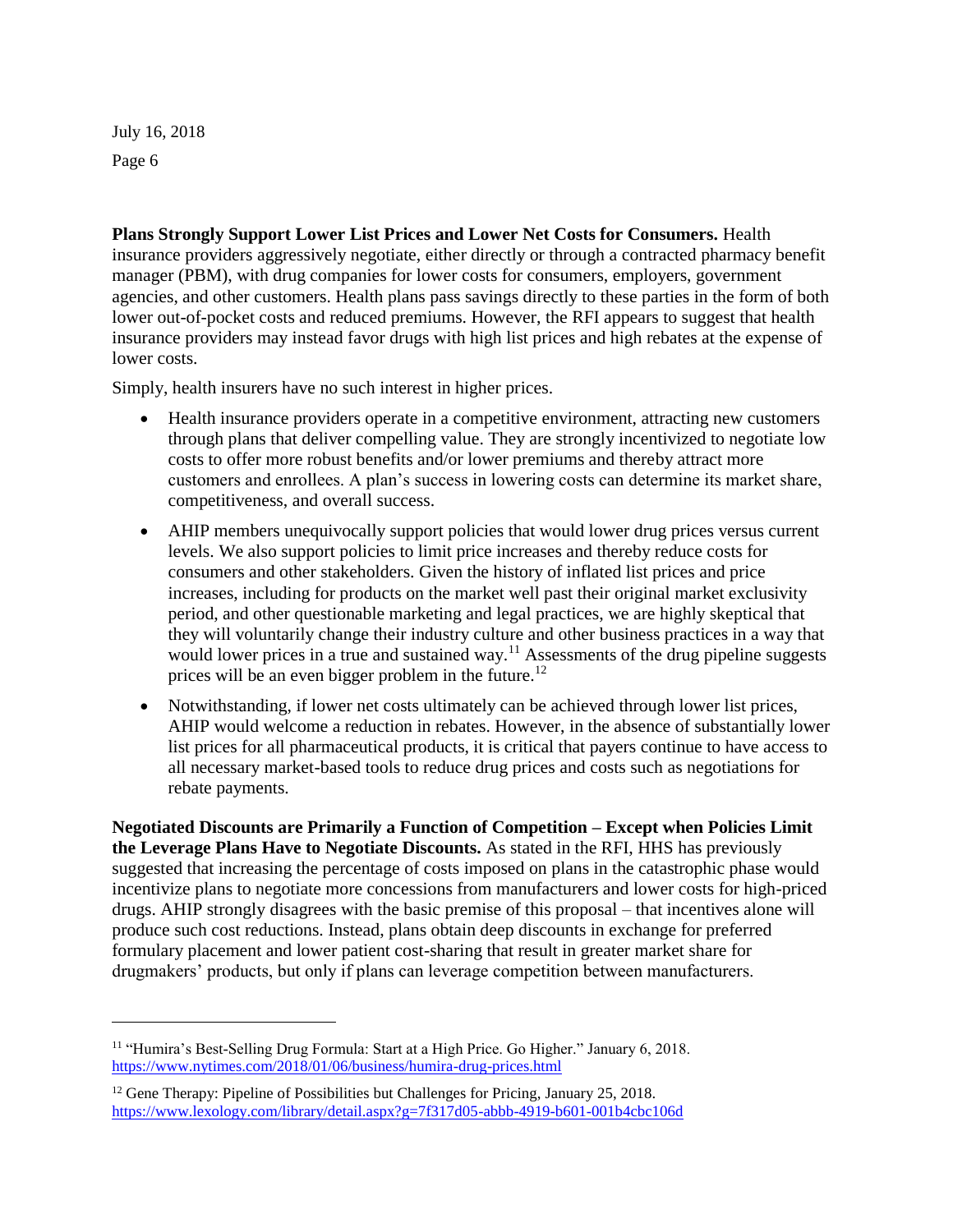In fact, plans are already fully incentivized to negotiate vigorously for lower costs as their business model requires attractive benefit offerings that convince consumers to enroll, which is only possible if the plan negotiates lower drug costs. On the other hand, drug companies are incentivized to provide price concessions only when leverage exists.

*Competition is essential for negotiating significant rebates.* Where no competitive market dynamic exists for specific drugs, plans lack leverage to demand and obtain substantial rebates. Manufacturers are empowered to set and increase list prices, often at extraordinary levels, with few repercussions. The reality is deceivingly simple – drug companies set high prices and increase them because they can.

The Milliman report found that among drugs with rebates, percentage rebates were higher on average for drugs with more direct competition. For example, among Part D brand drugs with rebates, drugs with direct brand competition had average rebates of 39 percent and drugs with three or more generic manufacturers had average rebates of 34 percent. AHIP believes the difference is apparent when contrasted to drugs with less competition: protected class drugs (14 percent), drugs without direct brand competition or a generic substitute (23 percent), and drugs with one or two direct generic manufacturers (27 percent).

*However, a lack of leverage prevents negotiation of significant discounts.* Plans can negotiate larger rebates only when they have leverage to do so (i.e., preferential treatment of competing products), clearly showing that negotiation is driven by leverage, rather than by incentives alone. Therefore, changes in the Part D benefit that reduce government subsidies but do not increase competition and plan leverage would therefore do nothing but increase costs for consumers.

- The Milliman report shows that 87 percent of protected class brand drugs (108 of 124) protected class drugs) did not have any rebates. Those 16 drugs that had rebates averaged at a 14 percent level.
- AHIP believes the data show that even if competition exists, the lack of leverage caused by the policies around protected class drugs drastically reduces the ability of plans to negotiate savings.

**High List Prices and List Price Increases Create the Need for Rebates – Not the Other Way Around.** The RFI suggests that high rebates may cause high list prices and price increases. AHIP strongly disagrees. We believe that rebates neither contribute to high list prices set by drug companies nor prevent them from lowering list prices. Also, there are no assurances that lower rebates would lead to lower list prices. Rather, the challenge of high drug prices has been documented for decades and came well before rebates were prevalent.

*The problem of high list prices is not new.* Instead, setting high drug prices and increasing them is and has been **an intentional, persistent, and pervasive decades-long pharmaceutical strategy to**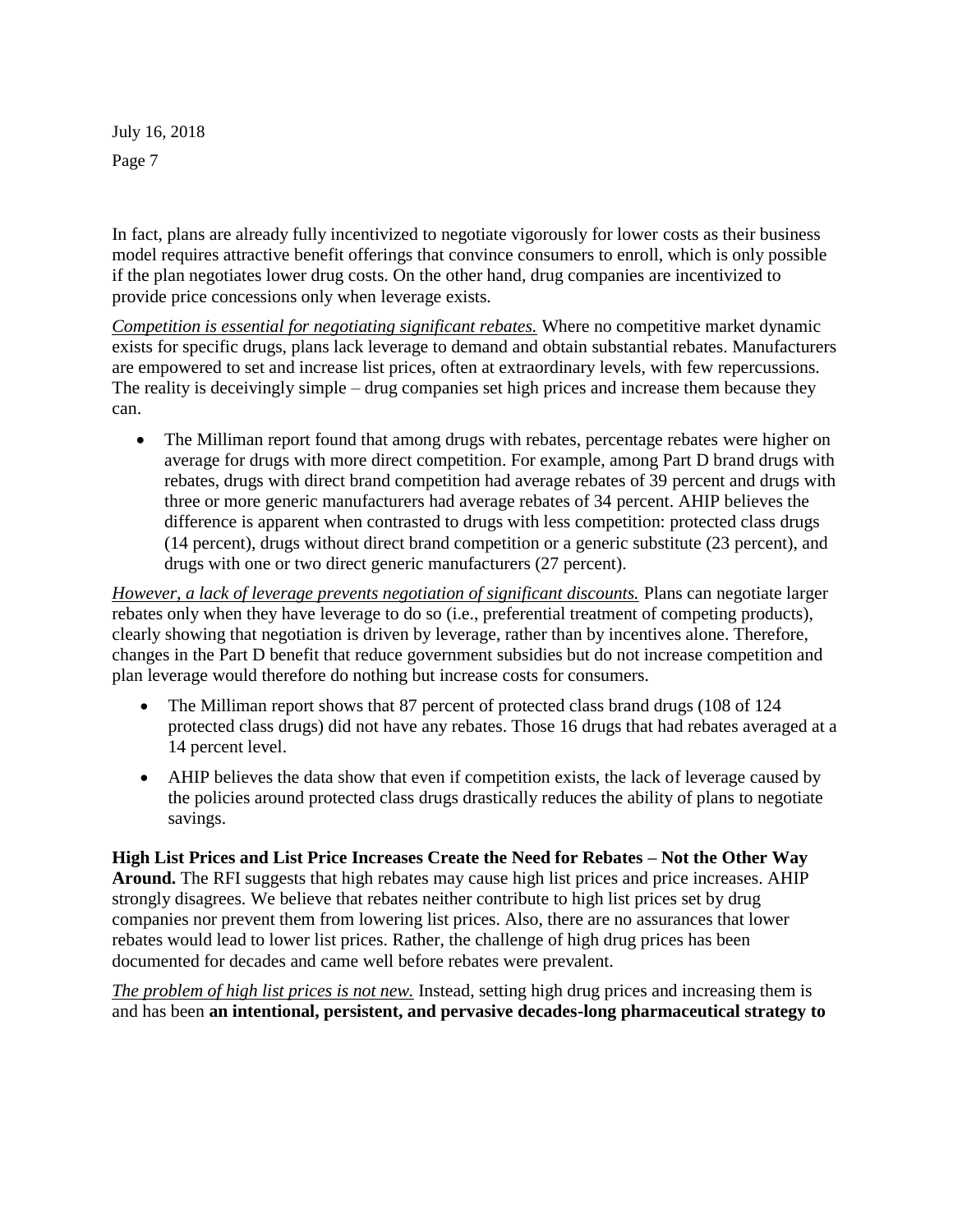July 16, 2018

Page 8

l

**maximize profits.** Reports from the  $1970s^{13}$  <sup>14</sup>,  $1980s^{15}$  <sup>16</sup>,  $1990s^{17}$  <sup>18</sup>, early  $2000s^{19}$ , and the most recent decade<sup>20</sup> make that clear.

<sup>13</sup> *Drug Anti-Substitution Laws Attacked.* November 16, 1977, The Washington Post.

"A Senate subcommittee was told yesterday that so-called anti-substitution laws, which once were necessary to protect the public from inferior drugs, have degenerated into devices for keeping drug prices unnecessarily high."

"Food and Commissioner Donald Kennedy said that there is virtually no difference between generic prescription drugs, such as tetracycline, and the more expensive brand name varieties, such as terrmycin or symycin, even though drug companies often sell the latter for as much as 300 to 700 per cent more."

<sup>14</sup> Brand Name Drug Sales Defended. November 17, 1977, The Washington Post.

"Subcommittee chairman Gaylor Nelson (D-Wis.) noted that the last five Food and Drug Administration commissioners have said […] that drug companies spend four times more promoting drugs than researching and developing new ones."

<sup>15</sup> Unfairly High Drug Prices Cheat The Sick And Elderly, Panel Told. April 22, 1987, Miami Herald.

"Prescription drug manufacturers have unfairly increased prices and profits at the expense of the sick and elderly"

"Yet the subcommittee's survey of 24 major drug manufacturers found that companies made \$4.7 billion on price increases while research and development expenditures rose only \$1.6 billion."

<sup>16</sup> The troubling Cost of Drugs That Offer Hope. February 9, 1988, New York Times.

"The Armour Pharmaceutical Company introduced […] the first blood-clotting factor for hemophiliacs. […] There was one catch: This high-tech drug costs five to eight times as much as older versions, bringing the cost of a year's supply to more than \$25,000. That puts the drug out of the reach of many patients whom it is a matter of life and death."

<sup>17</sup> The Costs Of Medicine; Drug Prices Are Hostage To Greedy Firms. June 30, 1993, Dallas Morning News.

"The theory of a free-market economy is that when demand is high, sales go up and prices go down so that more people can afford to buy, which pushes sales even further up and prices even further down. But it doesn't work that way with medicines.

On the contrary, a study by the U.S. General Accounting Office reveals that drug costs have increased at a much greater rate than inflation, far outstripping the overall rise in the consumer price index. Over a six-year period ending in 1991, the cost of some of the most commonly prescribed medications doubled and even quadrupled."

<sup>18</sup> *Seniors 'Priced Out' Of Needed Drugs.* November 4, 1999, St. Petersburg Times.

"Bristol Myers Squibb, Schering, Lilly and Pfizer all made about 20 percent profit in 1998 […] while the prices of their drugs raced ahead of the inflation rate."

<sup>19</sup> *Drug Industry Saying Yes To Higher Prices.* February 2, 2008, The Wall Street Journal.

"GlaxoSmithKline PLC raised the price of antidepressant Wellbutrin XL by 44.5 percent from 2005 to 2007. Sanofi-Aventis SA raised the price of sleeping drug Ambien 70.1 percent. Shire PLC increased the price of its attentiondeficit-disorder medication, Adderall XR, by 33.5 percent, while the price of cholesterol-fighting Lipitor – the world's top-selling drug, which brought in roughly \$13 billion last year for Pfizer Inc. – rose 16 percent."

<sup>20</sup> America's Drug Firms Need A Stiff Dose of Self-Restraint; Prescription Prices March Relentlessly Upward. July 2, 2014, The News Tribune.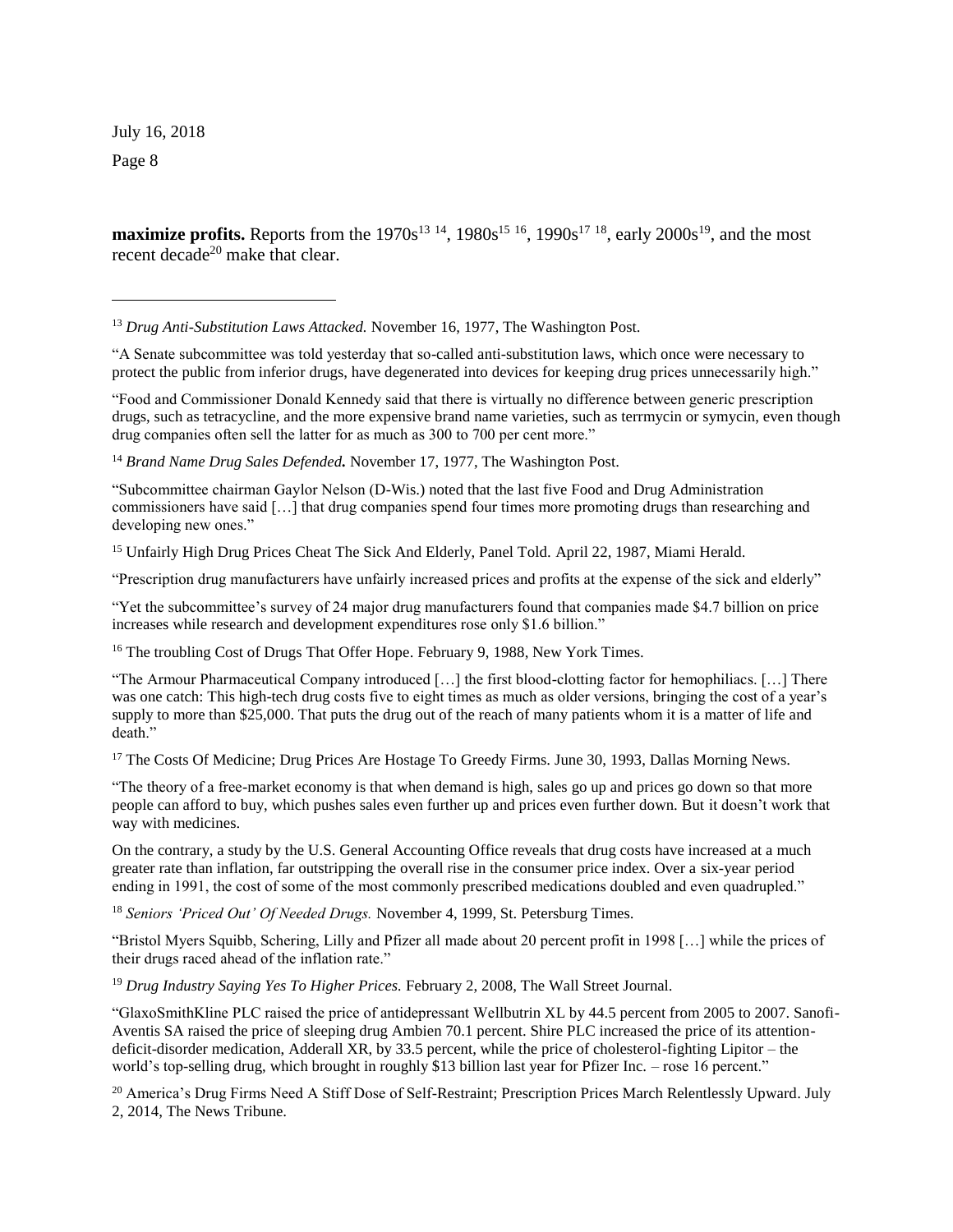l

*The need for government action is also not new.* Manufacturer pricing practices have led Congress to intervene on numerous occasions. For example:

- In 1984, Congress passed the bipartisan Hatch-Waxman Act, which paved the path for a robust generic market to create competition and reduce prices.<sup>21</sup>
- In 1992, Congress passed the Omnibus Budget Reconciliation Act of 1990, which in part created the Medicaid Drug Rebate Program and provided some relief to state budgets.<sup>22</sup>
- In 2003, Congress passed the bipartisan Medicare Modernization Act, creating the Medicare prescription drug coverage program (Part D) to lower drug prices and costs for Medicare beneficiaries.<sup>23</sup>
- In 2010, Congress passed the Biologics Price Competition and Innovation Act of 2009, to encourage savings through a robust biosimilar and an interchangeable market.<sup>24</sup>

*Rebates are a market-based response to high prices.* Rebates do not cause high prices; drug companies set prices high and then increase them. Rebates are a market-based response to drug company practices of setting high prices and then increasing them and reflect plan efforts to negotiate

<sup>22</sup> Statement by Senator Pryor of Arkansas. Medicaid prescription drug pricing: hearing before the Subcommittee on Health for Families and the Uninsured of the Committee on Finance, United States Senate, One Hundred First Congress, second session, on S. 2605 and S. 3029, September 17, 1990. [https://archive.org/stream/medicaidprescrip00unit/medicaidprescrip00unit\\_djvu.txt](https://archive.org/stream/medicaidprescrip00unit/medicaidprescrip00unit_djvu.txt)

<sup>24</sup> CBO estimated that the federal government would save \$25 billion over 10 years due savings from lower prices gained by a robust biosimilar market.<https://www.cbo.gov/publication/24808>

<sup>&</sup>quot;A newly released AARP study has found that, in the first three months of 2004, drug companies jacked up the wholesale price of the prescriptions most used by older Americans by an average of triple the rate of inflation."

<sup>&</sup>lt;sup>21</sup> Richard F, "The Ongoing Regulation of Generic Drugs," The New England Journal of Medicine, November 15, 2007, 1993. [https://www.researchgate.net/publication/5842975\\_The\\_Ongoing\\_Regulation\\_of\\_Generic\\_Drugs](https://www.researchgate.net/publication/5842975_The_Ongoing_Regulation_of_Generic_Drugs)

<sup>&</sup>quot;In 1984, only 18.6 percent of U.S. prescriptions were written for generic products. The Hatch–Waxman Act aimed to inject price competition into the prescription-drug market while honoring legitimate claims to intellectual property rights by brand-name drug manufacturers that invested large sums in research and development."

<sup>&</sup>quot;Like all health care programs, State Medicaid programs are under tremendous financial pressure as a result of spiraling health care costs. In 1988, Medicaid paid \$3.3 billion for prescription drugs, and that was the third highest category within all Medicaid spending. That amount was more than the amount that was expended for physician care payments. Drug price inflation, rather than increased use, accounts for virtually all of the increased Medicaid drug expenditures. And looking ahead in 1990, which of course we are in the midst of but have not completed, Medicaid prescription drug costs are expected to total some \$4.4 billion for this year."

<sup>&</sup>lt;sup>23</sup> H. Rept. 108-391 - Medicare Prescription Drug, Improvement, and Modernization Act of 2003. [https://www.congress.gov/congressional-report/108th-congress/house](https://www.congress.gov/congressional-report/108th-congress/house-report/391/1?q=%7B%22search%22%3A%5B%22medicare+modernization+act+2003%22%5D%7D&r=84&overview=closed)[report/391/1?q=%7B%22search%22%3A%5B%22medicare+modernization+act+2003%22%5D%7D&r=84&overv](https://www.congress.gov/congressional-report/108th-congress/house-report/391/1?q=%7B%22search%22%3A%5B%22medicare+modernization+act+2003%22%5D%7D&r=84&overview=closed) [iew=closed](https://www.congress.gov/congressional-report/108th-congress/house-report/391/1?q=%7B%22search%22%3A%5B%22medicare+modernization+act+2003%22%5D%7D&r=84&overview=closed)

<sup>&</sup>quot;While seniors are taking more drugs than any other demographic group, they are often paying the highest prices"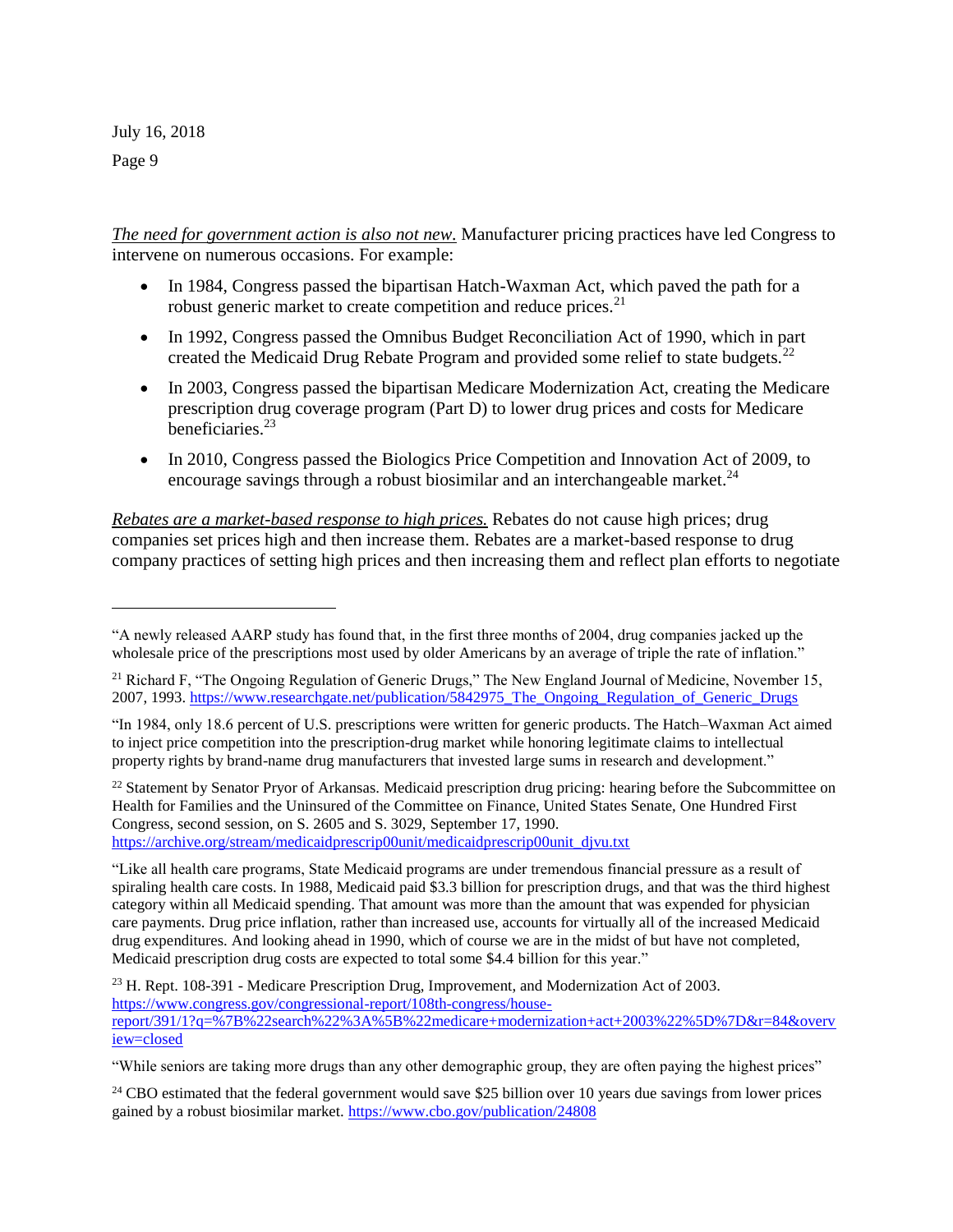l

more reasonable and lower drug costs. For example, in Part D, rebates have been effective in reducing costs for beneficiaries through low premiums<sup>25</sup> and will likely continue to lower costs for beneficiaries.<sup>26</sup> Absent dramatically different drug company pricing practices, removing or severely limiting rebates likely will increase costs and impair patients' access to affordable prescription drug coverage.

*Rebates do not drive prices.* Evidence shows that the percentage of rebated drugs is decreasing and that list prices are also consistently rising whether drugs are rebated or not.

- A recent HHS OIG report states: "Total reimbursement for all brand-name drugs in Part D increased 77 percent from 2011 to 2015, despite a 17-percent decrease in the number of prescriptions for these drugs […] After accounting for manufacturer rebates, reimbursement for brand-name drugs in Part D still increased 62 percent from 2011 to 2015… In addition, the percentage of brand-name drugs for which manufacturers paid rebates decreased [over this period]."<sup>27</sup>
- The Milliman report found no clear correlation between percentage rebate levels and average price trends among brand drugs with rebates. However, the Milliman report shows that among drugs with rebates, the drugs with higher average annual cost per beneficiary had lower average percent rebates.
	- ➢ For example, the Milliman report shows that among Part D brand drugs with rebates, non-specialty/non-protected class drugs had a lower average annual cost per beneficiary (\$1,367) when compared to the average annual cost of specialty drugs (\$8,476) and protected class drugs (\$4,200). However, the Milliman report shows the opposite relationship for rebates. Among drugs with rebates, non-specialty/non-protected class drug average rebate percentage (35 percent) was higher than average rebate percentage for specialty drugs (24 percent) and protected class drugs (14 percent).

**Rebate Proposals Distract from the Fundamental Threat of High Drug Prices.** Proposals aimed at rebates divert attention from the true reason for high drug costs: drug manufacturers' ability to demand and command unreasonably high prices by taking advantage of a broken market. Many of the highest priced drugs lack competition. Policies that promote moderate prices and encourage

<sup>&</sup>lt;sup>25</sup> Table 14-5, Changes in average Part D premiums, 2007–2017, shows stable Part D premiums since the beginning of Medicare Part D Program. See page 408 at: [http://www.medpac.gov/docs/default](http://www.medpac.gov/docs/default-source/reports/mar18_medpac_ch14_sec.pdf)[source/reports/mar18\\_medpac\\_ch14\\_sec.pdf](http://www.medpac.gov/docs/default-source/reports/mar18_medpac_ch14_sec.pdf)

<sup>&</sup>lt;sup>26</sup> The 2018 Annual Report of the Medicare Trustees lowers the projection of Part D cost. The trustees noted that their projected increase in rebates "is a major reason for decreases in overall Part D costs when compared to the 2017 Trustees Report." See page 143 at: [https://www.cms.gov/Research-Statistics-Data-and-Systems/Statistics-](https://www.cms.gov/Research-Statistics-Data-and-Systems/Statistics-Trends-and-Reports/ReportsTrustFunds/Downloads/TR2018.pdf)[Trends-and-Reports/ReportsTrustFunds/Downloads/TR2018.pdf](https://www.cms.gov/Research-Statistics-Data-and-Systems/Statistics-Trends-and-Reports/ReportsTrustFunds/Downloads/TR2018.pdf)

<sup>&</sup>lt;sup>27</sup> Increases in Reimbursement for Brand-Name Drugs in Part D, Department of Health and Human Services' (HHS) Office of Inspector General (OIG), June 2018.<https://oig.hhs.gov/oei/reports/oei-03-15-00080.pdf>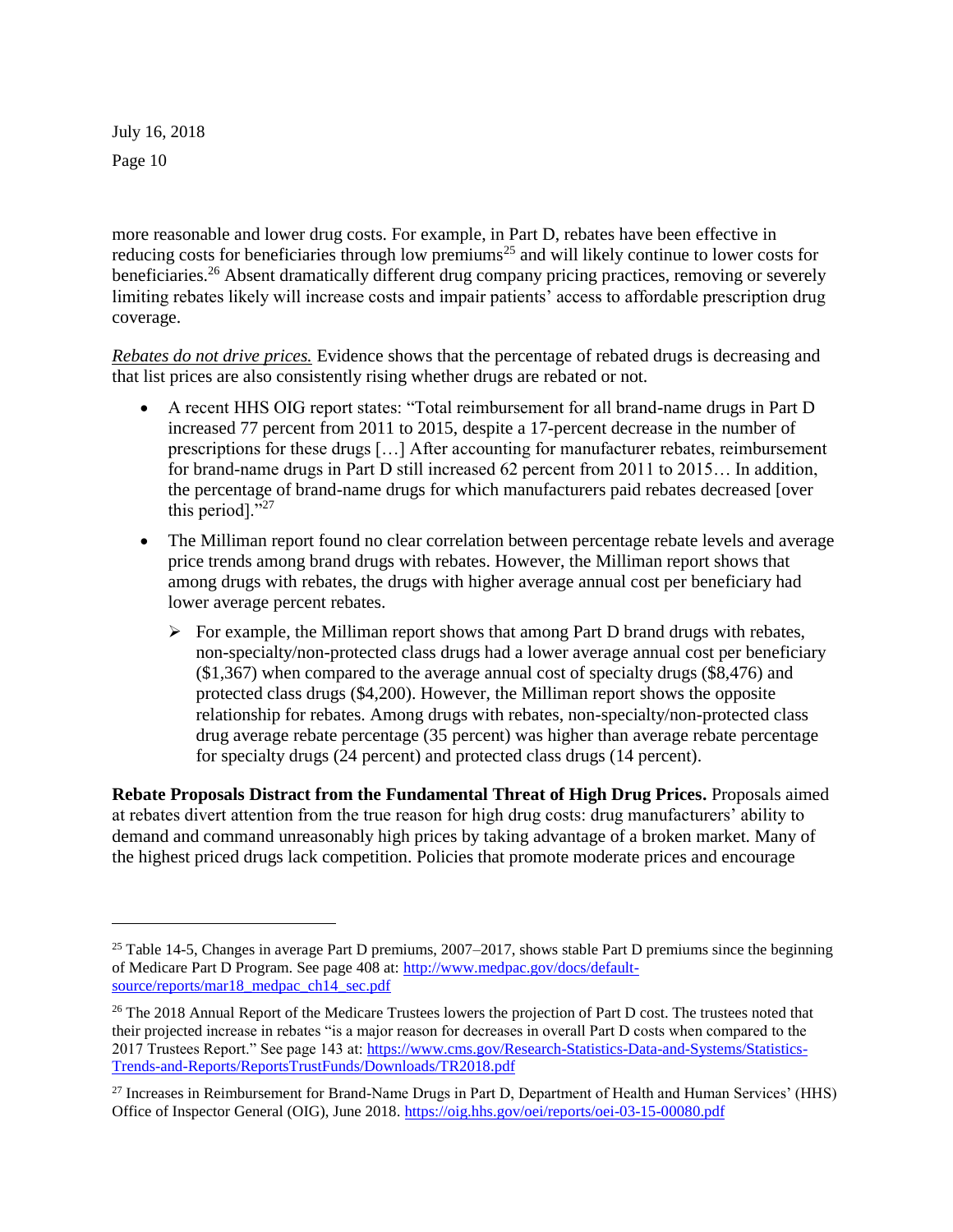l

increased utilization of cheaper alternatives, including generics, interchangeable biologics, and other biosimilars, are the only means of lowering drug costs.

*List prices drive costs.* Inflated list prices and price increases are what drive consumer costs, including copayments and premiums, and what drive costs for employers, governments, and other entities that pay for drugs.

• In fact, the Milliman report shows that the average annual cost per beneficiary for brand drugs with rebates was lower than for brand drugs without rebates. AHIP sees this as clear proof that the average annual cost per beneficiary for these drugs – which we understand effectively reflects list prices - is not driven by rebates.

#### *Most drugs do not generate rebates, including the most expensive drugs.* The vast majority of drugs dispensed have no rebates.

- For example, the Milliman report found that nearly 90 percent of Part D drug claims were for drugs with no rebates. The Milliman report also found that, when measured on an individual drug basis (i.e. not a script count basis), approximately 70 percent of brand drugs did not have significant rebates – 64 percent of brand drugs receive no rebates at all and 9 percent of drugs did not have significant rebates, where the percentage rebates were less than 12 percent.
- Further, physician-administered drugs, which account for 30 percent of prescription drug spending, typically do not receive rebates. $28$
- Simply, the focus on rebates ultimately discourages solutions that would reduce the cost of expensive brand drugs that do not have rebates and fails to address the fundamental problem of high prices.

**Potential Alternative to the Existing Rebate System in the RFI Raises Numerous Concerns.** AHIP appreciates HHS' desire to simplify the existing system, enhance transparency, and reduce list prices. The RFI suggests these goals could be achieved, in part, by eliminating or substantially reducing the use of rebates to reduce brand drug costs, potentially through changes to the antikickback safe harbor and instead by requiring a system that relies on "fixed" pricing negotiations between plans and manufacturers. Based on our limited understanding of the proposal from its description, we assume that HHS may be envisioning a system for brand drugs akin to the maximum allowable cost (MAC) system commonly used for generic drugs.

While plans negotiate price concessions with drug companies, plans generally do not take possession of prescription drug products directly from the manufacturer. Rather, drug products are purchased, stored, and dispensed to a plan's enrollee by the pharmacy, with a wholesaler typically facilitating the acquisition of drugs from the manufacturer. Upon dispensing a drug, plans reimburse the pharmacy at a negotiated rate.

<sup>&</sup>lt;sup>28</sup> Trends in Specialty Drug Benefits, Pharmacy Benefit Management Institute, 2017.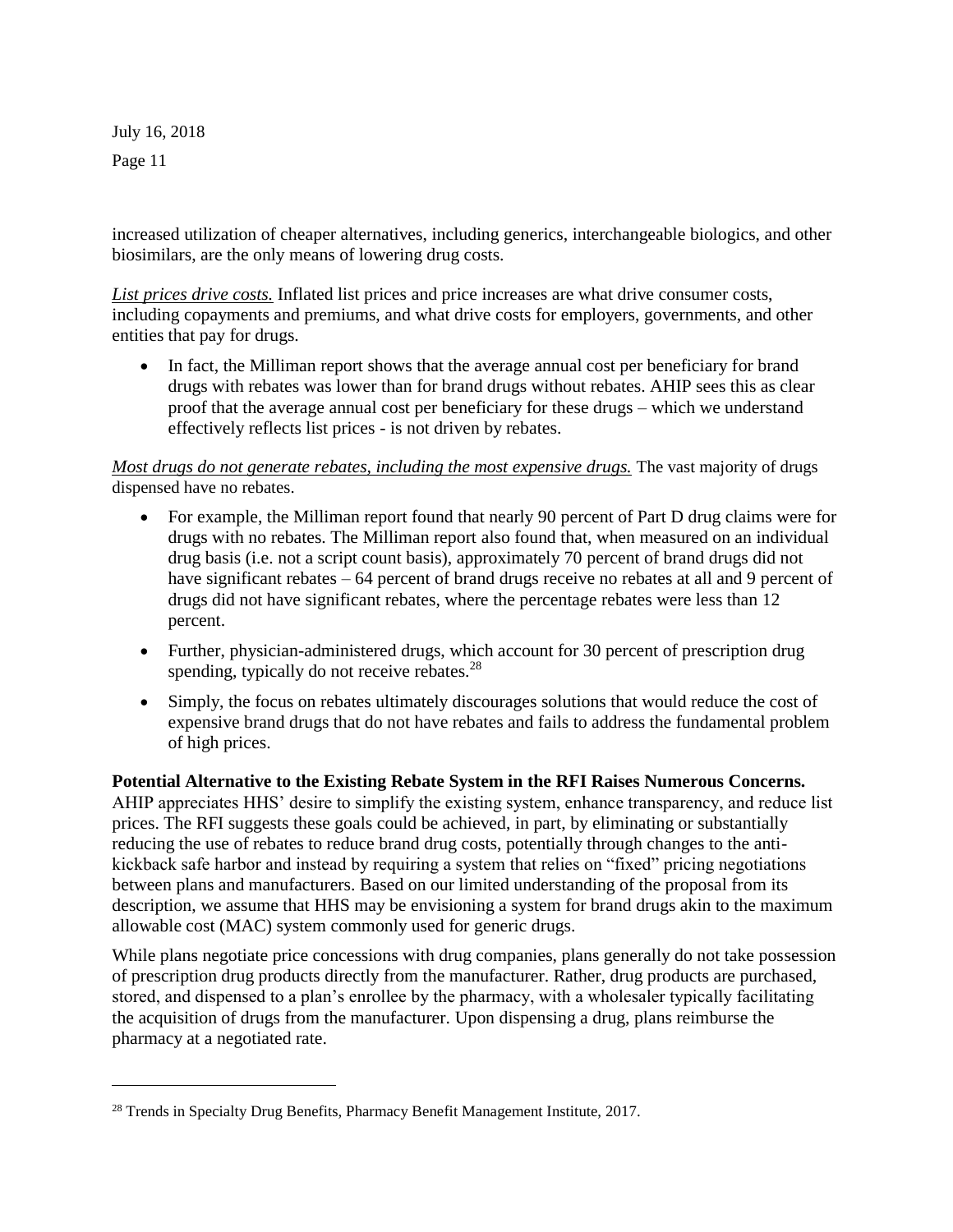l

Since pharmacies must stock a wide array of prescription medicines to serve their communities and do not make formulary and coverage decisions for their customers, they do not move market share for branded drugs. Pharmacies are therefore unable to negotiate significant concessions to drug acquisition prices – unlike when purchasing generic drugs produced by multiple manufacturers. If our assumptions about fixed pricing are accurate, a structure without rebates would need to include an extensive and equally complex system of chargebacks akin to rebates so that manufacturers would reimburse pharmacies when the drugs they dispense have an acquisition cost greater than negotiated rates.

Though we strongly support HHS' goals relating to simplification, transparency and list prices, we would like to share our serious concerns with this alternative approach.

*Pharmacy financial risk.* This system of chargebacks would pose significant and serious financial risks to pharmacies. For example, even if chargebacks were to work as intended, pharmacies could still experience cash flow problems between the time they buy and dispense extraordinarily expensive drugs and when they receive reconciliatory payments or credit from manufacturers. Also, it is likely that this cash flow issue would be exacerbated if the chargeback payments were to face regular or significant delay.

For example, assuming fixed price discounts were available, oral oncology drugs costing upwards of tens of thousands of dollars per month per prescription could pose crippling financial risks to pharmacies that acquired those products at their list price.

*Complexity.* This approach would require significant additional costs and create more complexities as the system would need to track and account for multiple "fixed prices" that would be negotiated by different payers for each drug. Moreover, despite these complexities, **there would be no actual assurances for lower net drug costs**.

*Pricing.* Severely restricting or eliminating rebates could increase transparency for up-front discounts negotiated by drug companies, **likely creating an even more anticompetitive pharmaceutical pricing environment and possibly increasing drug costs at a higher rate**.

• The Federal Trade Commission (FTC) and other economists have raised concerns about the anticompetitive effect of competitors knowing each other's negotiated discounts for years. For example, The FTC has found that "whenever competitors know the actual prices charged by other firms, tacit collusion – and thus higher prices – may be more likely.<sup>229</sup>

<sup>29</sup> Letter from FTC to Assembly Member Greg Aghazarian, 7 September 2004.

[https://www.ftc.gov/sites/default/files/documents/advocacy\\_documents/ftc-comment-hon.greg-aghazarian](https://www.ftc.gov/sites/default/files/documents/advocacy_documents/ftc-comment-hon.greg-aghazarian-concerning-ca.b.1960-requiring-pharmacy-benefit-managers-make-disclosures-purchasers-and-prospective-purchasers/v040027.pdf)[concerning-ca.b.1960-requiring-pharmacy-benefit-managers-make-disclosures-purchasers-and-prospective](https://www.ftc.gov/sites/default/files/documents/advocacy_documents/ftc-comment-hon.greg-aghazarian-concerning-ca.b.1960-requiring-pharmacy-benefit-managers-make-disclosures-purchasers-and-prospective-purchasers/v040027.pdf)[purchasers/v040027.pdf](https://www.ftc.gov/sites/default/files/documents/advocacy_documents/ftc-comment-hon.greg-aghazarian-concerning-ca.b.1960-requiring-pharmacy-benefit-managers-make-disclosures-purchasers-and-prospective-purchasers/v040027.pdf)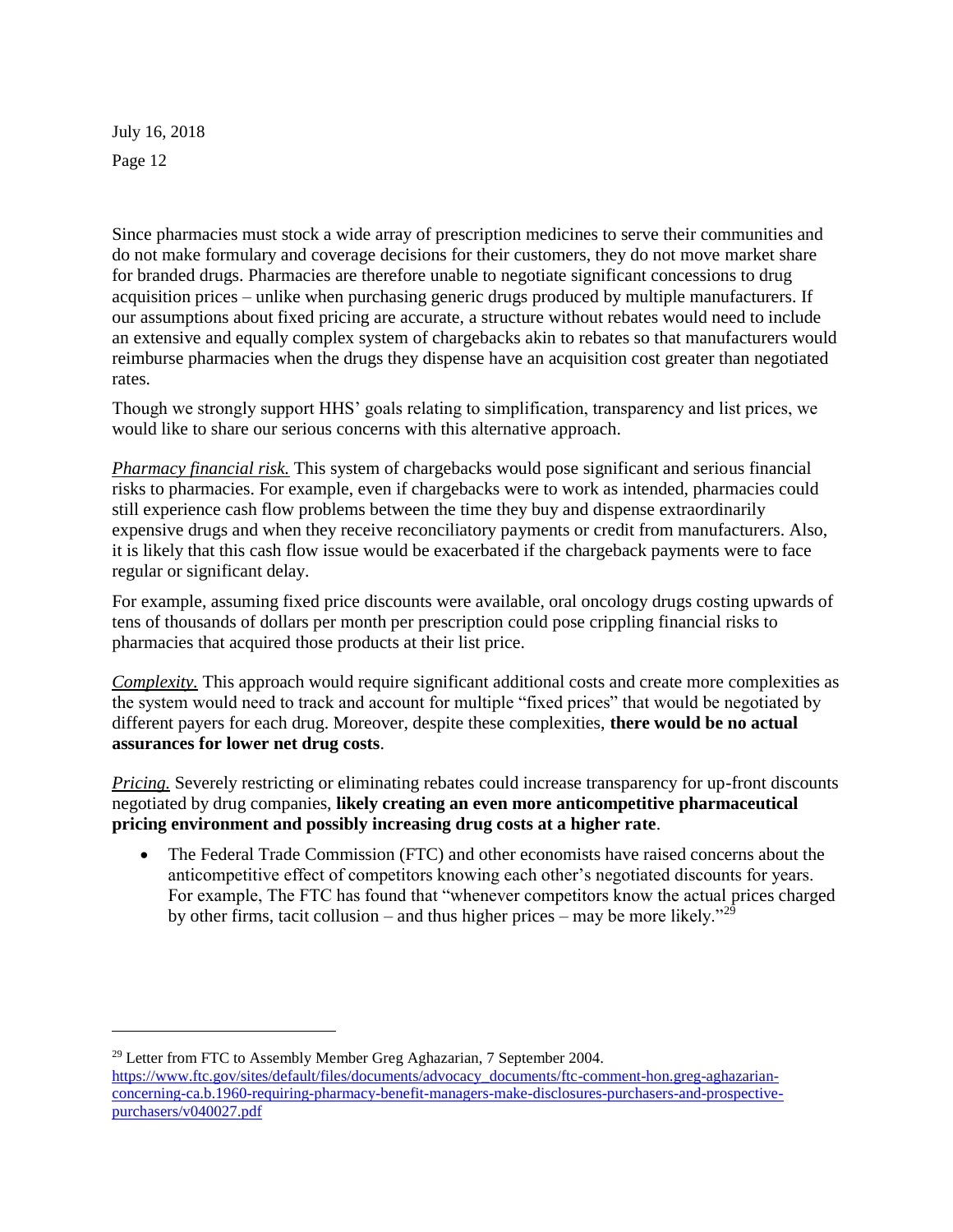l

- Congressional testimony indicates similar conclusions from antitrust authorities in other countries – that more transparent contracted prices tend to lead to higher prices. $30$
- The Congressional Budget Office (CBO) has also noted that "the current secrecy of rebate negotiations makes it difficult for manufacturers to monitor one another's behavior and thus impedes collusive activity: When rebates are confidential, manufacturers can pursue their self-interest in increasing their drug sales at the expense of their competition by offering rebates without fear for retaliation." 31

*Value-based Arrangements.* Limits on the use of rebates could inhibit efforts to encourage valuebased arrangements, which typically require retroactive pricing adjustments based on the collection of data for and calculation of agreed-upon quality metrics. In addition to inhibiting value-based arrangements, preventing retroactive payments would severely limit a plan's ability to incentivize better pharmacy performance through payment-based quality improvement programs.

*Legal Issues.* There are several legal considerations that must be worked out before HHS could move forward with a payment system without rebates.

If manufacturers were to sell drugs (either directly or through chargebacks) to pharmacies at different prices rather than pay rebates, it could raise significant questions under anti-trust laws such as the Robinson-Patman Act. Class action lawsuits under that Act in the 1990s, which challenged differential pricing practices, and settlements with multiple drug manufacturers that arose out of the litigation were a key reason for the rapid growth in and expanded use of rebates.<sup>32</sup>

In addition, the noninterference clause, a critical feature of the Medicare Modernization Act of 2003 and Part D program, restricts government interference in private contracting and allows competitive market forces to deliver robust and affordable care for over 43 million Medicare beneficiaries.<sup>33</sup> Eliminating the use of rebate tools and requiring Part D plans to use only government-endorsed negotiation methods would clearly and substantially interfere with how plans, drug manufacturers,

<sup>&</sup>lt;sup>30</sup> According to Paul Ginsburg, "the experience in Denmark, where the government, in a misguided attempt to foster more competition in a concentrated market, posted contracted prices in the ready-mix concrete industry[,] is instructive. Within six months of this policy change, prices increased by 15-20 percent, despite falling input prices." <http://www.hschange.org/CONTENT/823/>

<sup>&</sup>lt;sup>31</sup> CBO, Letter to Joe Barton, Ranking Member, Committee on Energy and Commerce and Jim McCrery, Ranking Member, House Committee on Ways and Means, March 12, 2007. [https://www.cbo.gov/sites/default/files/110th](https://www.cbo.gov/sites/default/files/110th-congress-2007-2008/reports/03-12-drug%20rebates.pdf)[congress-2007-2008/reports/03-12-drug%20rebates.pdf](https://www.cbo.gov/sites/default/files/110th-congress-2007-2008/reports/03-12-drug%20rebates.pdf)

<sup>&</sup>lt;sup>32</sup> Pollak A. "Should the Exemption from the Robinson-Patman Act Apply to Pharmaceutical Purchases by Nonprofit HMOs?"<http://www.nyulawreview.org/sites/default/files/pdf/NYULawReview-73-3-Pollak.pdf>

<sup>&</sup>lt;sup>33</sup> In 2003, CBO recommended against removal of the noninterference clause and estimated that "substantial savings" will be obtained by the private plans and that the Secretary would not be able to negotiate prices that further reduce federal spending to a significant degree. Because they will be at substantial financial risk, private plans will have strong incentives to negotiate price discounts, both to control their own costs in providing the drug benefit and to attract enrollees with low premiums and cost-sharing requirements." [https://www.cbo.gov/sites/default/files/108th](https://www.cbo.gov/sites/default/files/108th-congress-2003-2004/reports/fristletter.pdf)[congress-2003-2004/reports/fristletter.pdf](https://www.cbo.gov/sites/default/files/108th-congress-2003-2004/reports/fristletter.pdf)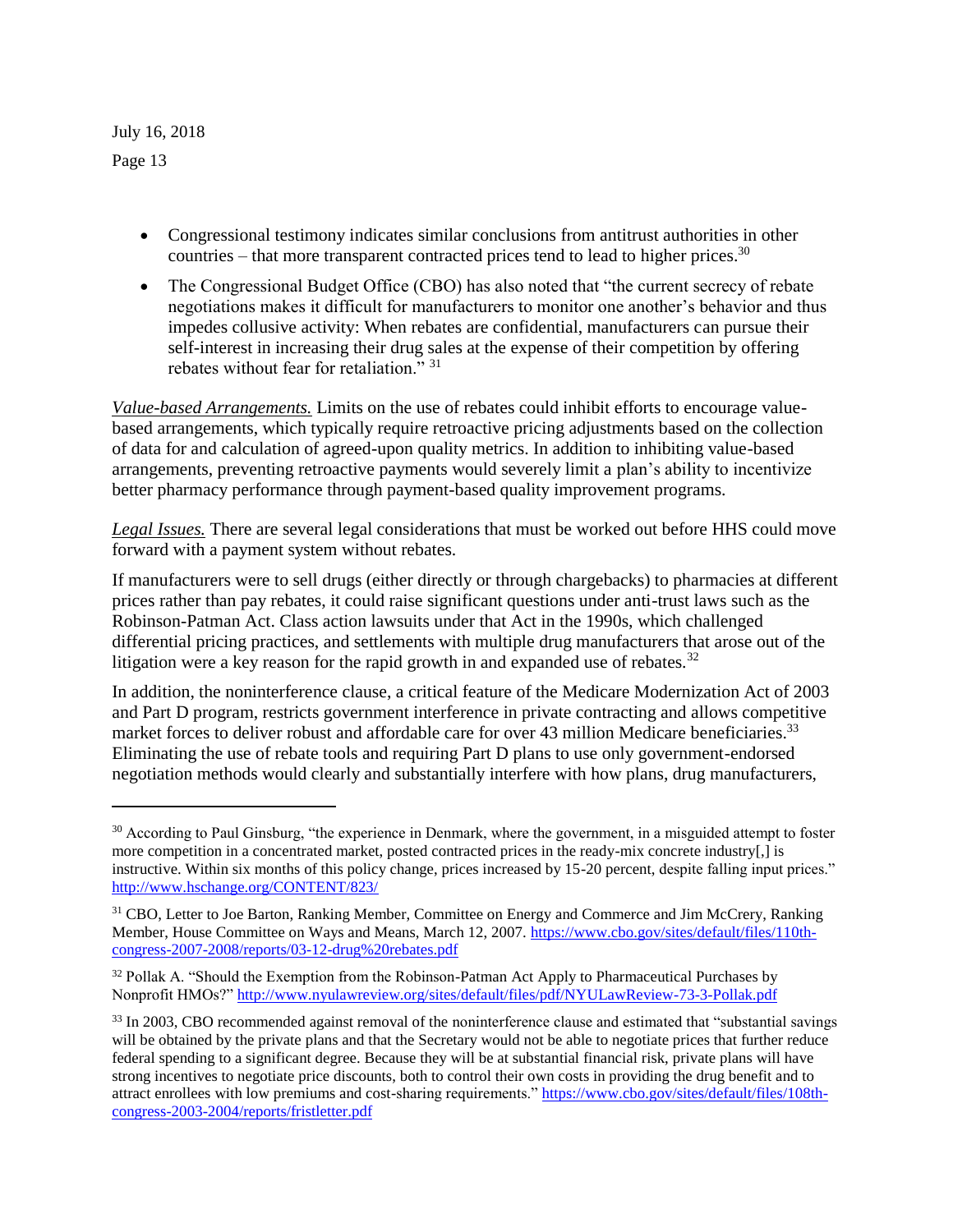and pharmacies contract with each other. We believe protecting the noninterference clause is critical to ensure a robust private market and the sustainability of Medicare Part D.

Moreover, though the anti-kickback statutory exception for drug discounts would still remain after scaling back or eliminating anti-kickback safe harbor rules, such an act by HHS would likely create confusion, raise legal and financial risks, and substantially increase legal and financial costs for a range of stakeholders. This would also have a chilling effect on competitive negotiations between plans and manufacturers, leading to higher drug costs. Thus, rather than reduce administrative burdens and costs, a clearly stated goal of the Administration, it would instead significantly increase burdens and costs.

*Transition Issues.* If HHS addressed the aforementioned issues in a way that would not increase costs, then any limits on how rebates are structured, negotiated, or paid should only be taken as final steps after the building blocks of sustainable lower prices – meaningful competition and enhanced plan leverage – have been put into place. At that time, it would be critical for HHS to provide sufficient lead time so that health plans could evaluate the impact of potential regulatory (or legislative changes), undertake the process of negotiating and modifying contracts with pharmacies, manufacturers and other affected stakeholders, and obtain all necessary CMS guidance so plan actuaries could properly incorporate changes into prescription coverage benefits. Such lead times would need to account for the bidding cycle in Part D, under which Part D plan bids for the upcoming plan year (e.g., 2019) are required to be submitted by the first Monday in June of the prior year (e.g., 2018). The bids are a critical part of the competitive structure of Part D and are used to establish benefit packages, premiums, and government payments.

As noted, we applaud HHS efforts to consider ways to simplify and add transparency to the current drug distribution and payment system. But, as the Administration has acknowledged, the current system and related processes have evolved over time. They are the result of a gradual process where competitive market dynamics are continually molding the system. Government-driven efforts that attempts to centrally re-engineer the system, control competitive market dynamics, or do both will almost certainly have significant unintended consequences. We believe that HHS should instead focus its efforts on achievable regulatory steps that can enhance competition, improve negotiations, and hold drug companies accountable unless they provide lower net costs and lower prices.

**AHIP Continues to Oppose Raising Beneficiary Premiums.** To the extent HHS continues to consider the Part D point-of-sale (POS) RFI that CMS published in the *Federal Register* on November 28, 2017, AHIP reiterates the substantial concerns from our previous comment letter:

- Higher premiums for beneficiaries the Administration itself estimated government and taxpayer costs would increase an estimated \$40 billion over 10 years,
- Ability of manufacturers to reverse engineer rebates negotiated by their competitors and thereby increase prices,
- Small and narrow distribution of benefit among beneficiaries,
- Promoting the use of more expensive branded products over their generic competitors, and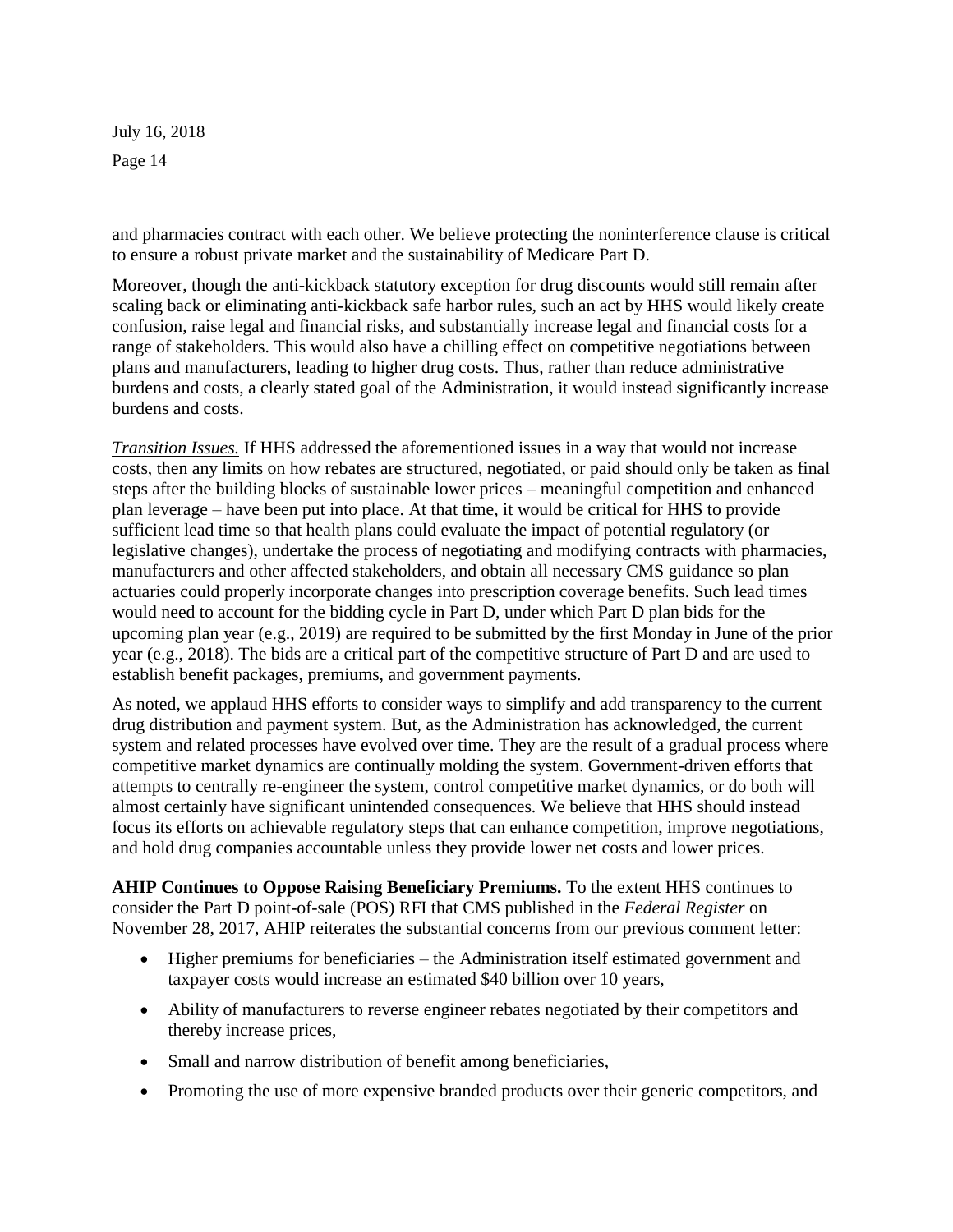• Running afoul of the non-interference clause.

Additionally, Low Income Subsidy (LIS) beneficiaries do not pay coinsurance and therefore would not receive meaningful benefit from this policy.

AHIP believes any proposal in this area must include comprehensive and transparent data analyses so that the impacts can be fully considered. To that end, AHIP is exploring potential research to further address these issues.

#### **HHS Should Not Pursue New Levels of Government Interference in Private Contracting**

**Arrangements.** Many health insurance providers contract with PBMs to: negotiate with pharmacies over network participation and payment, negotiate with drug companies for discounts, and perform a range of other services involving administration of prescription drug benefits. AHIP has very serious concerns with suggestions in the RFI for imposing restrictions on the nature of contracting terms and conditions. These concerns include eliminating certain PBM compensations and imposing fiduciary obligations on PBMs.

- We believe such changes are unnecessary. As noted above, the incentives of health insurer are aligned with the goals of consumers and other stakeholders – to achieve low net drug costs so funds can be used for more robust benefits and lower monthly premiums. If a contracted PBM cannot deliver satisfactory results to its health plan partner, available options for the plan include the selection of an alternative PBM.
- In addition, government attempts to structure compensation arrangements that remove certain types of payments and/or impose new legal liabilities will ultimately increase rather than decrease administrative costs. They could also adversely affect how PBMs are able to negotiate with manufacturers on behalf of individual plan sponsors. These adverse impacts and higher costs would effectively be passed on to consumers and other purchasers through higher premiums, reduced benefits, or both.
- We are also concerned with the precedential impact of government imposing new restrictions on private sector compensation arrangements. Ultimately, health insurance providers are already accountable to their customers – consumers, employers, governments, and other payers – for the value of the benefits they offer. Rather than attempt to reengineer various processes within the drug distribution system, we recommend that HHS remain focused on obtaining better outcomes for patients. As the creators of Medicare Part D recognized the importance of protecting negotiations from government interference, we urge HHS to avoid a similar type of interference in these arrangements.

**AHIP Supports Continued Savings Through a Medicaid Drug Rebate Program, Although Certain Changes Should be Considered.** In general, under the Medicaid Drug Rebate Program, manufacturers of brand drugs are permitted to have their products covered by Medicaid only if they agree to pay minimum statutory rebates and supplemental rebates for price increases. Minimum rebates are also required for generic drugs. Manufacturers are also required to charge Medicaid programs no more than the "best price" available to other customers (generally in the commercial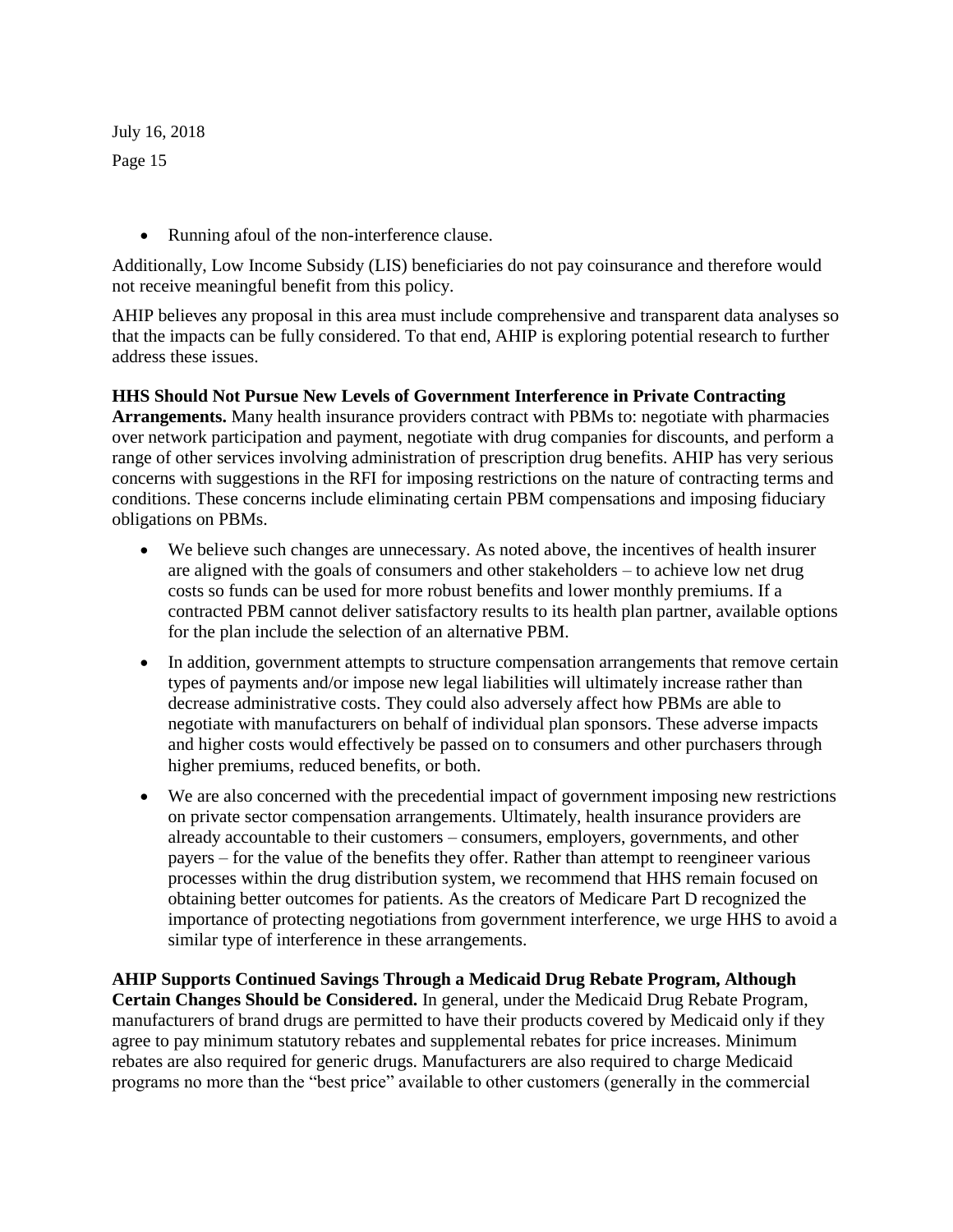market) if greater than the mandated discount. AHIP recommends that a number of changes be considered for the drug rebate program.

*Best price.* AHIP members believe that the best price component of the drug rebate program inhibits the ability of plans to obtain larger discounts for other payers and consumers. For example:

- A 1996 CBO report on best price, 6 years after the best price provisions of the Omnibus Budget Reconciliation Act of 1990 were first implemented, found that "in particular, the best-price provision has increased the prices paid by some purchasers in the private sector. Since Medicaid constitutes between 10 percent and 15 percent of the market for outpatient prescription drugs, pharmaceutical manufacturers are much less willing to give large private purchasers steep discounts off the wholesale price when they also have to give Medicaid access to the same low price. As a result, the largest discounts that pharmaceutical manufacturers give off the wholesale price - the best-price discounts - have fallen from an average of more than 36 percent in 1991 to 19 percent in 1994.<sup>34</sup>
- An April 2018 analysis found that the rebate share of branded drugs is roughly 31 percent for Medicare Part D, which is exempt from best price. By contrast, the report found the rebate share is only 16 percent for private insurers. While this report does not speculate on the potential impact of best price on the differential, we believe it plays a role.<sup>35</sup>

Moreover, we believe the impact of best price on Medicaid programs is minimal as manufacturers are generally reluctant to offer steeper discounts because of best price, particularly given the higher statutory rebates included in the ACA.

We also are concerned about the adverse impact of best price on value-based arrangements. AHIP recognizes that best price is a statutory requirement, and therefore legislation would be needed to eliminate the requirement. In the meantime, however, we believe that HHS should consider using its regulatory authority to take certain steps to reduce the adverse impacts of best price on the commercial market. For example, HHS could issue guidance that clarifies and limits the reach of best price with respect to certain specified value-based arrangements between manufacturers and payers.

*Minimum percentage rebates.* AHIP notes the importance of the rebate percentage component of the Medicaid rebate program for state and federal government budgets, particularly with respect to high price drugs without competition that ordinarily do not generate rebates. For example, a 2018 Altarum Study found substantially higher rebates in Medicaid than Part D, likely resulting from the application of Medicaid-required rebates to drugs that do not otherwise generate significant rebates through negotiation.<sup>36</sup> We also note the importance of changes made by the Affordable Care Act (ACA) to extend rebates to drugs obtained by enrollees in Medicaid Managed Care plans. These

 $\overline{a}$ 

<sup>&</sup>lt;sup>34</sup> How The Medicaid Rebate on Prescription Drugs Affects Pricing in the Pharmaceutical Industry, January 1996. <https://www.cbo.gov/sites/default/files/cbofiles/ftpdocs/47xx/doc4750/1996doc20.pdf>

<sup>&</sup>lt;sup>35</sup> The Impact of Prescription Drug Rebates on Health Plans and Consumers, April 2018. [https://altarum.org/sites/default/files/Altarum-Prescription-Drug-Rebate-Report\\_April-2018.pdf](https://altarum.org/sites/default/files/Altarum-Prescription-Drug-Rebate-Report_April-2018.pdf)

<sup>36</sup> See footnote 35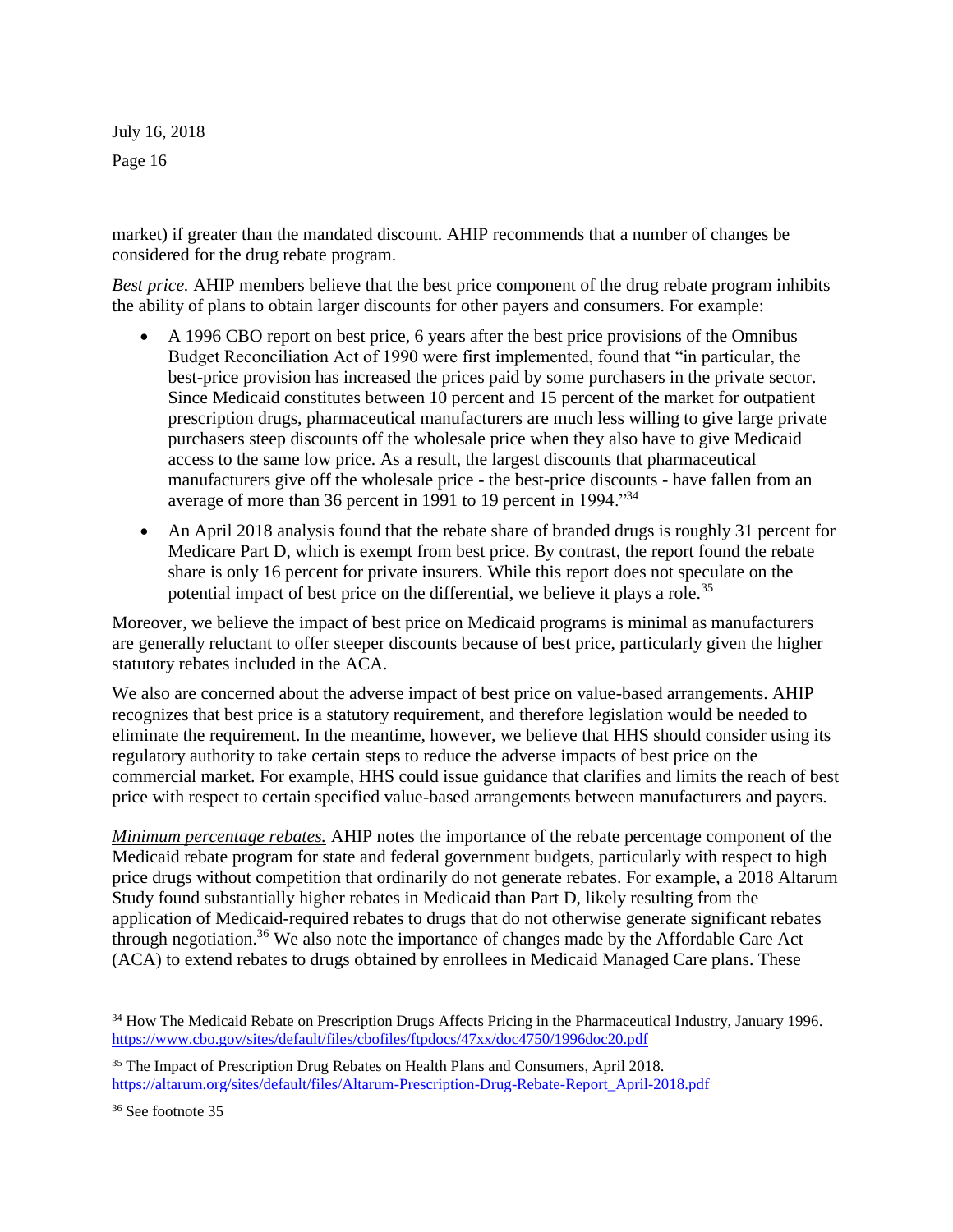l

plans cover a substantial and ever-increasing percentage of Medicaid enrollees. It is critical that the law continue to provide parity for states that use managed care plans to provide Medicaid benefits, whether currently or in the future.

However, we are also very concerned with the increasing impacts of high cost drugs on Medicaid.<sup>37</sup> We urge HHS and others to consider potential changes that might lower the overall cost of prescription drugs for state and federal payers in Medicaid. For example, studies show that states can optimize savings in Medicaid drug programs by using mechanisms to encourage the lowest-cost clinically effective drug products, rather than relying exclusively on the receipt of rebates. We recommend that HHS take steps to encourage states to use utilization management criteria and tools already being used effectively in some states, and commonly used outside of Medicaid.<sup>38</sup> We also believe HHS should strongly consider giving states and Medicaid health plans more flexibility (e.g., through demonstrations) to use restricted formularies and value-based arrangements, similar to flexibilities available for commercial health plans and Medicare Part D.

More broadly, as noted above, the key driver of high drug costs ultimately comes back to high prices set by manufacturers. Thus HHS must continue to focus on changes to enhance the competitive environment so that drug costs reflect vigorous competition and good faith negotiation.

#### **ADDITIONAL AHIP RECOMMENDATIONS**

In the attached chart, we provide numerous recommendations for HHS' consideration. Several are highlighted earlier in the letter. In light of continued manufacturer anticompetitive behavior, including continued price increases across most corners of the industry, our recommendations also include several bold steps that are available under existing law but are not addressed in the RFI, particularly for high-cost drugs that do not provide meaningful discounts.

**28 U.S.C 1498.** If a manufacturer fails to engage in reasonable, good-faith negotiations with payers, HHS could exercise its existing authority, codified at 28 U.S.C. section 1498, to introduce market competition that will better ensure negotiation takes place. The law allows the federal government to obtain generic versions of patented drugs from generic manufacturers, with the patent-holders receiving "reasonable and entire compensation" from the government for the patent use. Calls for

 $37$  According to a 2016 analysis by MACPAC, Medicaid drug claims that cost more than \$1,000 accounted for 0.6 percent of claims and 19.9 percent of Medicaid drug spending in 2011, which increased to 0.9 percent of claims and 32.4 percent of Medicaid drug spending in 2014[. https://www.macpac.gov/wp-content/uploads/2016/01/Medicaid-](https://www.macpac.gov/wp-content/uploads/2016/01/Medicaid-Spending-for-Prescription-Drugs.pdf)[Spending-for-Prescription-Drugs.pdf](https://www.macpac.gov/wp-content/uploads/2016/01/Medicaid-Spending-for-Prescription-Drugs.pdf)

<sup>&</sup>lt;sup>38</sup> For example, a 2015 study by the Menges Group [https://www.ahip.org/wp-content/uploads/2015/11/Medicaid-](https://www.ahip.org/wp-content/uploads/2015/11/Medicaid-Pharmacy-Carve-In-Final-Paper-The-Menges-Group-April-2015.pdf)[Pharmacy-Carve-In-Final-Paper-The-Menges-Group-April-2015.pdf](https://www.ahip.org/wp-content/uploads/2015/11/Medicaid-Pharmacy-Carve-In-Final-Paper-The-Menges-Group-April-2015.pdf) found that states using Medicaid managed care plans to encourage greater use of generics and lower-cost drugs had net prescription costs 14.6 percent lower than states "carving out" drugs from managed care. This translated into over \$2 billion net savings in state and federal expenditures in 2014.

See also: [https://www.themengesgroup.com/upload\\_file/louisiana\\_carve\\_out\\_report\\_\\_may\\_2018.pdf](https://www.themengesgroup.com/upload_file/louisiana_carve_out_report__may_2018.pdf)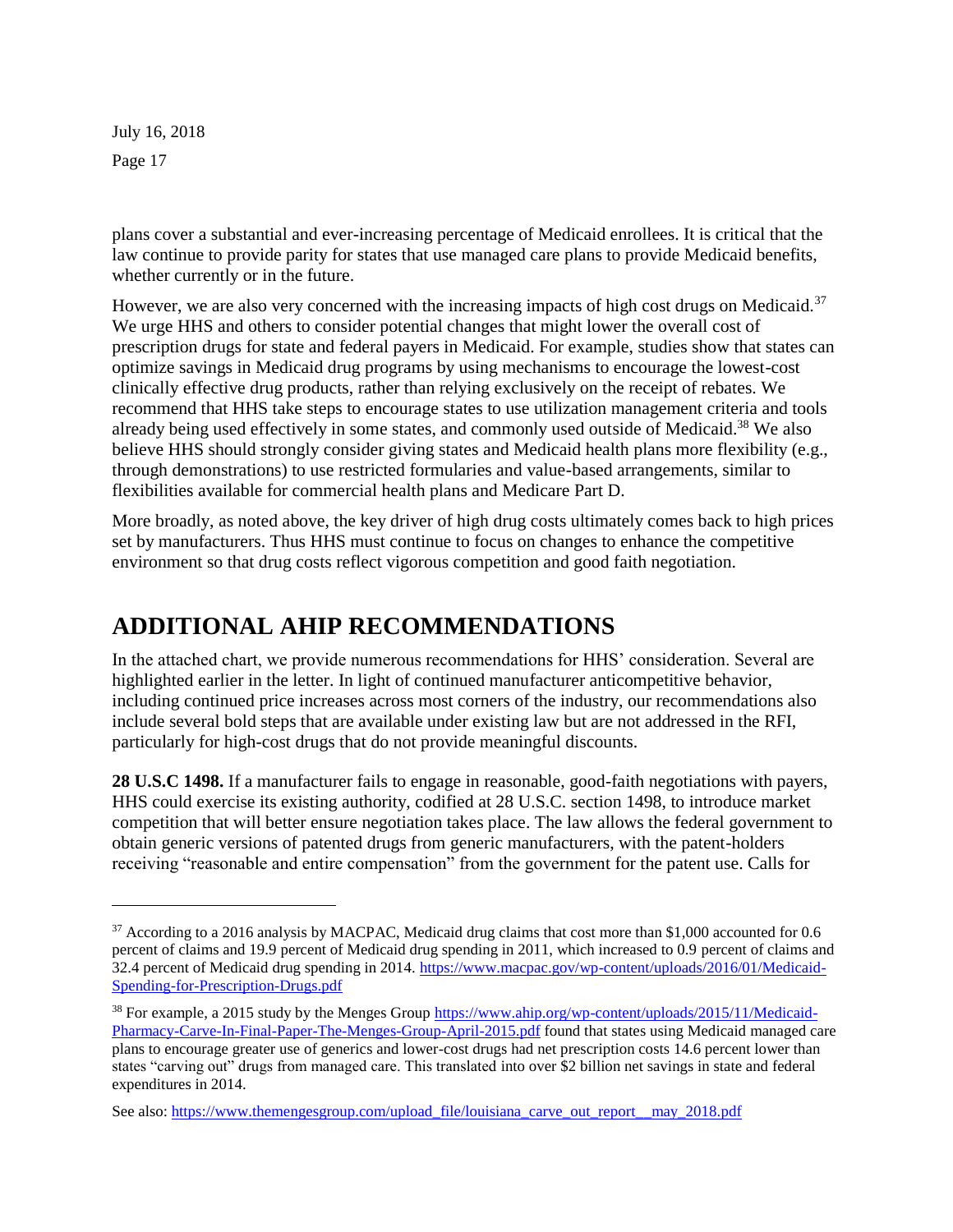l

HHS to invoke this law may have helped negotiations that lowered prices for ciprofloxacin in the wake of several anthrax attacks in 2001. While the provision technically applies only to federal programs, HHS could identify anticompetitive pricing practices and use this leverage to insist on lower list prices, which can benefit all consumers.<sup>39</sup>

For example, the list price of Revlimid – a cancer drug marketed to treat multiple myeloma – has increased dramatically from \$6,195 for one month's supply in  $2006^{40}$  to its current list price of a staggering \$69,547.81 for a 100-capsule bottle. This represents a 25 percent list price increase over the last 18 months alone and a several-fold increase from 2006. These pricing practices over the past decade has contributed to Revlimid becoming the second most expensive drug by aggregate costs in Medicare Part D, reaching \$2.7 billion in spending in 2016.

**Independent Third-Party Assessor of Value.** To develop an environment where true value-based purchasing can flourish, additional tangible actions beyond best price reform are necessary – the system must make concrete steps towards creating a commonly accepted definition of value that is both effective and practical for payers and consumers. Until such a definition can be developed, it will likely be difficult to make any significant progress towards an environment that promotes true value.<sup>41</sup> Therefore, we recommend that HHS lead the industry by identifying and empowering a third-party entity (e.g., Institute for Clinical and Economic Review) that can objectively and fairly define and develop the concept of value.<sup>42</sup>

In accordance with the shared goal of holding manufacturers accountable for outcomes, value should be defined to avoid manipulations by drug manufacturers that solely maximizes their revenue and profits. Instead, value-based purchasing agreements should work to protect payers and consumers by including significant up-front discounts, with incentive payments made only after sufficient time has passed to adequately assess whether pre-determined outcomes are met, and only on a graduated scale as long as the therapy continues to work.

Drug companies should have to provide to all payers the necessary amount of clinical, scientific, and outcomes-based data ahead of negotiations to ensure a level playing field and better align with true value.

**Bolder Steps to Improve Benefit Flexibility in Part D.** Additionally, we agree with the HHS proposal to allow Medicare Part D plan sponsors to use management tools and resources for protected class drugs that experience high list price growth. We recommend that HHS also consider exploring simplification of existing regulations that would provide more plan leverage to negotiate

<sup>&</sup>lt;sup>39</sup> Brennan, et al. "A Prescription for Excessive Drug Pricing: Leveraging Government Patent Use for Health" 18 YALE J.L. & TECH. 275 (2016). [https://www.yjolt.org/sites/default/files/kapczynski\\_18yjolt275\\_gk\\_0\\_0.pdf](https://www.yjolt.org/sites/default/files/kapczynski_18yjolt275_gk_0_0.pdf)

<sup>40</sup> Kodjak, Alison. How a drugmaker gamed the system to keep generic competition away. NPR. May 17, 2018.

<sup>41</sup> Kaltenboeck A., Bach P. "Value-Based Pricing for Drugs Theme and Variations" JAMA. 2018;319(21):2165- 2166.<https://jamanetwork.com/journals/jama/fullarticle/2680422>

<sup>&</sup>lt;sup>42</sup> More Execs Expect Value-Based Reimbursement to Up Profitability, July 9, 2018. <https://revcycleintelligence.com/news/more-execs-expect-value-based-reimbursement-to-up-profitability>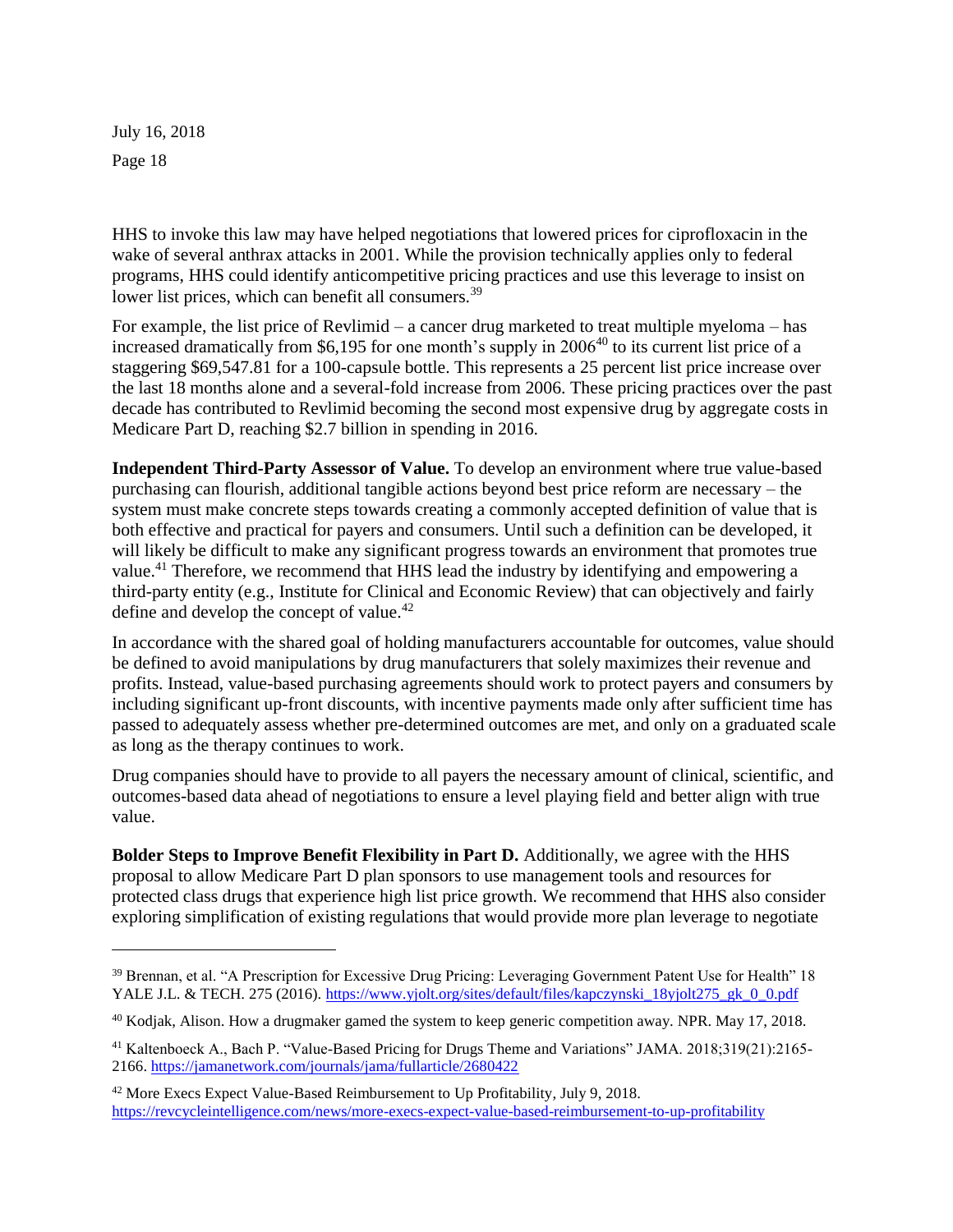lower drug costs with drug companies and more flexibility to vigorously manage high priced drugs, including protected class drugs.

Some potential changes that HHS could explore include reduction in the number of protected classes, modifying the two-drugs-per-class requirement to one-drug-per-class, and utilization of preferred and non-preferred specialty tiers.

Alternatively, HHS could also explore the possibility of exercising exceptions for protected class drugs<sup>43</sup> in cases of extraordinarily high list prices, high list price increases, and a drug company's unwillingness to negotiate in good faith with Part D plan sponsors. Based on the Milliman analysis, AHIP believes that the protected class requirement strips plans of leverage to negotiate significant rebates and that HHS' current authority to exercise exceptions could lead to saving hundreds of millions of dollars every year. Moreover, protections could remain in place in Part D to ensure beneficiaries have affordable access (i.e., through the tiering exceptions process).

**Necessary Transition Terms.** Lastly, as discussed in detail above, we urge HHS to expand the ability for private payers to negotiate with manufacturers, rather than remove negotiating tools such as rebates. However, if HHS does choose to move forward with proposals involving rebates, we recommend that, in addition to ensuring adequate transition time, CMS consider testing such changes through voluntary demonstrations. This can minimize the potential for significant increases in administrative costs and system-wide complexity until the impacts can be assessed.

**We look forward to providing any additional information you may need and to continuing to work together to improve the health of the beneficiaries our members serve.**

Sincerely,

Matthew Eyles

Matthew D. Eyles President and CEO

 $43$  42 USC 1395w-104(b)(3)(G)(i)(II)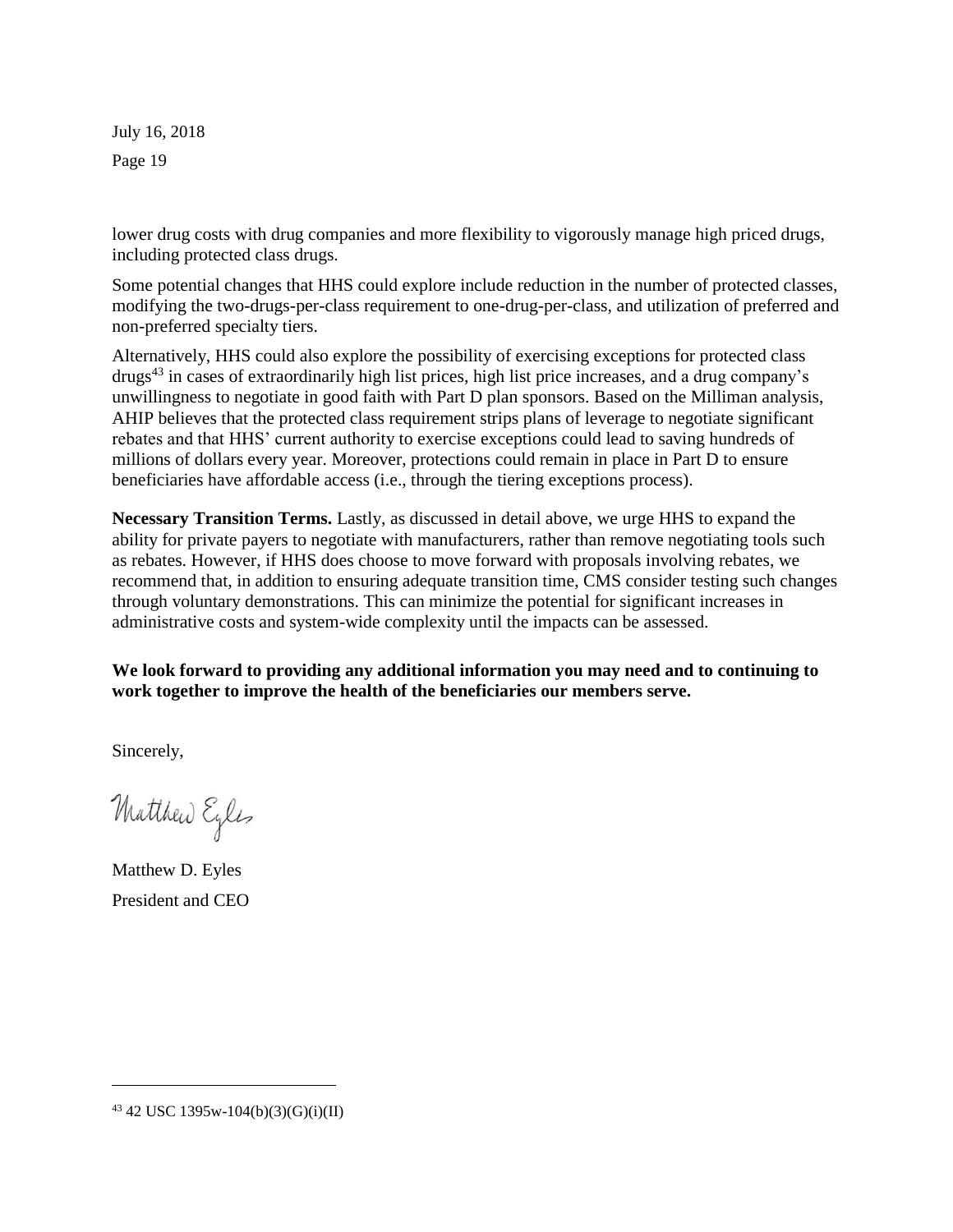# **Appendix A: AHIP Detailed Comments**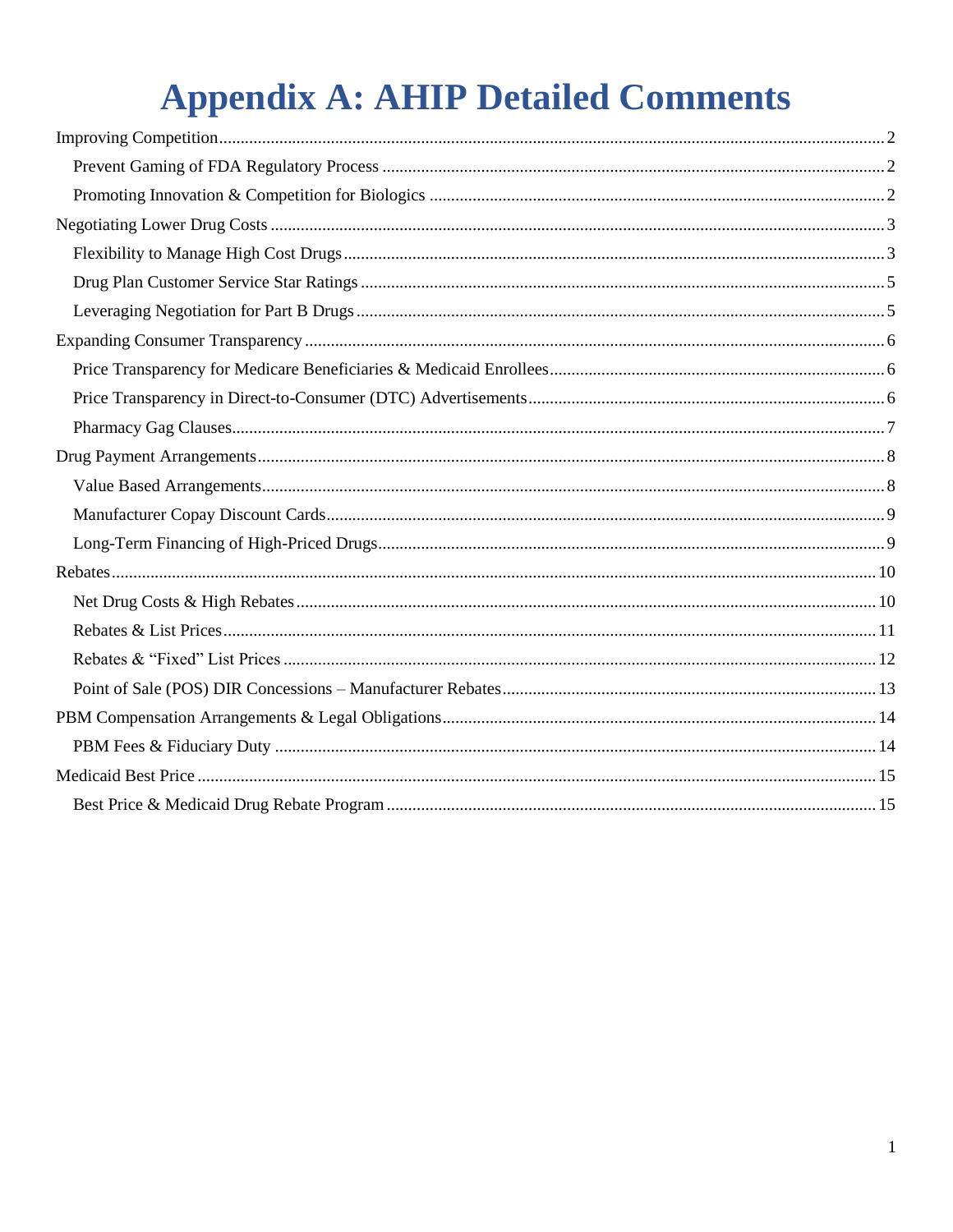# **Improving Competition**

<span id="page-20-1"></span><span id="page-20-0"></span>

| <b>Prevent Gaming of FDA Regulatory Process</b>                      |                                                                                                                                                                                                                                                                                           |  |
|----------------------------------------------------------------------|-------------------------------------------------------------------------------------------------------------------------------------------------------------------------------------------------------------------------------------------------------------------------------------------|--|
| <b>HHS Solicits</b><br><b>Feedback on:</b>                           | Should HHS pursue policies that would improve competition and spur generic availability?                                                                                                                                                                                                  |  |
| <b>AHIP Position:</b>                                                | <b>SUPPORT</b> HHS efforts to promote greater price competition by facilitating the availability<br>and utilization of generic drugs.                                                                                                                                                     |  |
| <b>Key</b><br><b>Considerations &amp;</b><br><b>Recommendations:</b> | AHIP commends HHS for including expedited and priority reviews for generic drugs<br>$\bullet$<br>where there is a lack of competition, recent guidance on REMS safety protocols, and<br>listing brand-name drug companies that are withholding samples from generic drug<br>manufacturers |  |
|                                                                      | We also support HHS policies and efforts taken to develop the FDA Drug Competition<br>$\bullet$<br>Plan and to facilitate greater generic drug availability and utilization, including the<br>curbing of abuses of the REMS process by brand manufacturers.                               |  |
|                                                                      | To build on these efforts, we encourage HHS to take additional action to curb REMS abuses,<br>$\circ$<br>such as requiring brand name drug manufacturers to assure availability of adequate samples for<br>generic manufacturers by making it a condition of approval.                    |  |
|                                                                      | We also support legislative efforts to grant FDA the authority to address egregious drug<br>$\circ$<br>company practices such as product hopping, evergreening, REMS abuses, and "pay-for-delay"<br>settlements that bar or delay generic drug availability.                              |  |

<span id="page-20-2"></span>

|                                                                      | <b>Promoting Innovation &amp; Competition for Biologics</b>                                                                                                                                                                                                                                                                                                                                                                                                                                                                                                                                                                                                                                                                                                                                                                                                                                                                                                                                                                                                                                                                                                                                                                                                                                                                                                                                                                                                                                                                                     |  |
|----------------------------------------------------------------------|-------------------------------------------------------------------------------------------------------------------------------------------------------------------------------------------------------------------------------------------------------------------------------------------------------------------------------------------------------------------------------------------------------------------------------------------------------------------------------------------------------------------------------------------------------------------------------------------------------------------------------------------------------------------------------------------------------------------------------------------------------------------------------------------------------------------------------------------------------------------------------------------------------------------------------------------------------------------------------------------------------------------------------------------------------------------------------------------------------------------------------------------------------------------------------------------------------------------------------------------------------------------------------------------------------------------------------------------------------------------------------------------------------------------------------------------------------------------------------------------------------------------------------------------------|--|
| <b>HHS Solicits</b><br><b>Feedback on:</b>                           | Should HHS pursue policies to improve the availability, competitiveness, and adoption of<br>biosimilars as affordable alternatives to branded biologics?                                                                                                                                                                                                                                                                                                                                                                                                                                                                                                                                                                                                                                                                                                                                                                                                                                                                                                                                                                                                                                                                                                                                                                                                                                                                                                                                                                                        |  |
| <b>AHIP Position:</b>                                                | <b>SUPPORT</b> HHS efforts to ensure a robust and competitive biosimilars market.                                                                                                                                                                                                                                                                                                                                                                                                                                                                                                                                                                                                                                                                                                                                                                                                                                                                                                                                                                                                                                                                                                                                                                                                                                                                                                                                                                                                                                                               |  |
| <b>Key</b><br><b>Considerations &amp;</b><br><b>Recommendations:</b> | AHIP supports HHS policies around improving competition in the biologic market.<br>These policies represent important first steps to improve the availability, competitiveness, and<br>$\circ$<br>adoption of biosimilars as an alternative to branded biologics.<br>For example, FDA should continue efforts to educate clinicians and patients about the safety<br>$\circ$<br>and efficacy of biosimilars and efforts to address sample availability for biosimilar<br>manufacturers.<br>We also recommend that HHS further promote a competitive biosimilars marketplace by:<br>Releasing the Biosimilar Innovation Plan to facilitate approval and adoption of biosimilars;<br>$\circ$<br>Improving the efficiency of the biosimilar product development and approval processes;<br>$\circ$<br>Finalizing guidance related to the interchangeability of biosimilars; and<br>$\circ$<br>Reversing the previous administration's policy on biosimilar product naming.<br>$\circ$<br>AHIP also supports legislation that would require more robust FTC oversight of patent<br>settlements between biologic and biosimilar manufacturers, shorten the exclusivity period<br>for reference biologics to 7 years, and preserve the change made by the Bipartisan Budget<br>Act of 2018 to extend the coverage gap discounts to biosimilars.<br>In addition, AHIP supports efforts to revisit state laws that may prevent uptake and<br>utilization of biosimilars, such as anti-substitution laws that include burdensome notice<br>requirements. |  |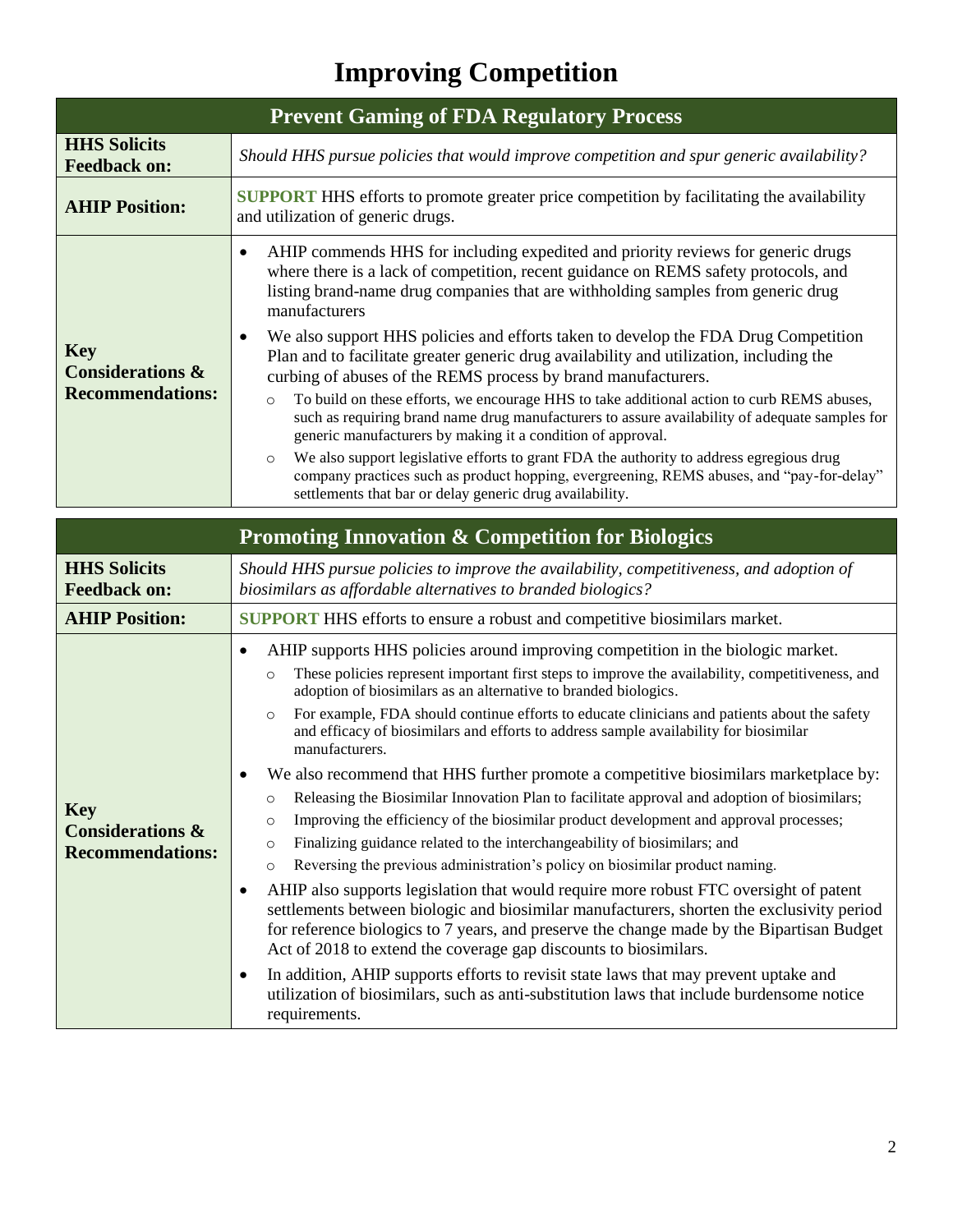## **Negotiating Lower Drug Costs**

<span id="page-21-1"></span><span id="page-21-0"></span>

| <b>Flexibility to Manage High Cost Drugs</b> |                                                                                                                                                                                                                                                                                                                                                                   |  |  |
|----------------------------------------------|-------------------------------------------------------------------------------------------------------------------------------------------------------------------------------------------------------------------------------------------------------------------------------------------------------------------------------------------------------------------|--|--|
| <b>HHS Solicits</b>                          | Should Part D plan sponsors have flexibility to adjust formulary or benefit designs to address<br>price increases for sole source generic drugs?                                                                                                                                                                                                                  |  |  |
| <b>Feedback on:</b>                          | Should Part D plan sponsors have full flexibility to manage high cost drugs that do not<br>provide rebates or negotiated fixed prices, including protected class drugs?                                                                                                                                                                                           |  |  |
| <b>AHIP Position:</b>                        | <b>SUPPORT</b> providing Part D plans with additional plan flexibility to implement private<br>market tools that could lower drug costs.                                                                                                                                                                                                                          |  |  |
|                                              | <b>SUPPORT</b> providing Part D plans with tools to manage high cost drugs without rebates.                                                                                                                                                                                                                                                                       |  |  |
|                                              | AHIP continues to advocate for HHS to maximize plan leverage by reversing or relaxing<br>$\bullet$<br>certain Medicare Part D regulations that limit the extent to which plans can negotiate<br>lower drug costs for beneficiaries, including:                                                                                                                    |  |  |
|                                              | Protected classes;<br>$\circ$                                                                                                                                                                                                                                                                                                                                     |  |  |
|                                              | Two drugs per class/category; and<br>$\circ$<br>Preferred and non-preferred specialty drug tiers.<br>$\circ$                                                                                                                                                                                                                                                      |  |  |
|                                              | The protected class requirement strips plans of leverage to negotiate significant rebates.<br>At the same time, it is unnecessary given protections in Part D to ensure beneficiaries<br>have affordable access to drugs (i.e., tiering exceptions process).                                                                                                      |  |  |
|                                              | The attached Milliman report <sup>1</sup> found that among 124 protected class brand drugs, only 16<br>$\circ$<br>drugs had rebates. The Milliman report also found that, in an analysis of drugs with rebates by<br>level of and type of market competition, protected class drugs had the lowest average rebates<br>as a percentage of gross cost (14 percent). |  |  |
| <b>Key</b><br><b>Considerations &amp;</b>    | AHIP believes the data show that even if competition exists, the lack of leverage drastically<br>$\circ$<br>reduces the ability of plans to negotiate any discounts.                                                                                                                                                                                              |  |  |
| <b>Recommendations:</b>                      | Additionally, we believe that the 108 protected class brand drugs with no rebates, represents an<br>$\circ$<br>opportunity for significant Medicare part D savings - these 108 drugs had gross costs of \$16.3<br>billion, suggesting hundreds of millions of dollars in unrealized savings per coverage year.                                                    |  |  |
|                                              | Therefore, AHIP supports HHS providing plans with more negotiating flexibility for Part<br>D drugs that do not provide rebates, including for protected class drugs and drugs that are<br>high priced and/or increase significantly in price over a given "look back" period.                                                                                     |  |  |
|                                              | We believe the statutory provisions at 1860D-4 of the Social Security Act give CMS<br>$\circ$<br>substantial authority to add or remove drugs from protected class status. <sup>2</sup>                                                                                                                                                                           |  |  |
|                                              | If CMS has the authority but chooses not to remove a drug class entirely from the protected<br>$\circ$<br>class list, the agency should exercise the authority to exclude individual drugs within the class<br>based on pricing practices.                                                                                                                        |  |  |
|                                              | By allowing protected class drugs with recent large price increases to be subject to<br>additional formulary and utilization management tools, HHS should provide plan sponsors<br>with the leverage needed to negotiate better drug prices for Medicare beneficiaries.                                                                                           |  |  |

<sup>&</sup>lt;sup>1</sup> AHIP commissioned Milliman actuaries to study prescription drug rebates in the Part D market, in particular  $(1)$  prevalence of drugs with rebates; (2) rebate levels as a percentage of gross cost by level and type of market competition; and (3) cost and cost trends for drugs with and without rebates. The attached report provides the results of Milliman's analysis. Note that throughout the report and AHIP's comments, rebate refers only to manufacturer rebates and excludes pharmacy rebates. Gross drug cost refers to the cost of a drug at point-of-sale, prior to the impact of any post-point-of-sale price concessions such as manufacturer or pharmacy rebates. Finally, note that rebate percentage refers to rebates as a percentage of gross drug cost.  $2$  42 USC 1395w-104(b)(3)(G)(i)(II)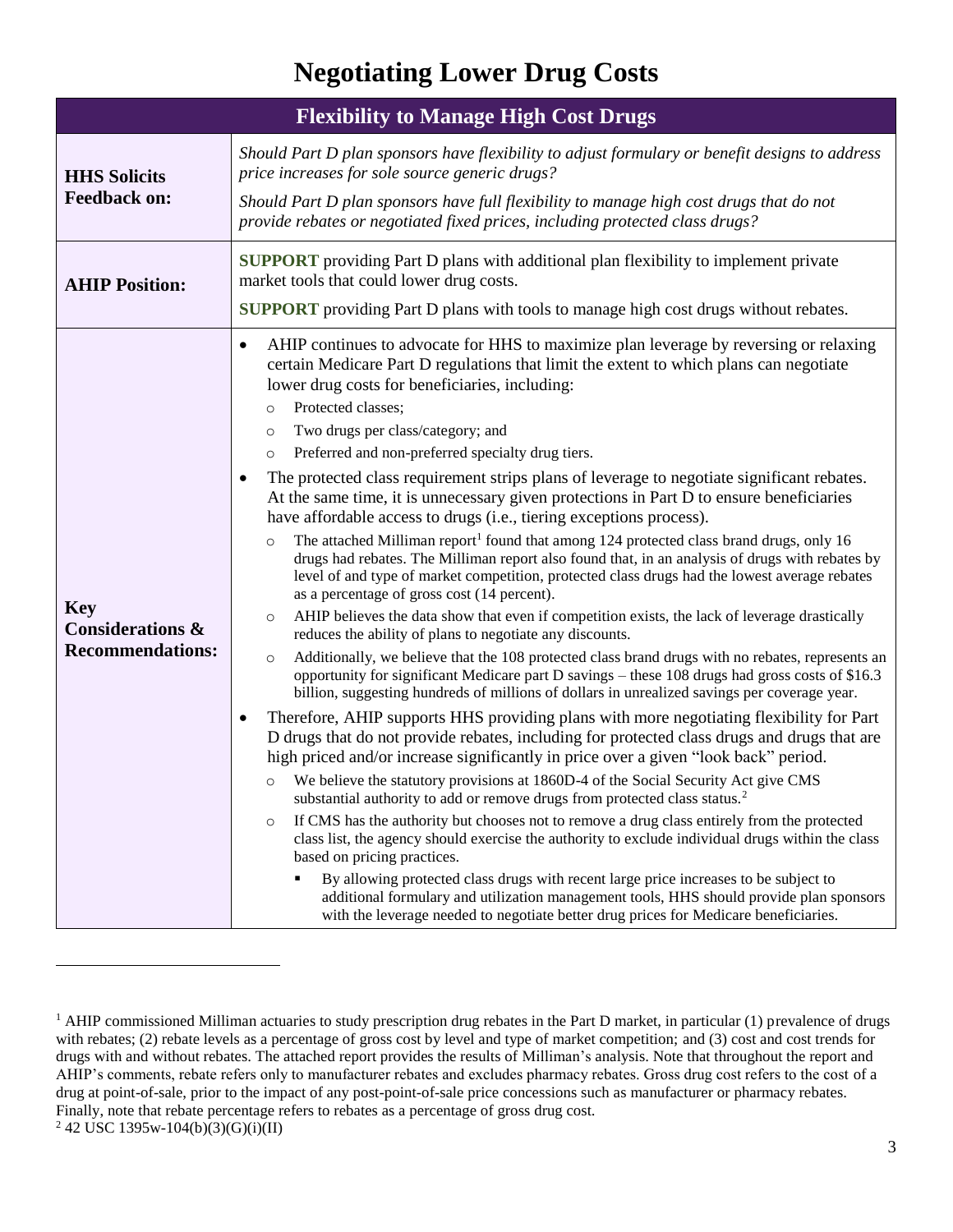| In determining which drugs to cover by this change, HHS should make the look back<br>$\blacksquare$<br>period sufficiently long to capture price increases made over several years. HHS should<br>also account for any substantial increase that occurs during any single year.<br>HHS should consider this approach for not only protected class drugs, but also for drugs<br>٠<br>that are required to meet the current CMS two drugs per class/category rule (in the event<br>CMS does not remove that rule entirely). This would allow additional formulary and                                                  |
|----------------------------------------------------------------------------------------------------------------------------------------------------------------------------------------------------------------------------------------------------------------------------------------------------------------------------------------------------------------------------------------------------------------------------------------------------------------------------------------------------------------------------------------------------------------------------------------------------------------------|
| utilization management tools for those drugs.<br>Even if the above changes are made, beneficiaries would retain the ability to obtain drugs<br>$\circ$<br>through the exceptions process when clinically necessary.                                                                                                                                                                                                                                                                                                                                                                                                  |
| HHS should also allow Medicare Part D plans to address price increases for a sole source<br>٠<br>generic drug through changes to their formulary or benefit design during the coverage<br>year. This flexibility would allow plan sponsors to quickly respond to price increases<br>imposed by the only manufacturer of a generic drug.                                                                                                                                                                                                                                                                              |
| We also support leveraging negotiation techniques for Medicare Part B-covered physician<br>$\bullet$<br>administered drugs. As demonstrated in Part D, combining market-based tools with<br>negotiating flexibility represents a superior approach compared to government-<br>administered pricing.                                                                                                                                                                                                                                                                                                                  |
| AHIP also recommends that HHS explore the use of existing statutory authority, codified<br>$\bullet$<br>at 28 U.S.C. Section 1498, to encourage lower prices for high-cost drugs that do not<br>provide meaningful discounts. This provision could introduce market competition for<br>drugs protected by a patent if a manufacturer fails to engage in reasonable, good-faith<br>negotiations with payers. The goal would be to provide incentives for real negotiation and<br>discounts. Manufacturers that fail to negotiate would still receive "reasonable"<br>compensation" rather than their demanded prices. |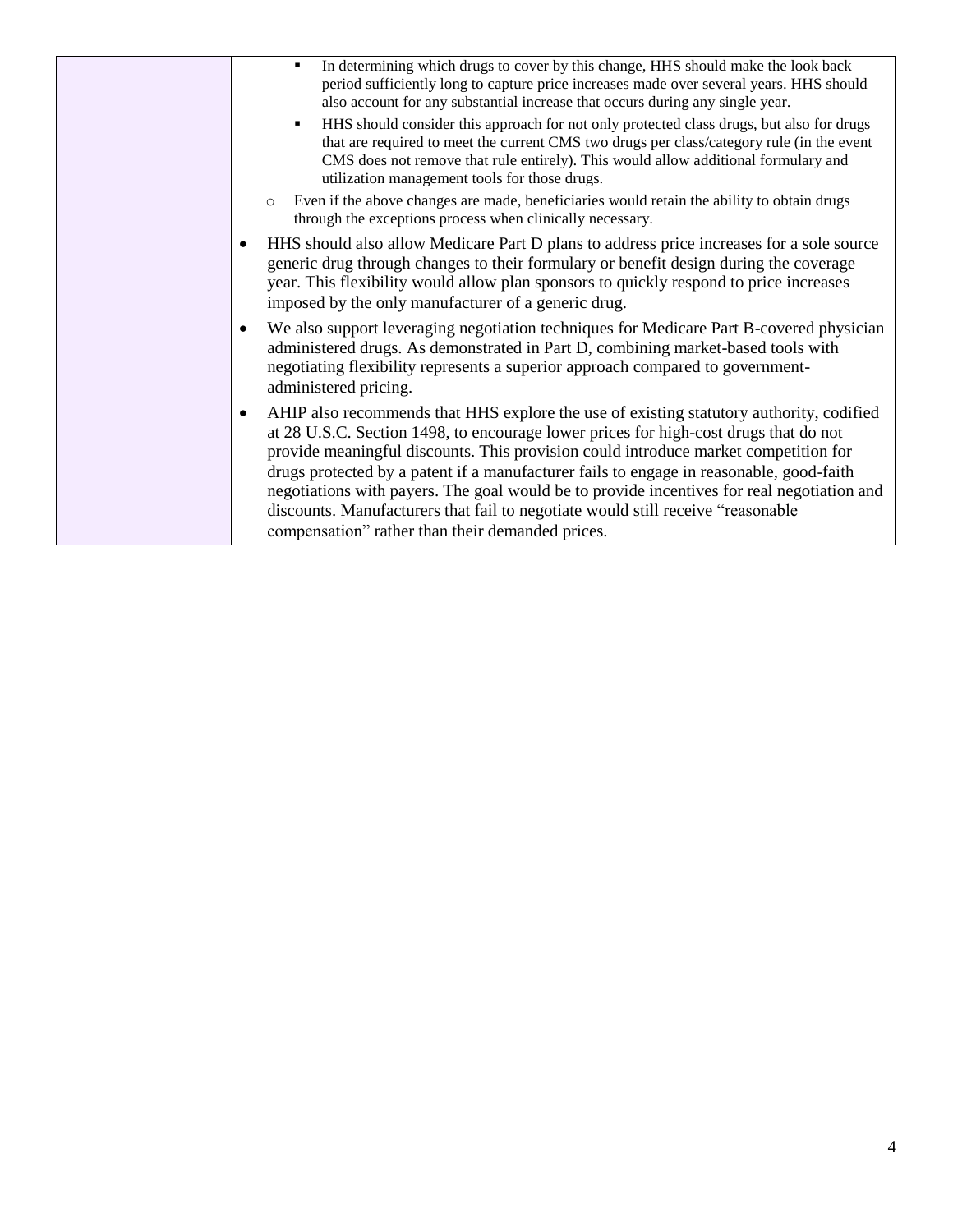<span id="page-23-1"></span><span id="page-23-0"></span>

|                                                                      | <b>Drug Plan Customer Service Star Ratings</b>                                                                                                                                                                                                                                                                                                                                                                                                                                                                                                                                                                                                                                                                                                                                                                                                                                                                                                                                                                                                                                                                                                                                                                                                                                                                                                                                                                                                                                                                                                                                                                                                                                                                   |
|----------------------------------------------------------------------|------------------------------------------------------------------------------------------------------------------------------------------------------------------------------------------------------------------------------------------------------------------------------------------------------------------------------------------------------------------------------------------------------------------------------------------------------------------------------------------------------------------------------------------------------------------------------------------------------------------------------------------------------------------------------------------------------------------------------------------------------------------------------------------------------------------------------------------------------------------------------------------------------------------------------------------------------------------------------------------------------------------------------------------------------------------------------------------------------------------------------------------------------------------------------------------------------------------------------------------------------------------------------------------------------------------------------------------------------------------------------------------------------------------------------------------------------------------------------------------------------------------------------------------------------------------------------------------------------------------------------------------------------------------------------------------------------------------|
| <b>HHS Solicits</b><br><b>Feedback on:</b>                           | Should the methodology used to calculate the Drug Plan Customer Service Star Ratings in<br>Part D be updated to support better management of high-cost drugs?                                                                                                                                                                                                                                                                                                                                                                                                                                                                                                                                                                                                                                                                                                                                                                                                                                                                                                                                                                                                                                                                                                                                                                                                                                                                                                                                                                                                                                                                                                                                                    |
| <b>AHIP Position:</b>                                                | <b>SUPPORT</b> revising the Star Ratings program methodology to ensure that plans implementing<br>effective management of high cost drugs are not adversely impacted.                                                                                                                                                                                                                                                                                                                                                                                                                                                                                                                                                                                                                                                                                                                                                                                                                                                                                                                                                                                                                                                                                                                                                                                                                                                                                                                                                                                                                                                                                                                                            |
| <b>Key</b><br><b>Considerations &amp;</b><br><b>Recommendations:</b> | AHIP understands HHS is referring to a measure in the Star Ratings system regarding the<br>frequency of independent review entity reversals of coverage denials.<br>We agree that CMS should revise, through the notice and comment process, a change to<br>the Star Ratings methodology that would eliminate potential disincentives to appropriate<br>management of high cost drugs.<br>HHS should update the methodology used to calculate Drug Plan Customer Service Star<br>$\bullet$<br>Ratings for Medicare Part D plans, especially when appropriately managing the utilization<br>of high-cost drugs and when implementing lock-in programs that limit an at-risk<br>beneficiary's access to opioids from negative impacts.<br>AHIP also recommends that the Star Ratings methodology be modified.<br>٠<br>If the above changes are implemented, we also agree that CMS has existing means for<br>$\bullet$<br>oversight, audits, and enforcement activities to ensure plan compliance with all Part D<br>program requirements. However, AHIP also believe CMS should explore ways to ensure<br>more consistency and transparency in the independent review process, and would<br>appreciate the opportunity to work with CMS on that issue.                                                                                                                                                                                                                                                                                                                                                                                                                                                            |
|                                                                      | <b>Leveraging Negotiation for Part B Drugs</b>                                                                                                                                                                                                                                                                                                                                                                                                                                                                                                                                                                                                                                                                                                                                                                                                                                                                                                                                                                                                                                                                                                                                                                                                                                                                                                                                                                                                                                                                                                                                                                                                                                                                   |
| <b>HHS Solicits</b><br><b>Feedback on:</b>                           | Should private-sector negotiation be leveraged to lower Part B drug costs?                                                                                                                                                                                                                                                                                                                                                                                                                                                                                                                                                                                                                                                                                                                                                                                                                                                                                                                                                                                                                                                                                                                                                                                                                                                                                                                                                                                                                                                                                                                                                                                                                                       |
| <b>AHIP Position:</b>                                                | <b>SUPPORT</b> HHS' goal of negotiating lower Part B drug costs by using private-sector tools.<br>However, we recommend a thoughtful and cautious approach moving forward.                                                                                                                                                                                                                                                                                                                                                                                                                                                                                                                                                                                                                                                                                                                                                                                                                                                                                                                                                                                                                                                                                                                                                                                                                                                                                                                                                                                                                                                                                                                                       |
| <b>Key</b><br><b>Considerations &amp;</b><br><b>Recommendations:</b> | The RFI suggests at least two potential ways to generate savings for Part B drugs -<br>$\bullet$<br>shifting Medicare coverage for all or some physician administered drugs to Medicare Part<br>D; and utilizing competitive bidding and other negotiation tools within the Part B payment<br>structure.<br>We support HHS's intention as reflected in the RFI to identify particular drugs or classes<br>$\bullet$<br>of drugs in Part B where there are savings to be gained by moving them to Part D.<br>However, HHS should also carefully analyze:<br>$\bullet$<br>Administrative costs and complexity of potentially moving Part B drugs that are not typically<br>$\circ$<br>dispensed through retail pharmacies, particularly for stand-alone Part D plans;<br>Impact on beneficiary out of pocket costs;<br>$\circ$<br>Impact on Part D bids and premiums; and<br>$\circ$<br>Potential for using new special enrollment opportunities and waivers of late enrollment<br>$\circ$<br>penalties to facilitate Part D enrollment for those who do not have alternative coverage for the<br>affected drugs.<br>Though moving all Part B drugs to Part D would require legislation, the Administration<br>$\bullet$<br>should carefully and thoughtfully investigate the possibility of steps it could take in the<br>meantime, including as an example a voluntary demonstration covering a narrow set of<br>oral and inhalation Part B drugs typically dispensed from pharmacies.<br>We also support HHS expanding the use of available negotiating tools for physician-<br>$\bullet$<br>administered drugs within the Part B payment framework, such as competitive bidding<br>and drug cost negotiations. |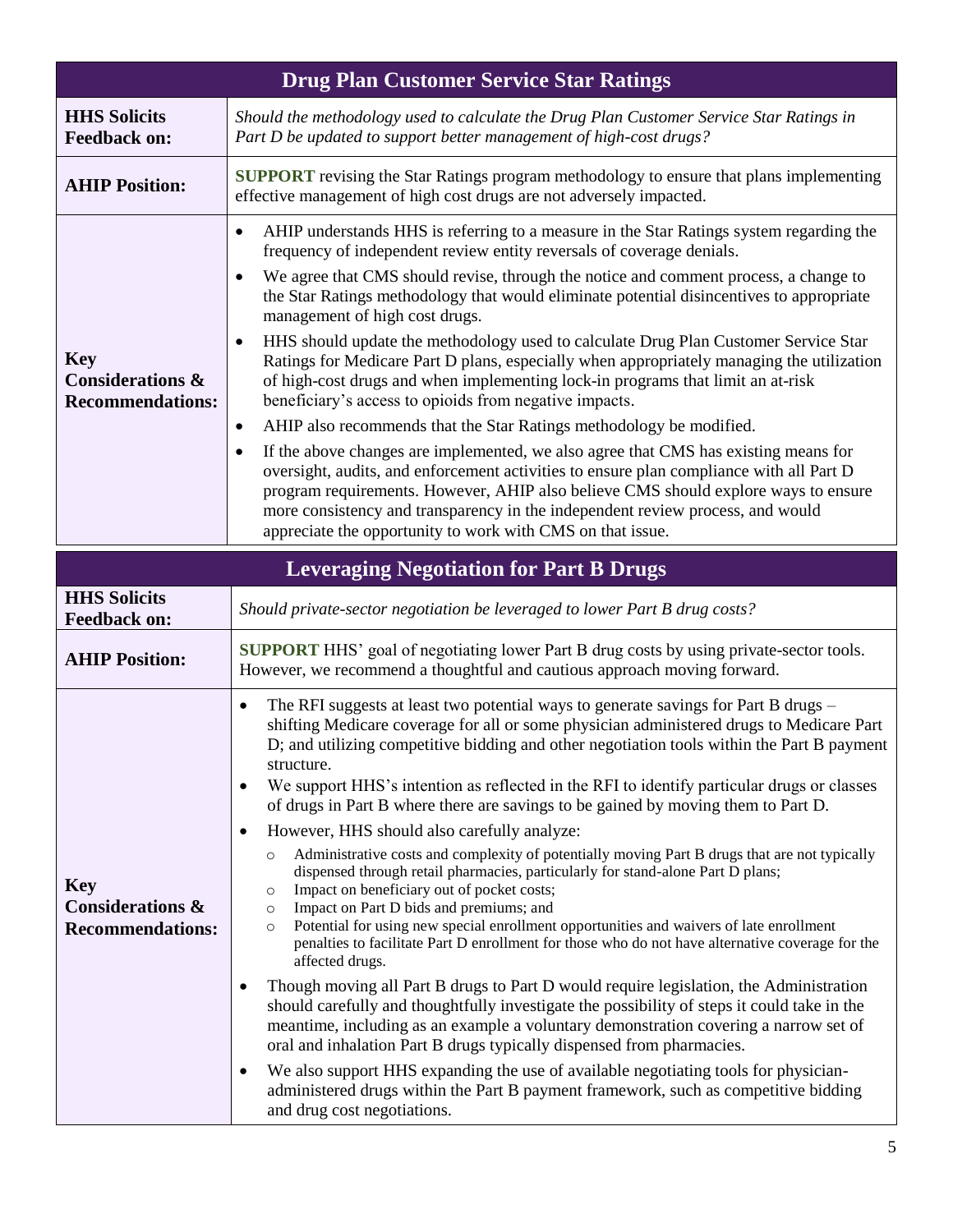## **Expanding Consumer Transparency**

<span id="page-24-1"></span><span id="page-24-0"></span>

| Price Transparency for Medicare Beneficiaries & Medicaid Enrollees   |                                                                                                                                                                                                                                                                                                                                                                                                                                                                                                                                                                                                                                                                                                                                                                                                                                                                                            |
|----------------------------------------------------------------------|--------------------------------------------------------------------------------------------------------------------------------------------------------------------------------------------------------------------------------------------------------------------------------------------------------------------------------------------------------------------------------------------------------------------------------------------------------------------------------------------------------------------------------------------------------------------------------------------------------------------------------------------------------------------------------------------------------------------------------------------------------------------------------------------------------------------------------------------------------------------------------------------|
| <b>HHS Solicits</b><br><b>Feedback on:</b>                           | Should Part D plans provide beneficiaries with information on drug price increases?<br>What other ways can price transparency be increased in Medicare, Medicaid, and other forms<br>of health coverage?                                                                                                                                                                                                                                                                                                                                                                                                                                                                                                                                                                                                                                                                                   |
| <b>AHIP Position:</b>                                                | <b>SUPPORT</b> expanded disclosure of drug prices, price increases, and lower-cost alternatives to<br>consumers.                                                                                                                                                                                                                                                                                                                                                                                                                                                                                                                                                                                                                                                                                                                                                                           |
| <b>Key</b><br><b>Considerations &amp;</b><br><b>Recommendations:</b> | AHIP commends actions already taken by HHS to hold drug makers accountable for their<br>$\bullet$<br>price increases by updating the CMS drug pricing dashboards for Medicare Part B,<br>Medicare Part D, and Medicaid to help make overall prescription drug trends more<br>transparent to the consumer.<br>While AHIP broadly supports expanded disclosure, we would have serious concerns and<br>٠<br>possible objections under the following circumstances:<br>Such requirements prove to be overly burdensome for plans to implement and administer.<br>$\circ$<br>The disclosure puts proprietary information at risk of exposure.<br>$\circ$<br>We also note there could be significant technologic, operational, and fiscal challenges in<br>$\bullet$<br>implementing such requirements.<br>Therefore, we urge HHS to work collaboratively with industry on these proposals.<br>Ċ |
|                                                                      | <b>Price Transparency in Direct-to-Consumer (DTC) Advertisements</b>                                                                                                                                                                                                                                                                                                                                                                                                                                                                                                                                                                                                                                                                                                                                                                                                                       |
| <b>HHS Solicits</b><br><b>Feedback on:</b>                           | Should HHS require drug manufacturers to disclose list prices in DTC advertisements?                                                                                                                                                                                                                                                                                                                                                                                                                                                                                                                                                                                                                                                                                                                                                                                                       |
| <b>AHIP Position:</b>                                                | <b>SUPPORT</b> requiring greater pricing transparency in direct-to-consumer advertisements.                                                                                                                                                                                                                                                                                                                                                                                                                                                                                                                                                                                                                                                                                                                                                                                                |
|                                                                      | AHIP supports the HHS goal of lowering drug list prices by requiring drug manufacturers<br>$\bullet$<br>to disclose list prices in DTC advertisements. We also support evaluating the impact of<br>growing use of DTC advertisements and studying alternative, more effective ways for<br>conveying clinical information to consumers.                                                                                                                                                                                                                                                                                                                                                                                                                                                                                                                                                     |

• In addition, other disclosure requirements could help further HHS' goal to lower drug prices.

| <b>Key</b><br><b>Considerations &amp;</b><br><b>Recommendations:</b> | Drug manufacturers should be required to disclose pricing information, such as regarding<br>intended launch price, cost of treatment, and research and development costs, during the<br>approval process. |
|----------------------------------------------------------------------|-----------------------------------------------------------------------------------------------------------------------------------------------------------------------------------------------------------|
|                                                                      | Further, drug manufacturers should be required to report price increases that exceed an                                                                                                                   |
|                                                                      | established threshold and provide justification for why such increases were warranted.                                                                                                                    |

<span id="page-24-2"></span>**Key**

- FDA should also look at other mediums to deliver cost information to the consumer.
- o For example, HHS could facilitate the creation of more tools and resources that would allow providers to share accurate and real-time information to the consumer about cost, benefit structure, and potential treatment alternatives while the drug is being prescribed.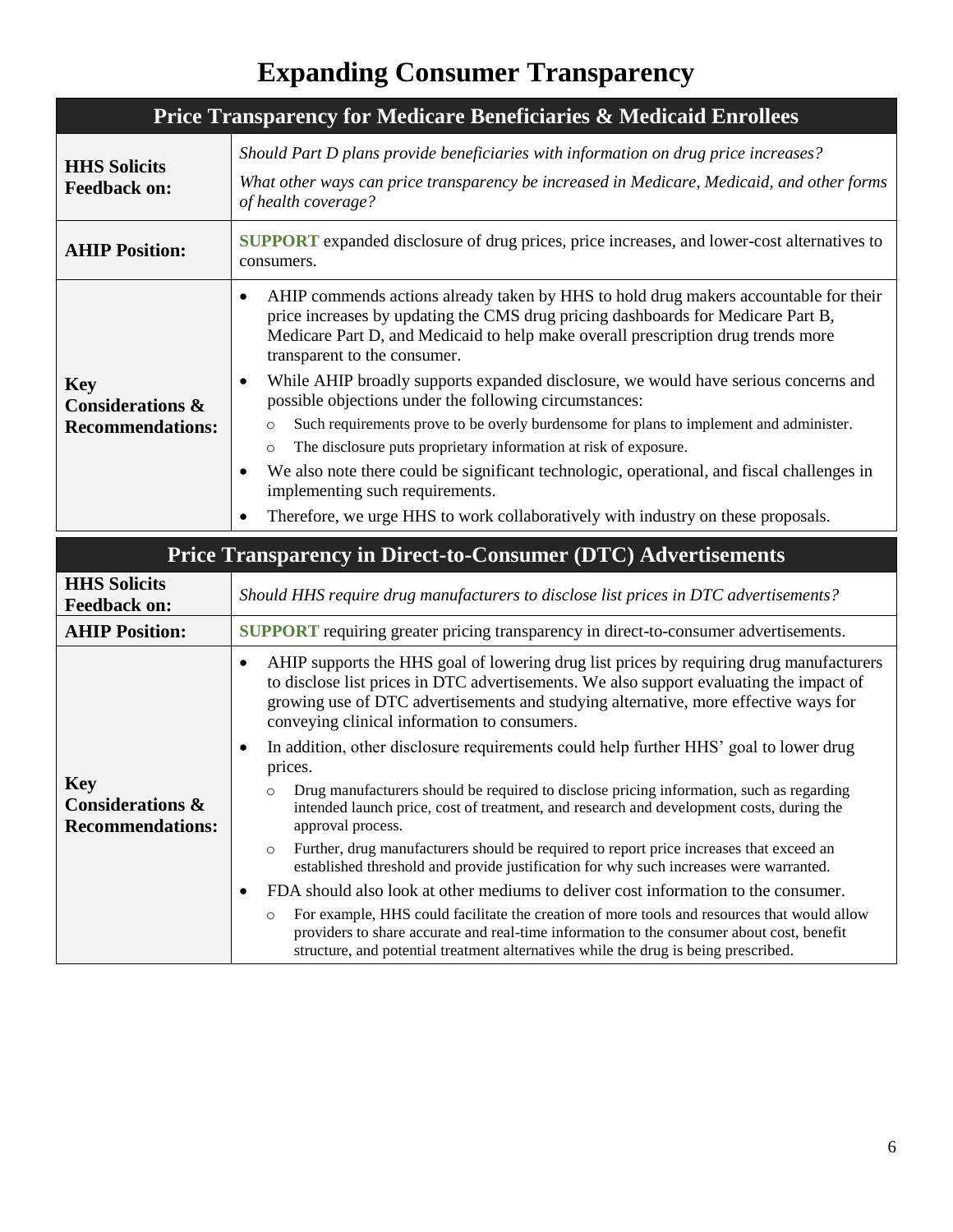<span id="page-25-0"></span>

| <b>Pharmacy Gag Clauses</b>                                          |                                                                                                                                                                                                                                                                                                                                                                                                                                                                                                                                                                                                                                                                                                                                                                                                                                                                                  |  |
|----------------------------------------------------------------------|----------------------------------------------------------------------------------------------------------------------------------------------------------------------------------------------------------------------------------------------------------------------------------------------------------------------------------------------------------------------------------------------------------------------------------------------------------------------------------------------------------------------------------------------------------------------------------------------------------------------------------------------------------------------------------------------------------------------------------------------------------------------------------------------------------------------------------------------------------------------------------|--|
| <b>HHS Action:</b>                                                   | CMS has issued guidance prohibiting pharmacy gag clauses in Medicare Part D.                                                                                                                                                                                                                                                                                                                                                                                                                                                                                                                                                                                                                                                                                                                                                                                                     |  |
| <b>AHIP Position:</b>                                                | <b>SUPPORT</b> Part D guidance CMS has already released on gag clauses, as we have supported<br>similar legislative proposals.                                                                                                                                                                                                                                                                                                                                                                                                                                                                                                                                                                                                                                                                                                                                                   |  |
| <b>Key</b><br><b>Considerations &amp;</b><br><b>Recommendations:</b> | AHIP agrees that consumers should be able to obtain prescription drugs at the lowest<br>$\bullet$<br>available price and pharmacists should not be constrained from informing consumers if<br>there is a lower "cash" price.<br>While use of pharmacy gag clauses appears to be extremely limited and possibly non-<br>$\bullet$<br>existent, the anti-gag clause provision can still be an important protection in specific<br>cases.<br>HHS should note that the purchasing of drugs outside health coverage can have certain<br>$\bullet$<br>adverse impacts. For example, it can inhibit the ability of plans to apply safety edits at<br>point of sale, and to engage in disease management and care coordination efforts.<br>Therefore, HHS statements on this issue should be carefully crafted to avoid encouraging<br>cash purchases by enrollees with health coverage. |  |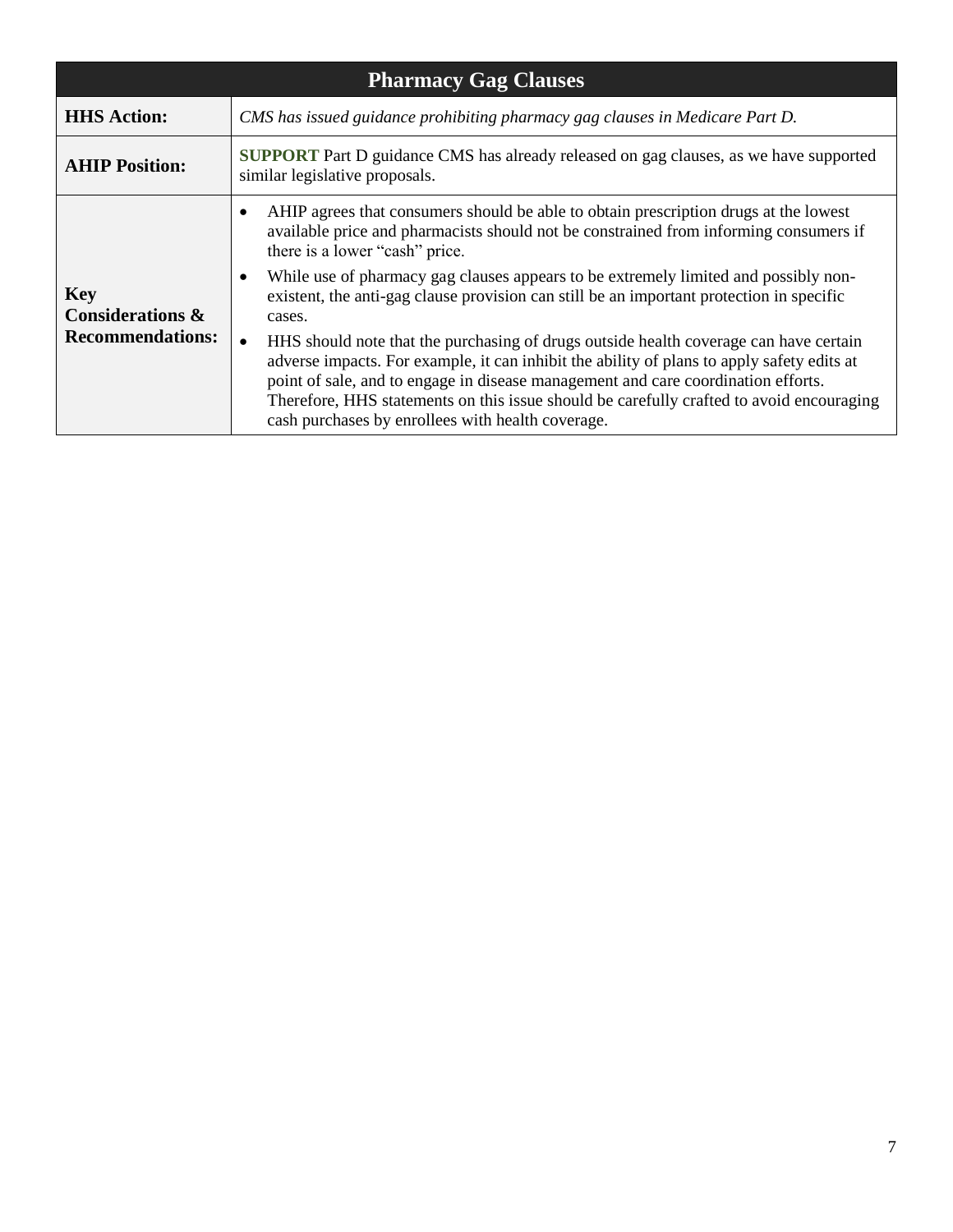# **Drug Payment Arrangements**

<span id="page-26-1"></span><span id="page-26-0"></span>

| <b>Value Based Arrangements</b>                                      |                                                                                                                                                                                                                                                                                                                                                                                                                                                                                                                                                                                                                                                                                                                                                                                                                                                                                                                                                                                                                                                                                                                                                                                                                                                                                                                                                                                                                                                                                                                                                                                                                                                                                                                                        |  |
|----------------------------------------------------------------------|----------------------------------------------------------------------------------------------------------------------------------------------------------------------------------------------------------------------------------------------------------------------------------------------------------------------------------------------------------------------------------------------------------------------------------------------------------------------------------------------------------------------------------------------------------------------------------------------------------------------------------------------------------------------------------------------------------------------------------------------------------------------------------------------------------------------------------------------------------------------------------------------------------------------------------------------------------------------------------------------------------------------------------------------------------------------------------------------------------------------------------------------------------------------------------------------------------------------------------------------------------------------------------------------------------------------------------------------------------------------------------------------------------------------------------------------------------------------------------------------------------------------------------------------------------------------------------------------------------------------------------------------------------------------------------------------------------------------------------------|--|
| <b>HHS Solicits</b><br><b>Feedback on:</b>                           | Should CMS develop demonstration projects to test innovative ways to encourage value-based<br>care and lower drug prices, and should Part D plans be able to price or cover high-cost drugs<br>differently based on their indication?                                                                                                                                                                                                                                                                                                                                                                                                                                                                                                                                                                                                                                                                                                                                                                                                                                                                                                                                                                                                                                                                                                                                                                                                                                                                                                                                                                                                                                                                                                  |  |
| <b>AHIP Position:</b>                                                | <b>SUPPORT</b> HHS efforts to encourage the healthcare system to better determine prices and<br>encourage utilization based on value.<br><b>HOWEVER</b> , these efforts should recognize and incorporate elements that address the<br>complexity of determining fair and appropriate arrangements for many drugs.                                                                                                                                                                                                                                                                                                                                                                                                                                                                                                                                                                                                                                                                                                                                                                                                                                                                                                                                                                                                                                                                                                                                                                                                                                                                                                                                                                                                                      |  |
| <b>Key</b><br><b>Considerations &amp;</b><br><b>Recommendations:</b> | AHIP supported a recent change in CMS policy that allows value-based designs in<br>$\bullet$<br>Medicare Advantage. However, that provision does not include value-based designs in<br>Part D. We recommend that CMS modify its position so value-based designs in Part D are<br>permitted.<br>We also support CMS in conducting demonstrations to hold manufacturers accountable<br>for outcomes. However, HHS should consider several principles in guiding such<br>demonstrations to prevent drug manufacturers from manipulating value into a mechanism<br>that solely maximizes their revenue and profits.<br>The demonstrations should explore the potential benefits of an independent entity such as the<br>$\circ$<br>Institute for Clinical and Economic Review (ICER) that would provide an objective<br>assessment of value for drugs that exceed a certain price threshold.<br>The CMS Innovation Center should design demonstrations to include significant up-front<br>$\circ$<br>discounts, with incentive payments made only after a sufficient amount of time has passed to<br>adequately assess whether pre-determined outcomes are met, and only on a graduated scale as<br>long as the therapy continues to work.<br>Manufacturers should have to provide all payers with the necessary amount of clinical,<br>$\circ$<br>scientific, and outcomes-based data ahead of negotiations to ensure a level playing field and<br>better align with true value.<br>It is critical to note that value-based arrangements ultimately are no substitute for changes<br>in the competitive environment that will enhance negotiation and help to address the<br>fundamental problem of high list prices and price increases. |  |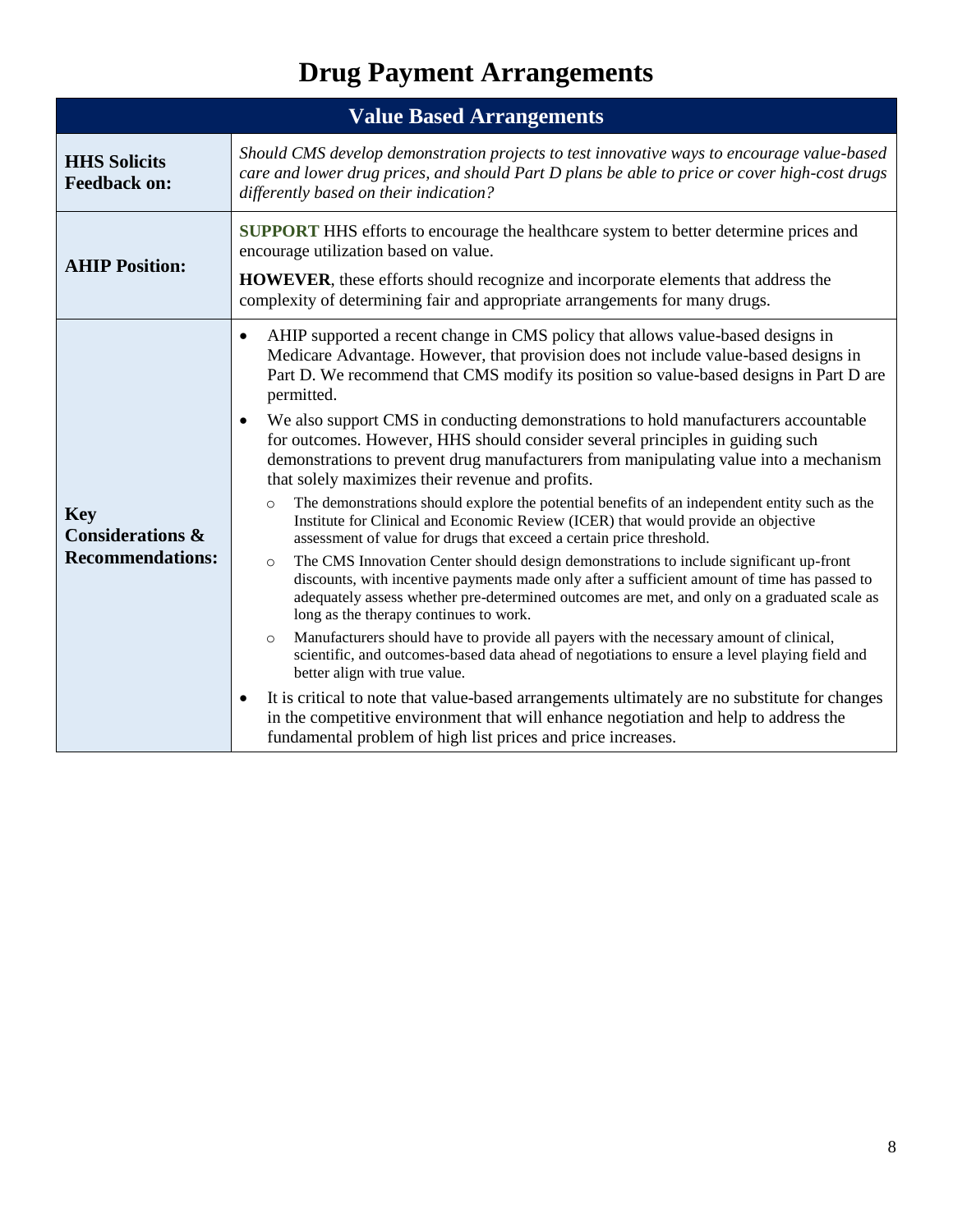<span id="page-27-1"></span><span id="page-27-0"></span>

|                                                                      | <b>Manufacturer Copay Discount Cards</b>                                                                                                                                                                                                                                                                                                                                                                                                                                                                                                                                                                                                                                                                                                                                                                                                                                                                                                                                                                                                       |
|----------------------------------------------------------------------|------------------------------------------------------------------------------------------------------------------------------------------------------------------------------------------------------------------------------------------------------------------------------------------------------------------------------------------------------------------------------------------------------------------------------------------------------------------------------------------------------------------------------------------------------------------------------------------------------------------------------------------------------------------------------------------------------------------------------------------------------------------------------------------------------------------------------------------------------------------------------------------------------------------------------------------------------------------------------------------------------------------------------------------------|
| <b>HHS Solicits</b><br><b>Feedback on:</b>                           | Should the current prohibitions around manufacturer copay discount cards and coupons<br>continue; what changes should be implemented?                                                                                                                                                                                                                                                                                                                                                                                                                                                                                                                                                                                                                                                                                                                                                                                                                                                                                                          |
| <b>AHIP Position:</b>                                                | <b>SUPPORT</b> keeping the current Federal prohibition of manufacturer copay discount cards<br>from Federal programs because coupons inappropriately increase the utilization of brand<br>drugs.<br><b>SUPPORT</b> extending similar prohibitions to other markets (i.e., ACA plans, group health<br>plans, employer-based plans).                                                                                                                                                                                                                                                                                                                                                                                                                                                                                                                                                                                                                                                                                                             |
| <b>Key</b><br><b>Considerations &amp;</b><br><b>Recommendations:</b> | HHS should take steps to better prevent the use of discount cards and coupons in Federal<br>$\bullet$<br>health care programs by increasing accountability of manufacturers and third-party claim<br>processors as well as by requiring a certain level of reporting and transparency to the<br>Federal government.<br>Also, prescribers and pharmacists could be educated on the current restrictions on coupon<br>٠<br>use in federal health care programs.<br>For markets where discount cards and coupons are not currently prohibited, AHIP<br>$\bullet$<br>supports changes in law to limit the ability of manufacturers to induce utilization.<br>For example, discounts and coupons should be required to cover the patient's entire out of<br>$\circ$<br>pocket expenses for the duration of the drug therapy.<br>Manufacturers should be prevented from playing a game of "bait-and-switch" by limiting the<br>$\circ$<br>coverage of a drug to a low amount that effectively pushes most costs to payers and other<br>stakeholders. |
|                                                                      | <b>Long-Term Financing of High-Priced Drugs</b>                                                                                                                                                                                                                                                                                                                                                                                                                                                                                                                                                                                                                                                                                                                                                                                                                                                                                                                                                                                                |
| <b>HHS Solicits</b><br><b>Feedback on:</b>                           | Should consideration be given to long-term financing mechanisms for extraordinarily high-<br>priced drugs?                                                                                                                                                                                                                                                                                                                                                                                                                                                                                                                                                                                                                                                                                                                                                                                                                                                                                                                                     |
| <b>AHIP Position:</b>                                                | <b>OPPOSE.</b> AHIP strongly recommends that HHS focus on strategies to reduce the cost of<br>high-priced drugs, rather than consider strategies that effectively concede and encourage<br>irresponsible manufacturer pricing practices.<br>This is especially important given that extraordinarily high-priced drugs and therapies<br>increasingly involve curative treatments that have not been studied in the long-term.                                                                                                                                                                                                                                                                                                                                                                                                                                                                                                                                                                                                                   |
| <b>Key</b><br><b>Considerations &amp;</b><br><b>Recommendations:</b> | Long-term financing models have been described and proposed by manufacturers as a<br>٠<br>"mortgage" for one's health. Consumers are now being asked to carry payment<br>obligations over multiple years, typically with little to no risk to manufacturers.<br>Long term payment mechanisms do nothing to address the fundamental threat of high list<br>$\bullet$<br>prices and price increases. In fact, we have serious concerns that facilitating such models<br>would actually encourage higher manufacturer prices.<br>HHS should instead explore ways to reduce up-front costs by encouraging the<br>$\bullet$<br>development of payment arrangements that shift risk to manufacturers through reduced<br>prices, with the potential for additional amounts to be paid on a graduated scale through<br>value-based arrangements, but only to the extent the clinical data shows the effects of the<br>treatments persist.                                                                                                              |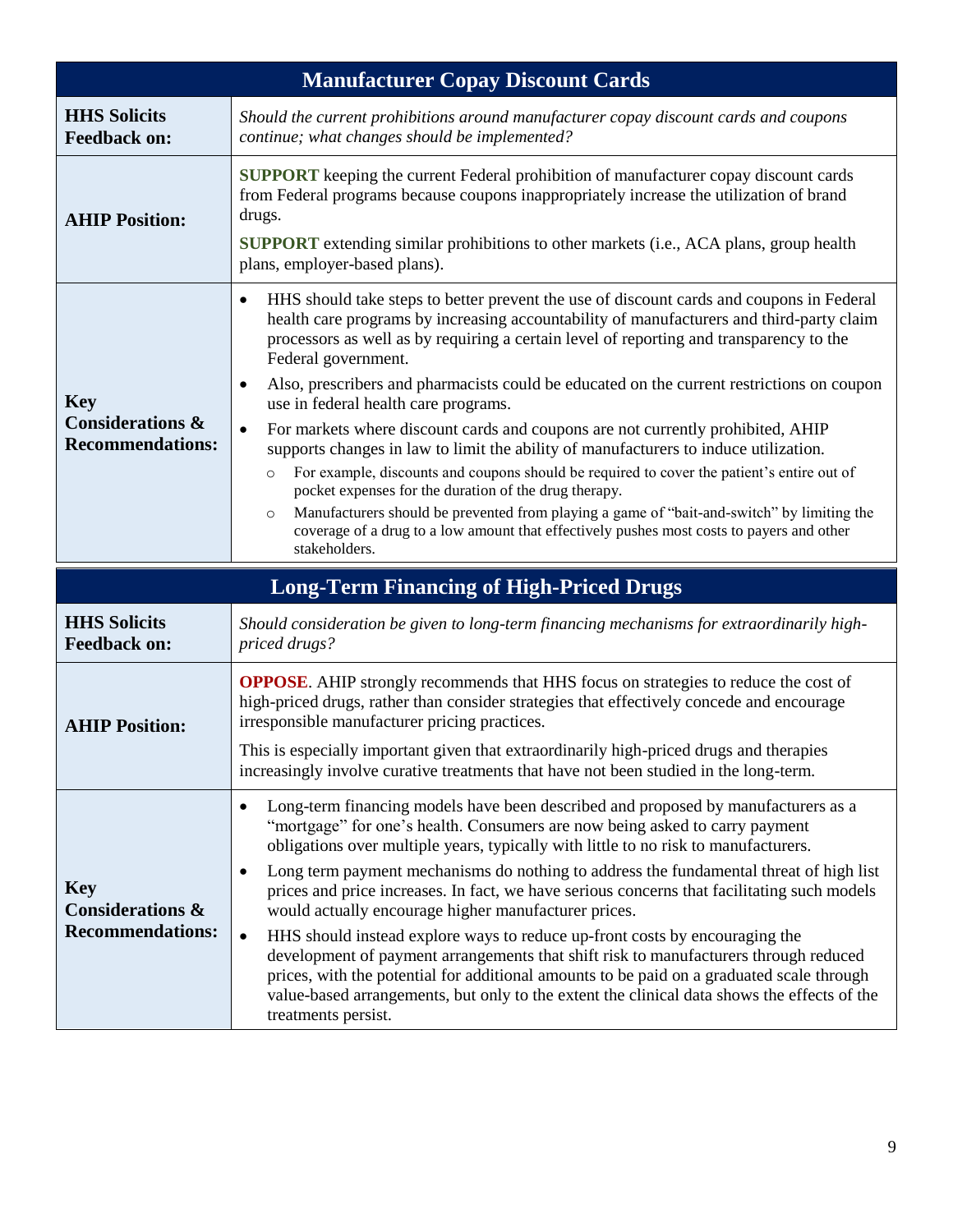#### **Rebates**

<span id="page-28-1"></span><span id="page-28-0"></span>

| <b>Net Drug Costs &amp; High Rebates</b>                             |                                                                                                                                                                                                                                                                                                                                                                                                                                                                                                                                                                                                                                                                                                                                                                                                                                                                                                                                                                                                                                                                                                                                                                                                                                                                                                                                                                                                                                                                                                                  |  |
|----------------------------------------------------------------------|------------------------------------------------------------------------------------------------------------------------------------------------------------------------------------------------------------------------------------------------------------------------------------------------------------------------------------------------------------------------------------------------------------------------------------------------------------------------------------------------------------------------------------------------------------------------------------------------------------------------------------------------------------------------------------------------------------------------------------------------------------------------------------------------------------------------------------------------------------------------------------------------------------------------------------------------------------------------------------------------------------------------------------------------------------------------------------------------------------------------------------------------------------------------------------------------------------------------------------------------------------------------------------------------------------------------------------------------------------------------------------------------------------------------------------------------------------------------------------------------------------------|--|
| <b>HHS Solicits</b><br><b>Feedback on:</b>                           | Do payers design and manage formularies or otherwise favor high rebates instead of low net<br>drug costs?                                                                                                                                                                                                                                                                                                                                                                                                                                                                                                                                                                                                                                                                                                                                                                                                                                                                                                                                                                                                                                                                                                                                                                                                                                                                                                                                                                                                        |  |
| <b>AHIP Position:</b>                                                | <b>NO</b> , AHIP's members strongly favor and negotiate for low net drug costs for consumers,<br>employers, government and other parties.                                                                                                                                                                                                                                                                                                                                                                                                                                                                                                                                                                                                                                                                                                                                                                                                                                                                                                                                                                                                                                                                                                                                                                                                                                                                                                                                                                        |  |
| <b>Key</b><br><b>Considerations &amp;</b><br><b>Recommendations:</b> | Health insurance providers operate in a competitive environment, attracting new<br>$\bullet$<br>customers through plans that deliver compelling value. They are strongly incentivized to<br>negotiate low costs to offer more robust benefits and/or lower premiums and thereby<br>attract more customers and enrollees. A plan's success in lowering costs can determine its<br>market share, competitiveness, and overall success.<br>AHIP members unequivocally support policies that would lower list prices and lower net<br>costs.<br>Given the history of inflated list prices and price increases, including for products on the<br>$\bullet$<br>market well past their original market exclusivity period, and other questionable<br>marketing and legal practices, we are highly skeptical that manufacturers will voluntarily<br>change their industry culture and other business practices in a way that would lower prices<br>in a true and sustained way. <sup>3</sup> Assessments of the drug pipeline suggests prices will be an<br>even bigger problem in the future. <sup>4</sup><br>If lower net costs ultimately can be achieved through lower list prices, AHIP would<br>$\bullet$<br>welcome a reduction in rebates. However, in the absence of substantially lower list prices<br>for all pharmaceutical products, it is critical that payers continue to have access to all<br>necessary market-based tools to reduce drug prices and costs such as negotiations for<br>rebate payments. |  |

<sup>&</sup>lt;sup>3</sup> "Humira's Best-Selling Drug Formula: Start at a High Price. Go Higher." January 6, 2018. <https://www.nytimes.com/2018/01/06/business/humira-drug-prices.html>

<sup>&</sup>lt;sup>4</sup> Gene Therapy: Pipeline of Possibilities but Challenges for Pricing, January 25, 2018. <https://www.lexology.com/library/detail.aspx?g=7f317d05-abbb-4919-b601-001b4cbc106d>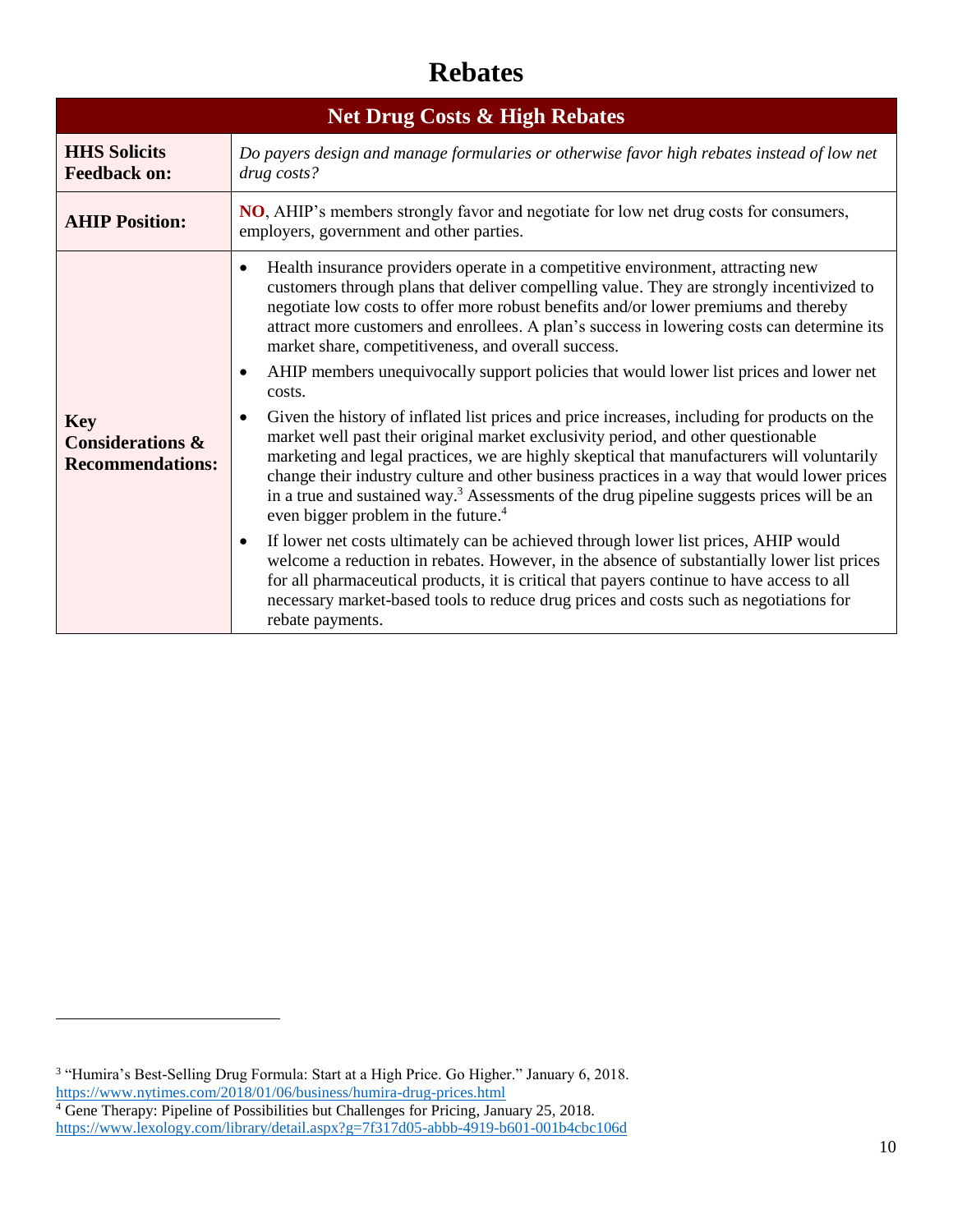<span id="page-29-0"></span>

| <b>Rebates &amp; List Prices</b>                                     |                                                                                                                                                                                                                                                                                                                                                                                                                                                                                                                                                                                                                                                                                                                                                                                                                                                                                                                                                                                                                                                                                                                                                                                                                                                                                                                                                                                                                                                                                                                                                                                                                                                                                                                                                                                                                                                                                                                                                                                                                                                                                                                                                                                                                                                                                                                                                                                                                                                                                                                                                                                                                                                                                                                                                                                                                                                                                                                                                                                                                                                                                                                                                                                                                                     |  |
|----------------------------------------------------------------------|-------------------------------------------------------------------------------------------------------------------------------------------------------------------------------------------------------------------------------------------------------------------------------------------------------------------------------------------------------------------------------------------------------------------------------------------------------------------------------------------------------------------------------------------------------------------------------------------------------------------------------------------------------------------------------------------------------------------------------------------------------------------------------------------------------------------------------------------------------------------------------------------------------------------------------------------------------------------------------------------------------------------------------------------------------------------------------------------------------------------------------------------------------------------------------------------------------------------------------------------------------------------------------------------------------------------------------------------------------------------------------------------------------------------------------------------------------------------------------------------------------------------------------------------------------------------------------------------------------------------------------------------------------------------------------------------------------------------------------------------------------------------------------------------------------------------------------------------------------------------------------------------------------------------------------------------------------------------------------------------------------------------------------------------------------------------------------------------------------------------------------------------------------------------------------------------------------------------------------------------------------------------------------------------------------------------------------------------------------------------------------------------------------------------------------------------------------------------------------------------------------------------------------------------------------------------------------------------------------------------------------------------------------------------------------------------------------------------------------------------------------------------------------------------------------------------------------------------------------------------------------------------------------------------------------------------------------------------------------------------------------------------------------------------------------------------------------------------------------------------------------------------------------------------------------------------------------------------------------------|--|
| <b>HHS Solicits</b><br><b>Feedback on:</b>                           | Do higher rebates cause higher launch prices and list price increases?                                                                                                                                                                                                                                                                                                                                                                                                                                                                                                                                                                                                                                                                                                                                                                                                                                                                                                                                                                                                                                                                                                                                                                                                                                                                                                                                                                                                                                                                                                                                                                                                                                                                                                                                                                                                                                                                                                                                                                                                                                                                                                                                                                                                                                                                                                                                                                                                                                                                                                                                                                                                                                                                                                                                                                                                                                                                                                                                                                                                                                                                                                                                                              |  |
| <b>AHIP Position:</b>                                                | NO, we strongly disagree with the notion that high rebates contribute to manufacturers setting<br>high list prices or prevent manufacturers from lowering list prices.                                                                                                                                                                                                                                                                                                                                                                                                                                                                                                                                                                                                                                                                                                                                                                                                                                                                                                                                                                                                                                                                                                                                                                                                                                                                                                                                                                                                                                                                                                                                                                                                                                                                                                                                                                                                                                                                                                                                                                                                                                                                                                                                                                                                                                                                                                                                                                                                                                                                                                                                                                                                                                                                                                                                                                                                                                                                                                                                                                                                                                                              |  |
| <b>Key</b><br><b>Considerations &amp;</b><br><b>Recommendations:</b> | We believe that rebates neither contribute to high list prices set by drug companies nor<br>$\bullet$<br>prevent them from lowering list prices.<br>There are no assurances that lower rebates would lead to lower list prices.<br>٠<br>The challenge of high drug prices has been documented for decades and came well before<br>$\bullet$<br>rebates were prevalent. Manufacturer pricing practices have also led Congress to<br>intervene on numerous occasions.<br>Absent dramatically different drug company pricing practices, removing or severely<br>٠<br>limiting rebates likely will increase costs and impair patients' access to affordable<br>prescription drug coverage.<br>The focus on rebates distracts attention away from the true reason for high drug costs:<br>$\bullet$<br>drug companies' ability to demand and command unreasonably high prices by taking<br>advantage of a broken market.<br>Inflated list prices and price increases are what drive consumer costs, including copayments<br>and premiums, and what drive costs for employers, governments, and other entities that pay for<br>drugs.<br>In fact, the Milliman report shows that the average annual cost per beneficiary for brand<br>٠<br>drugs with rebates was lower than for brand drugs without rebates. AHIP sees this as clear<br>proof that the average annual cost per beneficiary for these drugs - which we understand<br>effectively reflects list prices - are not driven by rebates.<br>The vast majority of drugs dispensed have no rebates.<br>$\circ$<br>For example, the Milliman report found that nearly 90 percent of Part D drug claims were<br>٠<br>for drugs with no rebates. The Milliman report also found that, when measured on an<br>individual drug basis (i.e., not a script count basis), approximately 70 percent of brand<br>drugs did not have significant rebates - 64 percent of brand drugs had no rebates at all and<br>9 percent of drugs did not have significant rebates, where the percentage rebates were less<br>than 12 percent.<br>Further, physician-administered drugs, which account for 30 percent of prescription drug<br>$\circ$<br>spending, typically do not receive rebates. <sup>5</sup><br>Data show that the percentage of rebated drugs is decreasing and that list prices are also<br>٠<br>consistently rising whether drugs are rebated or not.<br>A recent HHS OIG report states: "Total reimbursement for all brand-name drugs in Part D<br>increased 77 percent from 2011 to 2015, despite a 17-percent decrease in the number of<br>prescriptions for these drugs [] After accounting for manufacturer rebates, reimbursement<br>for brand-name drugs in Part D still increased 62 percent from 2011 to 2015 In addition, the<br>percentage of brand-name drugs for which manufacturers paid rebates decreased [over this<br>period]." <sup>6</sup><br>The Milliman report found no clear correlation between percentage rebate levels and<br>average price trends among brand drugs with rebates. However, the Milliman report<br>shows that among drugs with rebates, the drugs with higher average annual cost per<br>beneficiary had lower average percent rebates. |  |

<sup>&</sup>lt;sup>5</sup> Trends in Specialty Drug Benefits, Pharmacy Benefit Management Institute, 2017.<br><sup>6</sup> Increases in Reimbursement for Brand-Name Drugs in Part D, Department of Health and Human Services' (HHS) Office of Inspector General (OIG), June 2018.<https://oig.hhs.gov/oei/reports/oei-03-15-00080.pdf>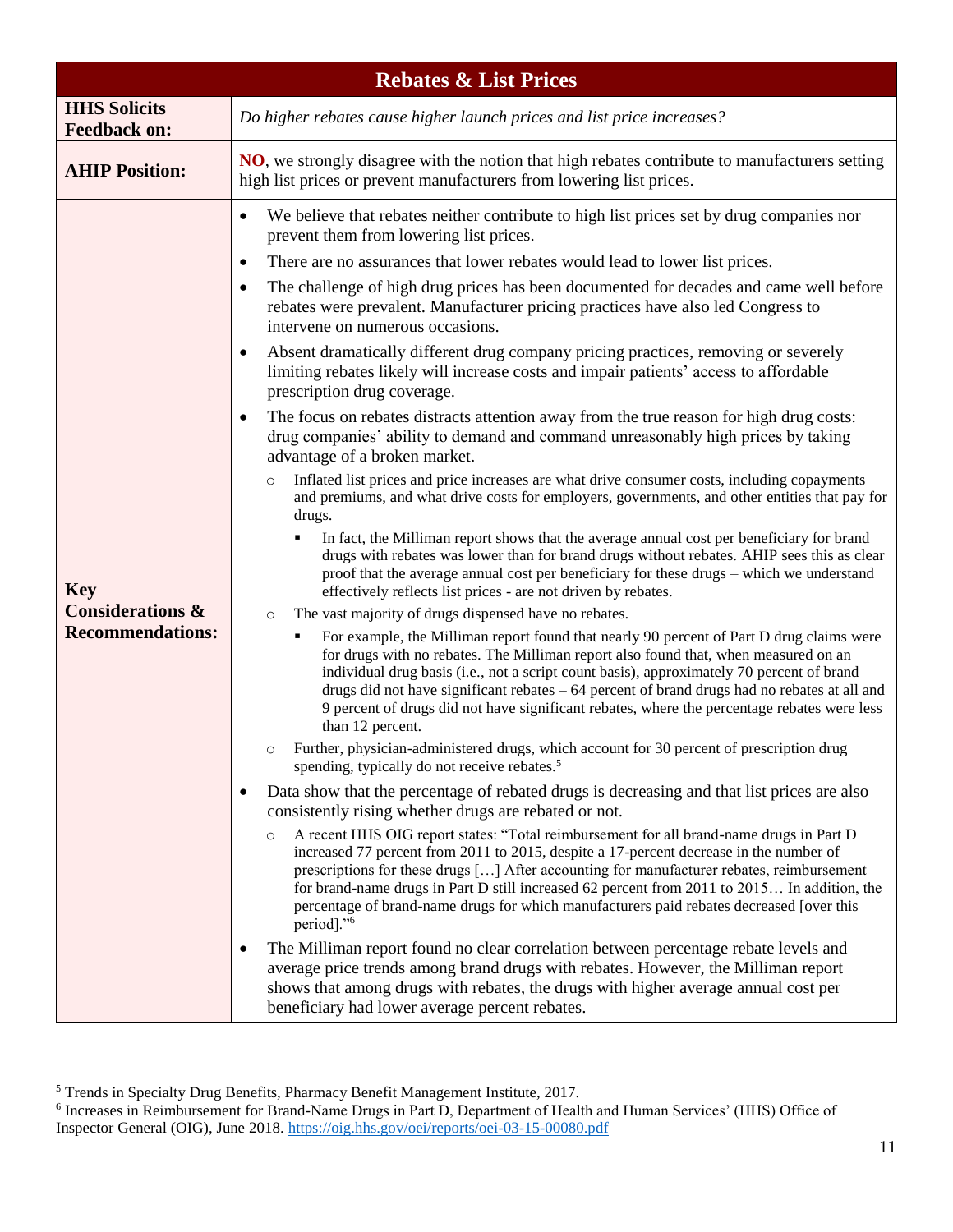<span id="page-30-0"></span>

| <b>Rebates &amp; "Fixed" List Prices</b>                             |                                                                                                                                                                                                                                                                                                                                                                                                                                                                                                                                                                                                                                                                                                                                                                                                                                                                                                                                                                                                                                                                                                                                                                                                                                                                                                                                                                                                                                                                                                                                                                                                                                                                                                                                                                                                                                                                                                                                                                                                                                                                                                                                                                                                                                                                                                                                                                                                                                                                                                                                                                                                                                                                          |
|----------------------------------------------------------------------|--------------------------------------------------------------------------------------------------------------------------------------------------------------------------------------------------------------------------------------------------------------------------------------------------------------------------------------------------------------------------------------------------------------------------------------------------------------------------------------------------------------------------------------------------------------------------------------------------------------------------------------------------------------------------------------------------------------------------------------------------------------------------------------------------------------------------------------------------------------------------------------------------------------------------------------------------------------------------------------------------------------------------------------------------------------------------------------------------------------------------------------------------------------------------------------------------------------------------------------------------------------------------------------------------------------------------------------------------------------------------------------------------------------------------------------------------------------------------------------------------------------------------------------------------------------------------------------------------------------------------------------------------------------------------------------------------------------------------------------------------------------------------------------------------------------------------------------------------------------------------------------------------------------------------------------------------------------------------------------------------------------------------------------------------------------------------------------------------------------------------------------------------------------------------------------------------------------------------------------------------------------------------------------------------------------------------------------------------------------------------------------------------------------------------------------------------------------------------------------------------------------------------------------------------------------------------------------------------------------------------------------------------------------------------|
| <b>HHS Solicits</b><br><b>Feedback on:</b>                           | Should HHS prohibit the use of rebates in contracts between Part D plan sponsors and drug<br>manufacturers and instead require that contracts be based only on a fixed list price for any<br>particular drug over the contract term?                                                                                                                                                                                                                                                                                                                                                                                                                                                                                                                                                                                                                                                                                                                                                                                                                                                                                                                                                                                                                                                                                                                                                                                                                                                                                                                                                                                                                                                                                                                                                                                                                                                                                                                                                                                                                                                                                                                                                                                                                                                                                                                                                                                                                                                                                                                                                                                                                                     |
| <b>AHIP Position:</b>                                                | <b>SUPPORT</b> HHS goals for a simpler more transparent system that results in lower list prices<br>and lower net drug costs.<br><b>OPPOSE</b> HHS eliminating or substantially reducing rebates for brand drugs (potentially<br>through changes to the anti-kickback safe harbor) and instead require that negotiations focus<br>on "fixed" pricing. Based on our limited understanding of the proposal, we have very serious<br>concerns it could increase new risks on pharmacies, increase drug costs, and add<br>administrative complexity.                                                                                                                                                                                                                                                                                                                                                                                                                                                                                                                                                                                                                                                                                                                                                                                                                                                                                                                                                                                                                                                                                                                                                                                                                                                                                                                                                                                                                                                                                                                                                                                                                                                                                                                                                                                                                                                                                                                                                                                                                                                                                                                         |
| <b>Key</b><br><b>Considerations &amp;</b><br><b>Recommendations:</b> | Based on our limited understanding of the proposal from its description, we assume that<br>HHS may be envisioning a "fixed" price approach for brand drugs akin to the maximum<br>allowable cost (MAC) system commonly used for generic drugs.<br>This system of chargebacks would pose significant and serious financial risks to<br>pharmacies, such as cash flow problems between the time they buy and dispense<br>extraordinarily expensive drugs and when they receive reconciliatory payments or credit<br>from manufacturers.<br>This approach would require significant additional costs and create more complexities as<br>the system would need to track and account for multiple "fixed prices" that would be<br>negotiated by different payers for each drug. Moreover, despite these complexities, there<br>would be no actual assurances for lower net drug costs.<br>Severely restricting or eliminating rebates could increase transparency for up-front<br>discounts negotiated by drug companies, likely creating an even more anticompetitive<br>pharmaceutical pricing environment and possibly increasing drug costs at a higher<br>rate.<br>The adoption of value-based arrangements could be adversely affected if plans and<br>$\bullet$<br>manufacturers cannot negotiate retrospective payments based on agreed-upon metrics.<br>Legal concerns and questions also arise out of this policy. They include significant<br>$\bullet$<br>questions under anti-trust laws such as the Robinson-Patman Act and the noninterference<br>clause, a critical feature of the Medicare Modernization Act of 2003 and Part D program. <sup>7</sup><br>Moreover, though the anti-kickback statutory exception for drug discounts would still<br>remain if HHS scaled back or eliminated the anti-kickback safe harbor rules, such an act<br>by HHS would likely create confusion, raise legal and financial risks, and substantially<br>increase legal and financial costs for a range of stakeholders. This would also have a<br>chilling effect on competitive negotiations between plans and manufacturers, leading to<br>higher drug costs. Thus, rather than reduce administrative burdens and costs, a clearly<br>stated goal of the Administration, it would instead significantly increase burdens and<br>costs.<br>If HHS were to move forward with this approach, it would be critical to provide sufficient<br>lead time to allow for plans to evaluate the impacts, negotiate contract changes, and<br>properly incorporate them into their products – especially critical for Part D given its<br>reliance on an annual plan bidding process. |

 $<sup>7</sup>$  In 2003, CBO recommended against removal of the noninterference clause and estimated that "substantial savings will be obtained by the private</sup> plans and that the Secretary would not be able to negotiate prices that further reduce federal spending to a significant degree. Because they will be at substantial financial risk, private plans will have strong incentives to negotiate price discounts, both to control their own costs in providing the drug benefit and to attract enrollees with low premiums and cost-sharing requirements.[" https://www.cbo.gov/sites/default/files/108th-congress-2003-](https://www.cbo.gov/sites/default/files/108th-congress-2003-2004/reports/fristletter.pdf) [2004/reports/fristletter.pdf](https://www.cbo.gov/sites/default/files/108th-congress-2003-2004/reports/fristletter.pdf)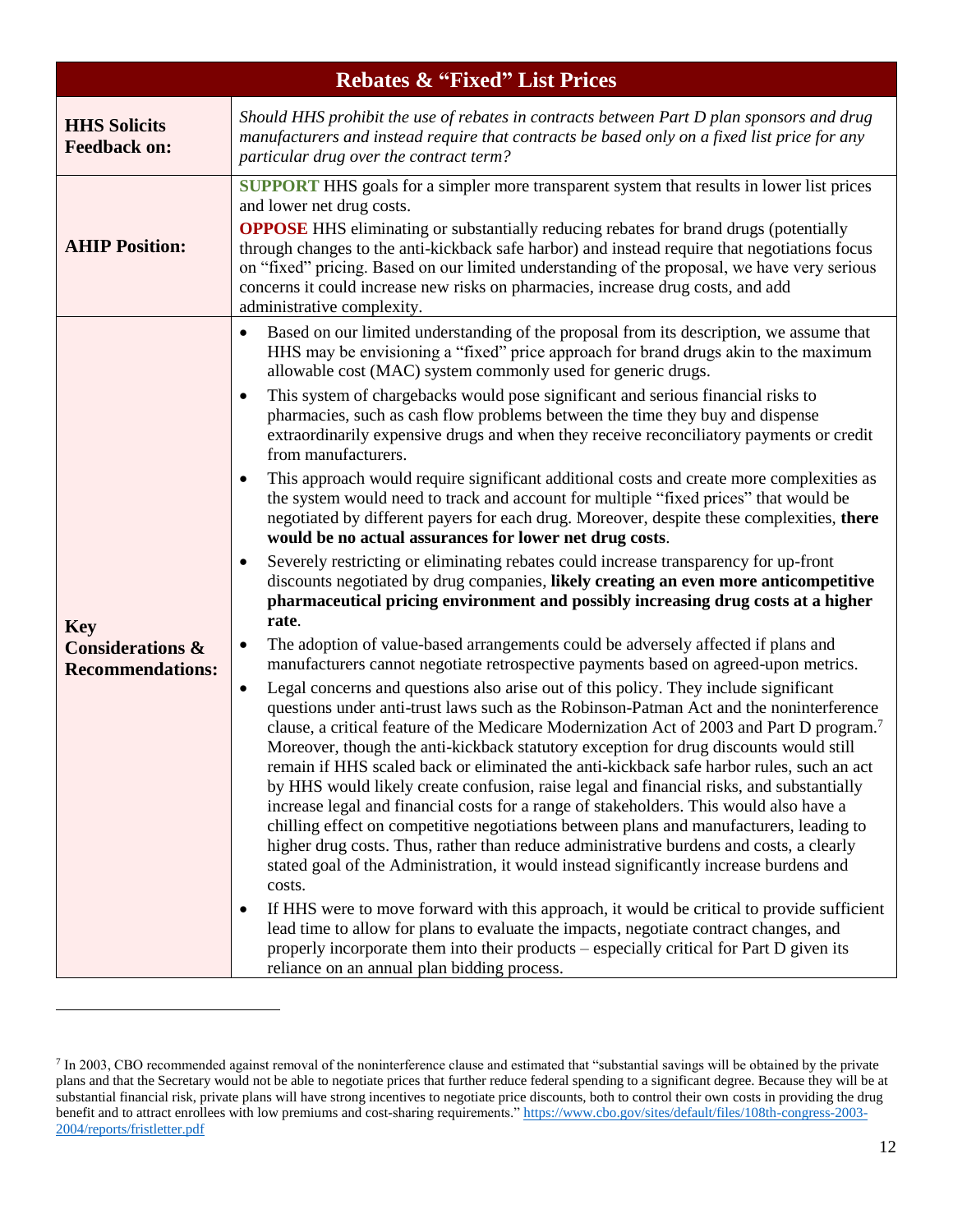<span id="page-31-0"></span>

| <b>Point of Sale (POS) DIR Concessions – Manufacturer Rebates</b>    |                                                                                                                                                                                                                                                                                                                                                                                                                                                                                                                                                                                                                                                                                                                                                                                                                                                                                                                                                                                                                                                                                                       |  |
|----------------------------------------------------------------------|-------------------------------------------------------------------------------------------------------------------------------------------------------------------------------------------------------------------------------------------------------------------------------------------------------------------------------------------------------------------------------------------------------------------------------------------------------------------------------------------------------------------------------------------------------------------------------------------------------------------------------------------------------------------------------------------------------------------------------------------------------------------------------------------------------------------------------------------------------------------------------------------------------------------------------------------------------------------------------------------------------------------------------------------------------------------------------------------------------|--|
| <b>HHS &amp; The White</b><br><b>House Has</b><br>Proposed:          | Should Part D sponsors be required to incorporate manufacturer rebates into the negotiated<br>rate as point of sale for drugs that receive rebates?                                                                                                                                                                                                                                                                                                                                                                                                                                                                                                                                                                                                                                                                                                                                                                                                                                                                                                                                                   |  |
| <b>AHIP Position:</b>                                                | <b>OPPOSE</b> POS concession of manufacturer rebates as they would ultimately negatively<br>impact virtually all/most beneficiaries' access to prescription drug coverage by increasing<br>premiums for over 43 million seniors and by delivering to drug companies increased leverage<br>to raise prices of branded drugs with rebates.                                                                                                                                                                                                                                                                                                                                                                                                                                                                                                                                                                                                                                                                                                                                                              |  |
| <b>Key</b><br><b>Considerations &amp;</b><br><b>Recommendations:</b> | Such a proposal would do nothing to impact the fundamental problem of high list prices<br>and the drug industry's ability to unreasonably set and increase them.<br>To the extent HHS continues to consider the Part D point-of-sale (POS) RFI that CMS<br>published in the Federal Register on November 28, 2017, AHIP reiterates the substantial<br>concerns from our previous comment letter:<br>Higher premiums for beneficiaries – the Administration itself estimated government and<br>$\circ$<br>taxpayer costs would increase an estimated \$40 billion over 10 years,<br>Ability of manufacturers to reverse engineer rebates negotiated by their competitors and<br>$\circ$<br>thereby increase prices,<br>Small and narrow distribution of benefit among beneficiaries,<br>$\circ$<br>Promoting the use of more expensive branded products over their generic competitors, and<br>$\circ$<br>Running afoul of the non-interference clause.<br>$\circ$<br>Additionally, LIS beneficiaries pay small copayments rather than a coinsurance would not<br>materially benefit from this policy. |  |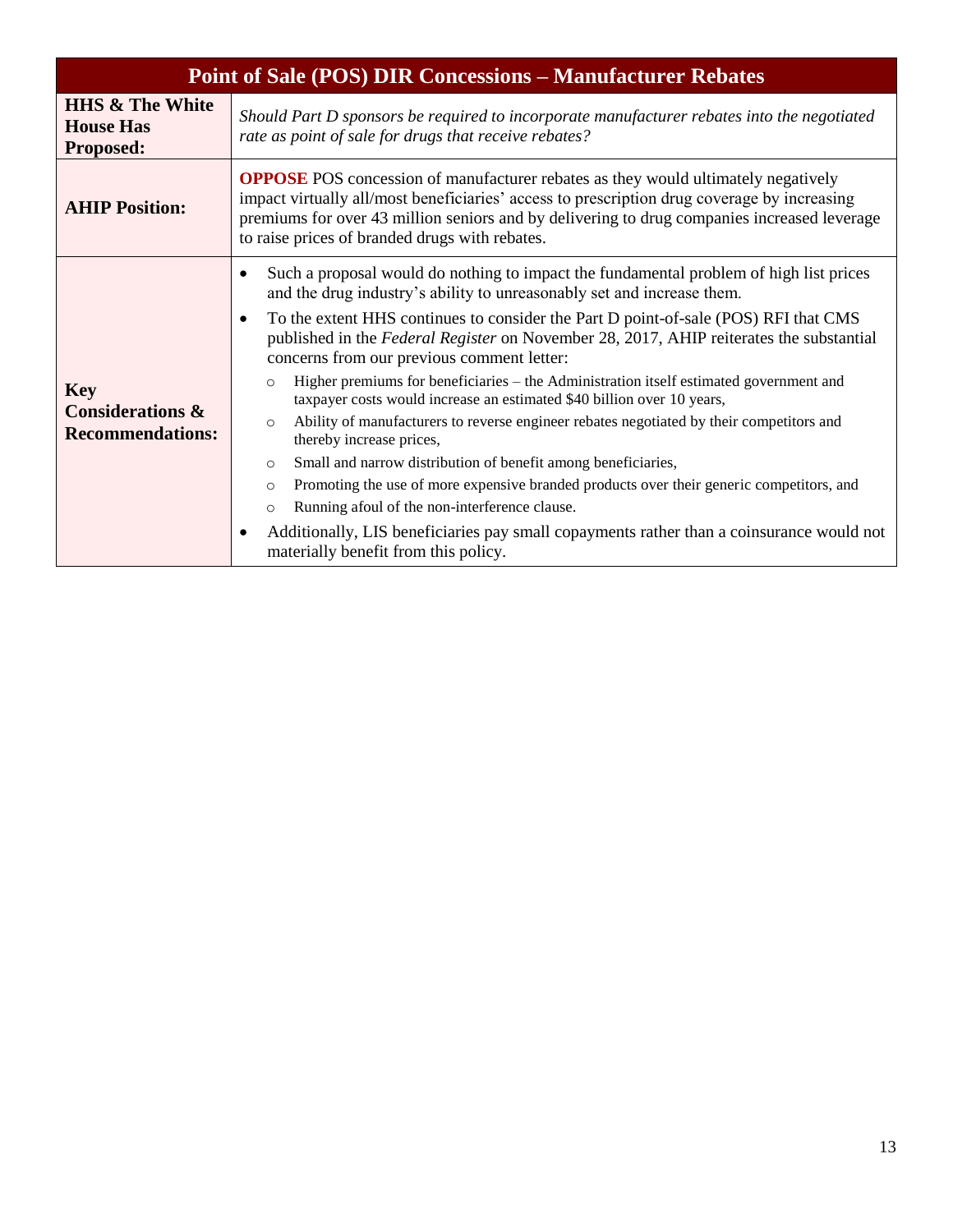## **PBM Compensation Arrangements & Legal Obligations**

<span id="page-32-1"></span><span id="page-32-0"></span>

| <b>PBM Fees &amp; Fiduciary Duty</b>                                 |                                                                                                                                                                                                                                                                                                                                                                                                                                                                                                                                                                                                                                                                                                                                                                                                                                                                                                                                                                                                                                                                                                                                                                                                                                                                                                                                                                                                                                                                                                                                                                                                                                                                                                     |  |
|----------------------------------------------------------------------|-----------------------------------------------------------------------------------------------------------------------------------------------------------------------------------------------------------------------------------------------------------------------------------------------------------------------------------------------------------------------------------------------------------------------------------------------------------------------------------------------------------------------------------------------------------------------------------------------------------------------------------------------------------------------------------------------------------------------------------------------------------------------------------------------------------------------------------------------------------------------------------------------------------------------------------------------------------------------------------------------------------------------------------------------------------------------------------------------------------------------------------------------------------------------------------------------------------------------------------------------------------------------------------------------------------------------------------------------------------------------------------------------------------------------------------------------------------------------------------------------------------------------------------------------------------------------------------------------------------------------------------------------------------------------------------------------------|--|
| <b>HHS Solicits</b><br><b>Feedback on:</b>                           | Should HHS prohibit PBMs from receiving payment or remuneration from manufacturers, or<br>prevent PBM fees from being calculated as a percentage of list price?<br>Should HHS require PBMs to act as a fiduciary?                                                                                                                                                                                                                                                                                                                                                                                                                                                                                                                                                                                                                                                                                                                                                                                                                                                                                                                                                                                                                                                                                                                                                                                                                                                                                                                                                                                                                                                                                   |  |
| <b>AHIP Position:</b>                                                | <b>OPPOSE</b> new government restrictions on private sector compensation arrangements.<br><b>OPPOSE</b> imposing a fiduciary duty on PBMs.<br>HHS should NOT pursue new levels of government interference in private contracting<br>arrangements.                                                                                                                                                                                                                                                                                                                                                                                                                                                                                                                                                                                                                                                                                                                                                                                                                                                                                                                                                                                                                                                                                                                                                                                                                                                                                                                                                                                                                                                   |  |
| <b>Key</b><br><b>Considerations &amp;</b><br><b>Recommendations:</b> | Such new levels of government interference are unnecessary. Health insurers are<br>$\bullet$<br>incentivized to obtain low net drug costs to create more robust benefits and/or reduced<br>monthly premiums, in alignment with the goals of consumers and other purchasers. If a<br>plan's selected PBM cannot deliver satisfactory results, the plan has options, including the<br>selection of an alternative PBM.<br>Government attempts to structure compensation arrangements may ultimately increase<br>$\bullet$<br>rather than decrease costs. The limitation on how PBMs can be compensated and/or<br>imposition of new legal liabilities will likely result in higher drug costs and administrative<br>costs being passed on to consumers through higher monthly premiums and reduced<br>benefits.<br>Such restrictions raise significant legal questions. For example, the question of how PBMs<br>$\bullet$<br>would be allowed to negotiate with manufacturers on behalf of plans and how the non-<br>interference clause would apply in Medicare Part D are still open questions.<br>Government restrictions on private sector compensation arrangements could have a<br>٠<br>broader precedential impact. For example, the creators of Medicare Part D recognized the<br>importance of protecting negotiations from government interference. HHS should avoid<br>creating such an interference of private party negotiations and contracting.<br>Rather than attempt to reengineer various processes associated within the drug distribution<br>$\bullet$<br>system, including compensation arrangements, HHS should instead remain focused on<br>outcomes involving cost and value. |  |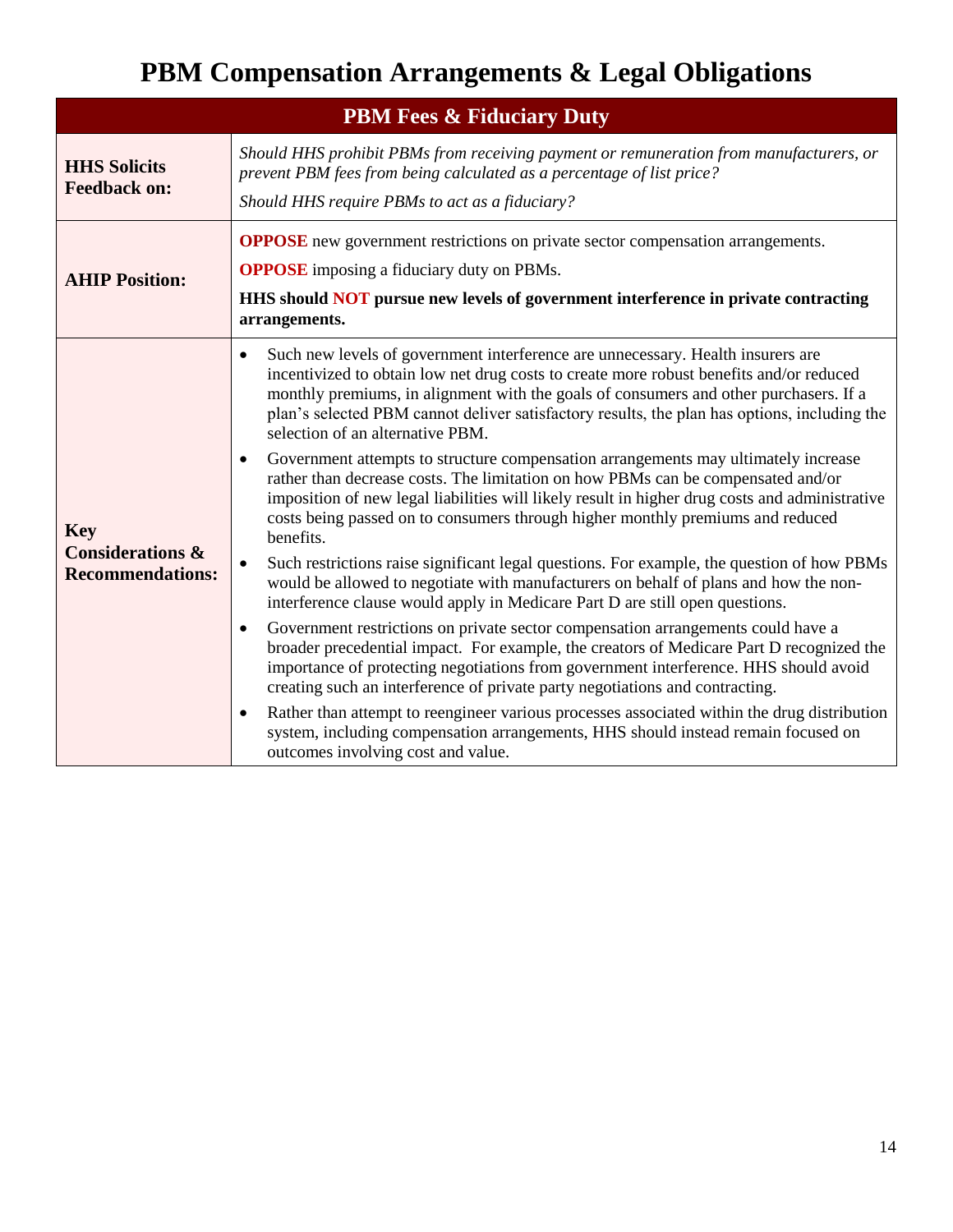## **Medicaid Best Price**

<span id="page-33-1"></span><span id="page-33-0"></span>

| <b>Best Price &amp; Medicaid Drug Rebate Program</b>                 |                                                                                                                                                                                                                                                                                                                                                                                                                                                                                                                                                                                                                                                                                                                                          |  |
|----------------------------------------------------------------------|------------------------------------------------------------------------------------------------------------------------------------------------------------------------------------------------------------------------------------------------------------------------------------------------------------------------------------------------------------------------------------------------------------------------------------------------------------------------------------------------------------------------------------------------------------------------------------------------------------------------------------------------------------------------------------------------------------------------------------------|--|
| <b>HHS Solicits</b><br><b>Feedback on:</b>                           | Does the Medicaid Best Price requirement pose a barrier to better price negotiation and<br>certain value-based arrangements?                                                                                                                                                                                                                                                                                                                                                                                                                                                                                                                                                                                                             |  |
| <b>AHIP Position:</b>                                                | <b>YES</b> , the best price requirement does pose a barrier to price negotiation in the commercial<br>market and certain value-based arrangements. In addition, while other components of the<br>Medicaid Drug Rebate Program (MDRP), including relevant changes made in the ACA,<br>provide savings for state budgets, HHS should encourage greater use of existing tools and<br>increased flexibility so state Medicaid beneficiaries use the lowest cost clinically appropriate<br>drugs.                                                                                                                                                                                                                                             |  |
| <b>Key</b><br><b>Considerations &amp;</b><br><b>Recommendations:</b> | Data indicate that coverage programs exempt from best price, like Medicare Part D,<br>$\bullet$<br>obtain larger rebates than coverage subject to best price.<br>Best price does not appear to be providing additional rebates to the Medicaid program to                                                                                                                                                                                                                                                                                                                                                                                                                                                                                |  |
|                                                                      | any material degree.<br>While best price is a statutory requirement, HHS can take steps within its regulatory<br>authority to limit adverse impacts. For example, AHIP recommends that HHS issue<br>guidance providing that certain types of value-based arrangements between manufacturers<br>and payers do not implicate best price.                                                                                                                                                                                                                                                                                                                                                                                                   |  |
|                                                                      | Best price should be distinguished from the other components of the Medicaid Drug<br>Rebate Program that provide minimum percentage rebates and supplemental rebates for<br>prices increases.                                                                                                                                                                                                                                                                                                                                                                                                                                                                                                                                            |  |
|                                                                      | Until the lack of competition, transparency, and accountability in the prescription drug<br>$\bullet$<br>market is addressed, the rebate percentage component of the Medicaid rebate program is<br>important for state and federal government budgets, particularly with respect to high price<br>drugs without competition that ordinarily do not generate rebates. We also note the<br>importance of changes made by the Affordable Care Act (ACA) to extend rebates to drugs<br>obtained by enrollees in Medicaid Managed Care plans. These plans cover a substantial<br>and ever-increasing percentage of Medicaid enrollees. The law must ensure parity for<br>states increasingly using managed care to provide Medicaid benefits. |  |
|                                                                      | AHIP supports HHS' development of proposals to address the change made in the ACA<br>that limits the maximum rebate to 100 percent of the Average Manufacturer Price (AMP).                                                                                                                                                                                                                                                                                                                                                                                                                                                                                                                                                              |  |
|                                                                      | However, minimum rebates do not solve the problem of increasing drug costs.<br>$\bullet$<br>Accordingly, there must be a continued focus on changes to the competitive environment<br>so that drug costs reflect vigorous competition and good faith negotiation.                                                                                                                                                                                                                                                                                                                                                                                                                                                                        |  |
|                                                                      | In addition, studies demonstrate problems with the existing rebate structure. For example,<br>$\bullet$<br>some states are not optimizing savings by using mechanisms to encourage the lowest-cost<br>clinically effective drug products. <sup>8</sup> Research shows that the costs per prescription of                                                                                                                                                                                                                                                                                                                                                                                                                                 |  |

<sup>&</sup>lt;sup>8</sup> For example, a 2015 study by the Menges Group [https://www.ahip.org/wp-content/uploads/2015/11/Medicaid-Pharmacy-Carve-In-](https://www.ahip.org/wp-content/uploads/2015/11/Medicaid-Pharmacy-Carve-In-Final-Paper-The-Menges-Group-April-2015.pdf)[Final-Paper-The-Menges-Group-April-2015.pdf](https://www.ahip.org/wp-content/uploads/2015/11/Medicaid-Pharmacy-Carve-In-Final-Paper-The-Menges-Group-April-2015.pdf) found that states using Medicaid managed care plans to encourage greater use of generics and lower-cost drugs had net prescription costs 14.6 percent lower than states "carving out" drugs from managed care. This translated into over \$2 billion net savings in state and federal expenditures in 2014. See also: [https://www.themengesgroup.com/upload\\_file/louisiana\\_carve\\_out\\_report\\_\\_may\\_2018.pdf](https://www.themengesgroup.com/upload_file/louisiana_carve_out_report__may_2018.pdf)